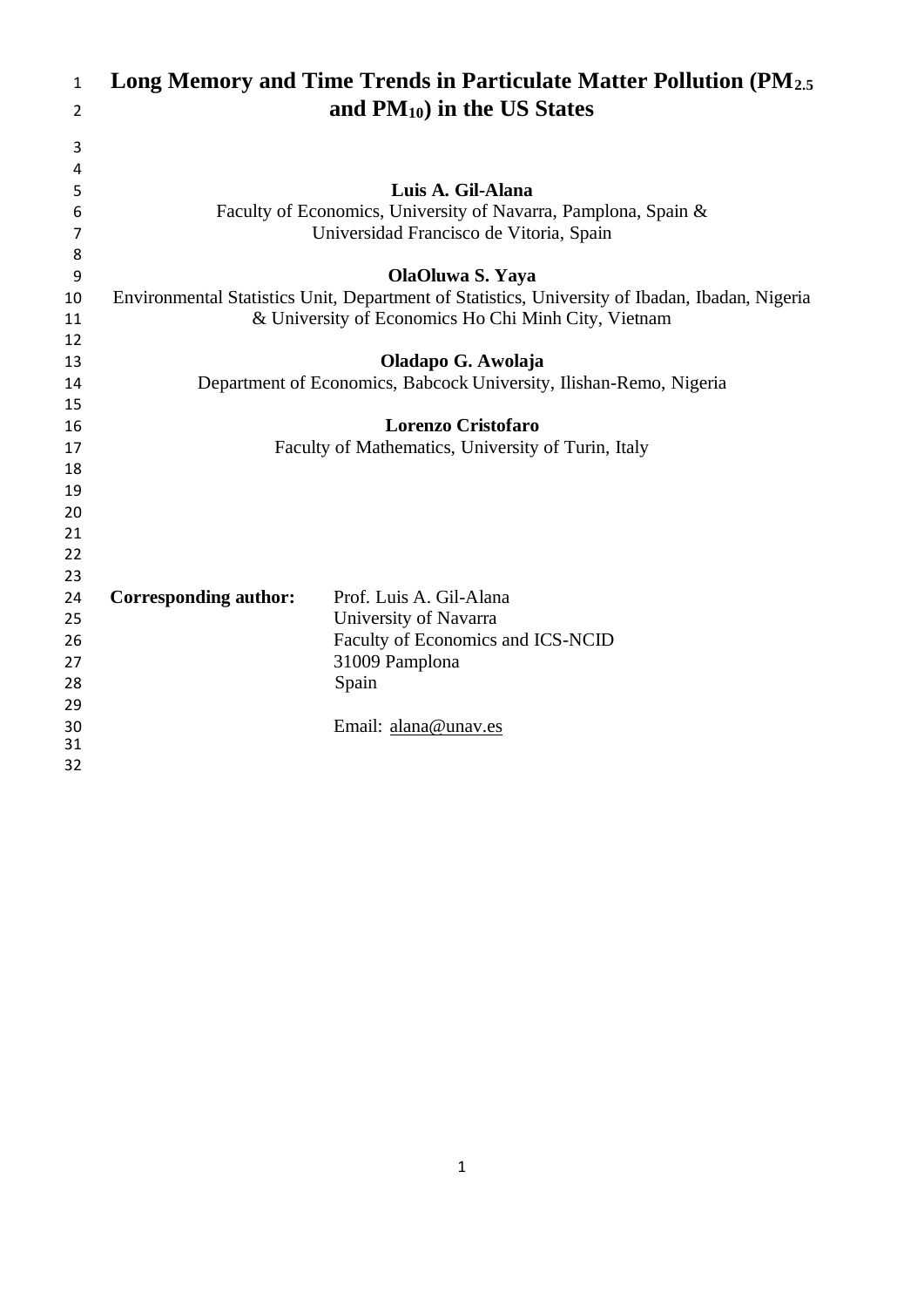#### **ABSTRACT**

 This paper focuses on the analysis of the time series behaviour of the air quality in the 50 US 35 states by looking at the statistical properties of the particulate matter ( $PM_{10}$  and  $PM_{2.5}$ ) datasets. We use long daily time series of outdoor air quality indices to examine issues such as the degree of persistence as well as the existence of time trends in data. For this purpose, we use a long memory fractionally integrated framework. The results show significant negative time trend coefficients in a number of states and evidence of long memory in the majority of the cases. In general, we observe heterogeneous results across counties though we notice higher degrees of persistence in the states on the West with respect to those on the East, where there is a general decreasing trend. It is hoped that the findings in the paper will continue to assist in quantitative

evidence-based air quality regulation and policies.

 **Keywords:** Air pollution; fractional persistence; long memory; particulate matter; United States

- **JEL Classifications:** C22, Q53, Q58
- 
-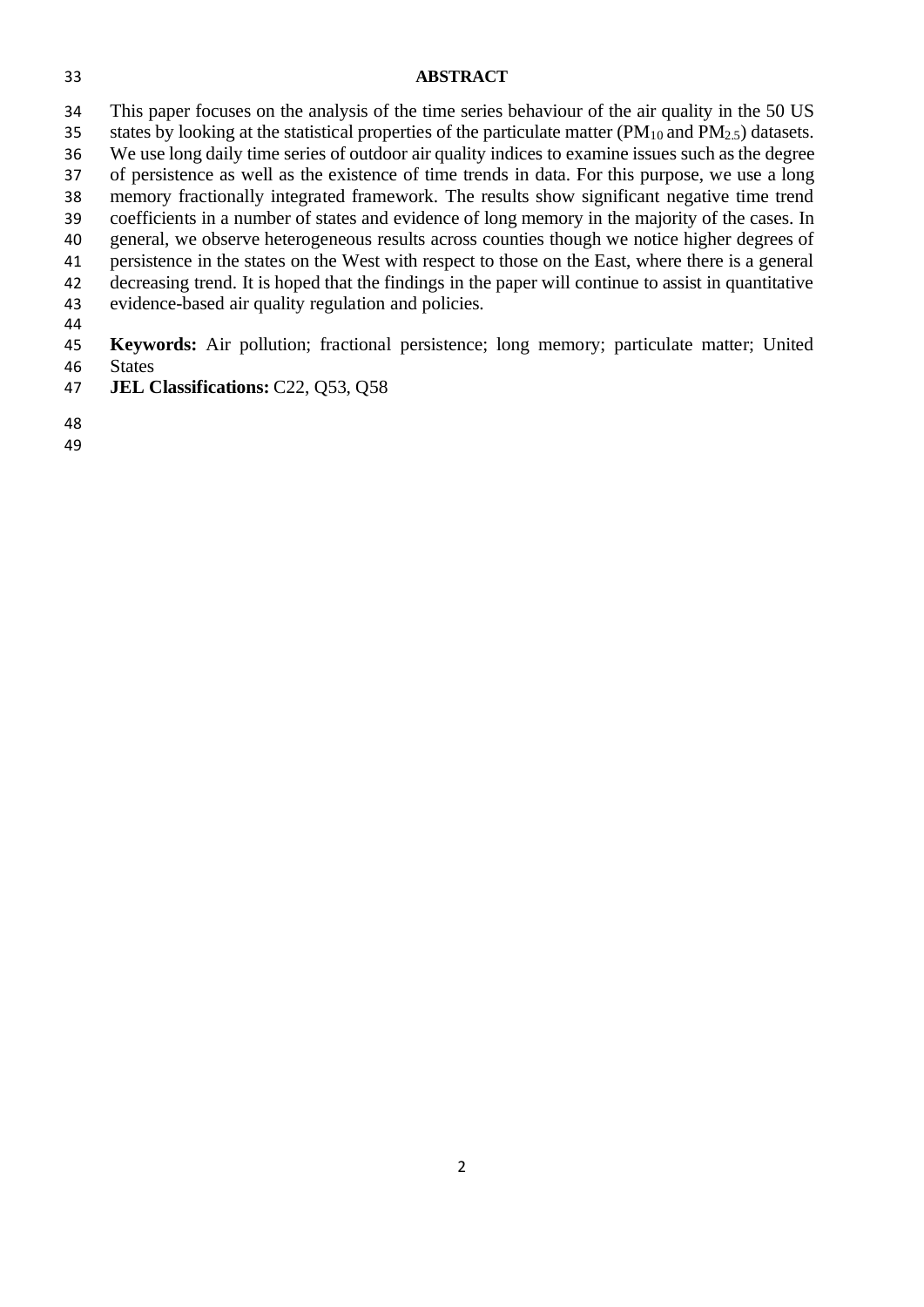#### **1. Introduction**

 Air quality in the United States has undergone a dramatic shift since 2016 when the level of particulate matter (particulate pollution) increased by 5.5 percent during the 2016-2018 time period, according to Environmental Protection Agency (EPA) datasets. In a report by the National Bureau of Economic Research (NBER), the worsening of air quality in the US is due to more wildfires, more economic growth and less enforcement of federal regulations (Clay and Muller, 2019). Particulate matter is in the form of solid particles and liquid droplets such as 57 dust, dirt, and soot smoke with fine or coarse sizes. Two types of particulate matter are  $PM_{10}$  and PM2.5, the former is coarse particulate with a particle of diameter 10 micrometres, and the latter is fine particulate with a particle of diameter 2.5 micrometres. These particles are emitted from construction sites, automobiles, unpaved roads, fields, smokestacks, or fires.

61 Among the pollutants,  $PM_{2.5}$  is known to increase premature mortality risk (US EPA, 62 2010; Muller, Mendelsohn, and Nordhaus, 2011). PM<sub>2.5</sub> is majorly of concern to regulators and public health experts due to its microscopic size which aids easier inhaling and absorption into 64 the bloodstream compared to the coarse type,  $PM_{10}$ . Exposure of humans to particles can affect lungs and hearts, causing premature death, heart attacks, asthma, and other lung and respiratory malfunctioning (EPA, 2018). Fine particles easily accumulate in the brain, and this is linked to dementia and cognitive decline in adults, and these particles are the main cause of haze in many parts of the US.

 The Air Quality Index (AQI) gives the level of cleanliness of outdoor air, and data are synchronized daily. From these datasets, the EPA monitors the emission of pollutants using national and regional rules.

 Air quality in the US has improved significantly due to policies of the EPA and the World Health Organization (WHO) (Pope, Ezzati and Dockery, 2009). The effort was largely due to the health hazard posed by PM2.5 (Dockery, et al., 1993; Pope et al., 2002), while in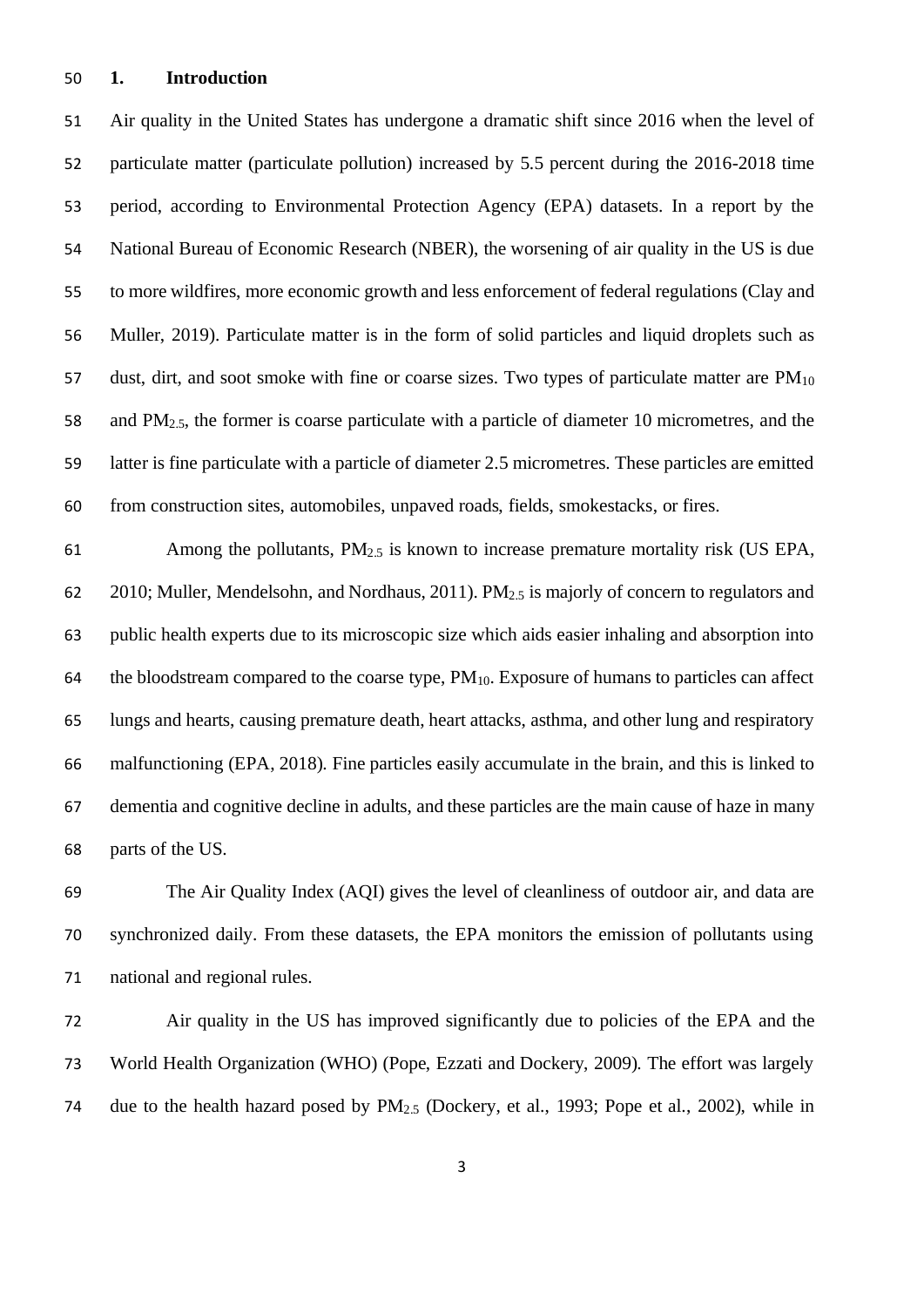75 2015, about 9 percent of the Americans lived in counties with concentrations of  $PM<sub>2.5</sub>$  above 76 the WHO AQI standard of 10 ug/m<sup>3</sup> and 89 percent lived in counties with concentrations of 5-77 10 ug/m<sup>3</sup>. Thus, further reducing  $PM_{2.5}$  will likely lower mortality caused by these health 78 hazards.

79 Studying the dynamics of values of  $PM_{10}$  and  $PM_{2.5}$  in the US case informs researchers and policymakers about life expectancy in their respective US counties or states. The literature we present in this paper comprises epidemiological studies (Choi et al., 2018; Lee et al., 2019), studies on pollutant concentration and seasonal variations in the dynamics of particulate pollution (Pryor and Barthelmie, 1996; Pillai et al., 2002), studies relating pollutants to climate change (Tai et al., 2010) and studies on the causes of air pollution (see, e.g., Ji et al., 2018). There also exists sparse literature on factors influencing exposure to air pollutants. The epidemiological studies investigate the existence of a relationship between human health- related problems and exposure to air pollution. There are several strands of evidence from epidemiological research supporting health-related problems induced by exposure to air 89 pollutants (Li et al., 2019). According to the report by the WHO, fine particulate matter is one of the air pollutants that is associated with a large number of health issues (WHO, 2013a; WHO, 91 2013b). Shou et al. (2019) examine exposure to  $PM_{2.5}$  and the risk of neurodegenerative 92 diseases. They provide evidence that  $PM_{2.5}$  induces neurodegenerative diseases.  $PM_{2.5}$  has also been found to induce respiratory problems (Choi et al., 2018; Weinmayr et al., 2018 and Wu et 94 al., 2018). Maji et al., (2018) reveal evidence linking  $PM_{2.5}$  to cardiovascular diseases.

95 Pillai et al. (2002) examine the concentration of PM<sub>2.5</sub> and PM<sub>10</sub>. From their results, 96 PM<sub>10</sub> concentration is lower than limits given by various environmental standards, while  $PM_{2.5}$ 97 exceeds the threshold set by the US EPA. There is also seasonal variation in  $PM_{2.5}$  and  $PM_{10}$ 98 with the highest concentration during the winter season. Pryor and Barthelmie (1996) found 99 that  $PM_{10}$  concentration in Canada is above the standard set in California (US), even though it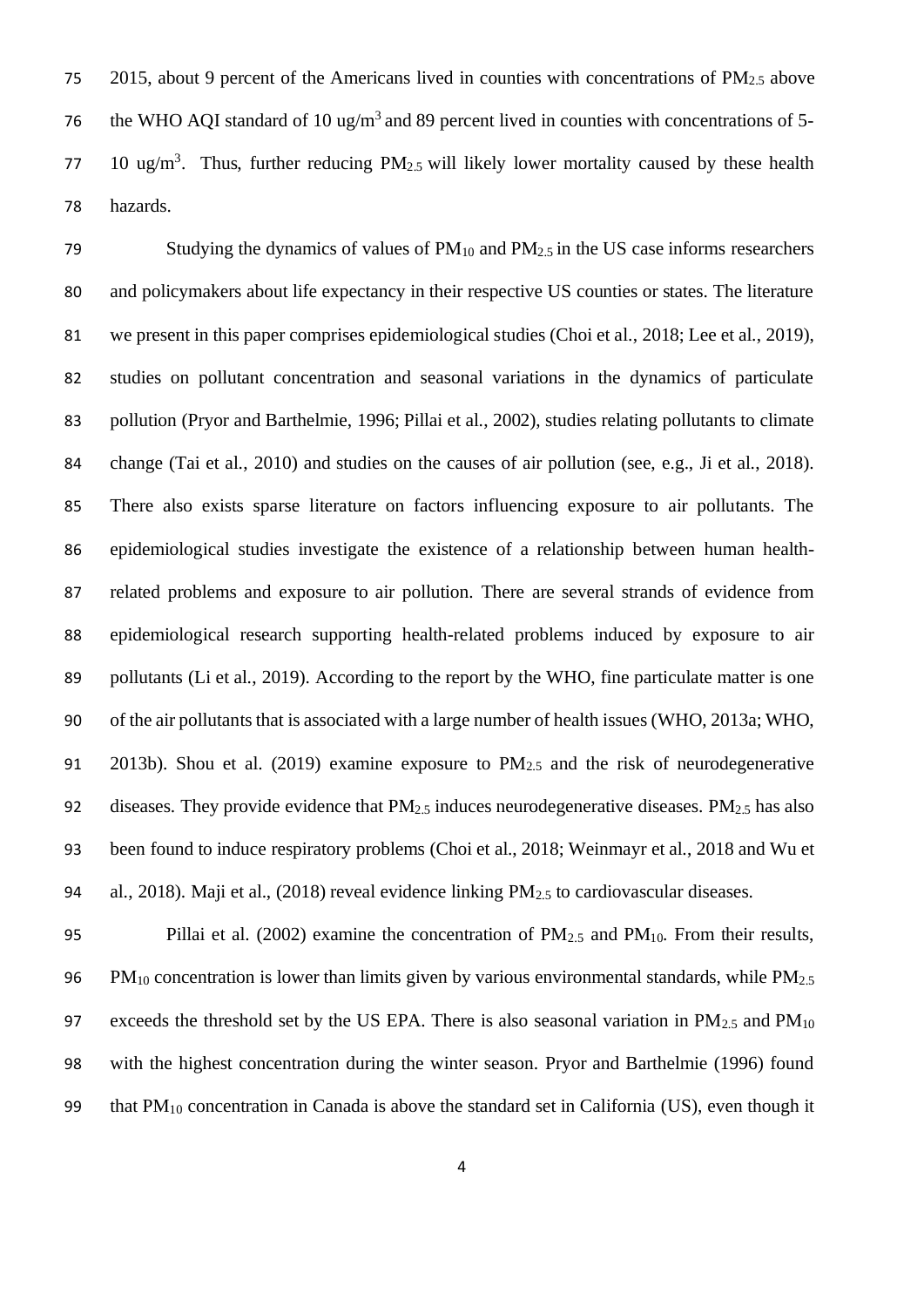100 passes the WHO threshold. Ji et al. (2018) examine the socioeconomic drivers of  $PM_{2.5}$  in 79 developing economies and findings from the study indicate that income, urbanization, and the 102 service sector have a significant impact on  $PM_{2.5}$  concentration. There also exists an inverted U relationship between urbanization and PM2.5 in which the particulate matter positively correlates with a low-income level or urbanization but has a negative association at a high level. Chu and Paisie (2006) evaluate the current PM2.5 situation using the critical design values (CDV) application. Their findings suggest that California and some areas in the East stand the risk of potential future violation of the annual threshold for PM2.5 set by NAAQS. Also, the 24- h standard is likewise at the risk of being violated by California and some areas in the West. Bell et al. (2007) reveal findings supporting strong and geographic variations in the concentrations of PM2.5 in the US. Tai et al. (2010) investigate the response of fine particulate 111 matter ( $PM_{2,5}$ ) to meteorological variables using a multiple linear regression model; the study 112 employs observational data for the period of 1998 to 2008. The concentration of  $PM_{2.5}$  and its various components are found to have an association with meteorological variables except for temperature, relative humidity (RH), and wind direction. Evidence reveals that climate change has potential effects on PM2.5. Other similar studies are Liao et al. (2006); Racherla and Adams (2006); Tagaris et al. (2007); Avise et al. (2009) and Pye et al. (2009); the studies used the General Circulation Model (GCM)-Chemical Transport Model (CTM) to simulate air pollutants concentrations.

 Hadley (2017) identifies marine-traffic residual fuel oil (RFO), biomass combustion 120 emissions (BMC), seawater, and crustal materials as explaining the concentrations of  $PM<sub>2.5</sub>$  in the North-western United States. The study makes use of a matrix factorization model by the US EPA to analyse seasonal and long-term trends. From January 2011 to December 2014, the period covered in the study, the effects of RFO were highest during late summer, while BMC and sea salt contributed the largest in winter. The crustal material does not indicate any seasonal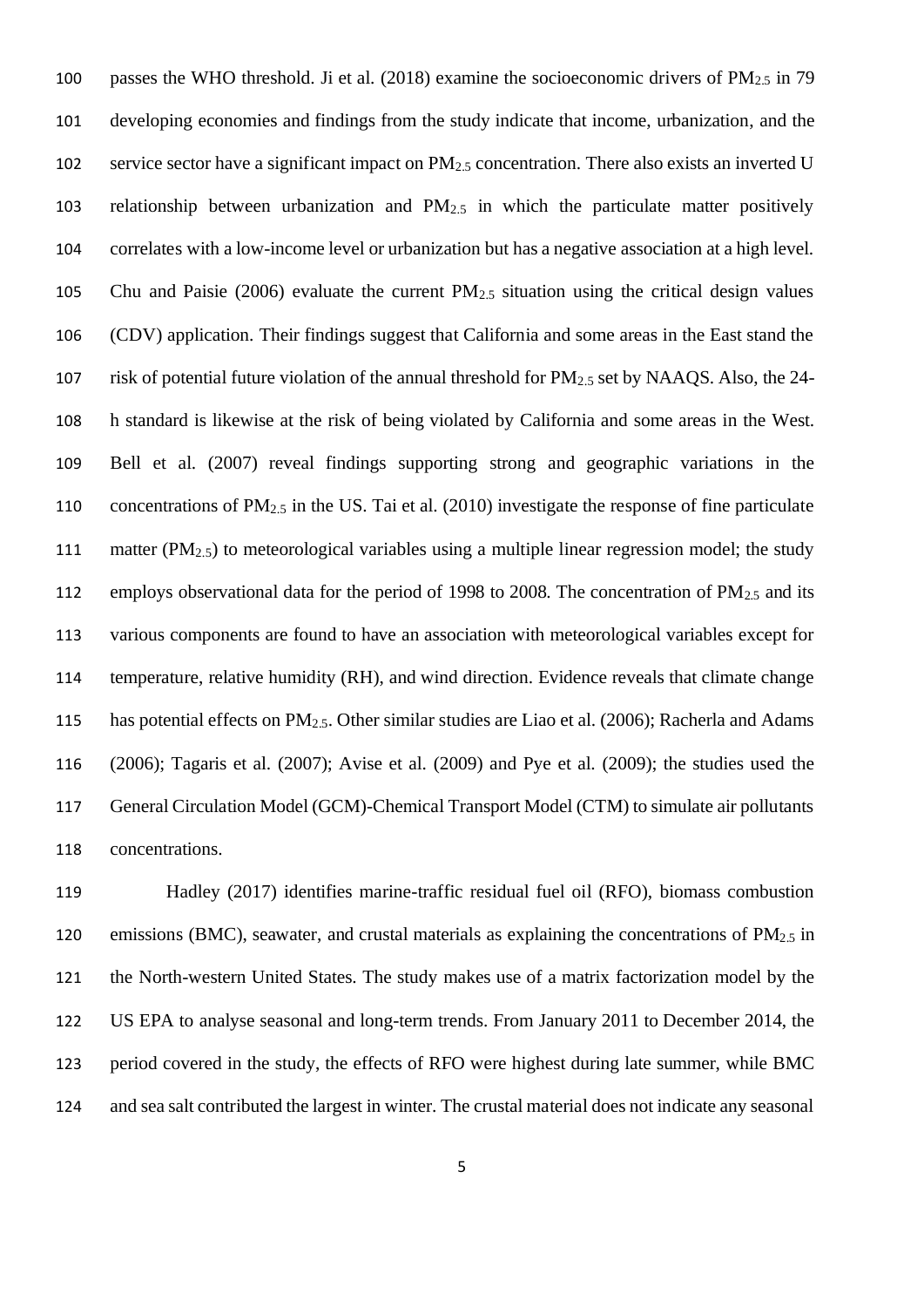125 cycle. De Jesus et al. (2019) examine the ultrafine particles and  $PM_{2.5}$  for ten cities located in North America, Europe, Asia, and Australia for over twelve months. The seasonal variation in air pollutants is found to be associated with geographical locations of the cities and their features. Di et al. (2019) examine the concentration of PM2.5 across the contiguous United States 129 from 2000 to 2015. Findings show that the PM<sub>2.5</sub> prediction dataset allows an accurate estimate 130 of the adverse effect of  $PM<sub>2.5</sub>$  on health by epidemiologists.

 The long memory feature in the air pollutant series has been previously studied by some authors. Thus, for example, Chen et al. (2016) examined four major cities in China, Beijing, Shanghai, Guangzhou and Shenzhen, with data between 2013 and 2015, and found high level of persistence in the four cities, especially in Guangzhou and Shenzhen. Meraz et al. (2015) used R/S analysis and found evidence of long range dependence in the air pollutants in Mexico City though this property was not found to be uniform across time scales. Other articles using the R/S method in the analysis of air pollutants include Chelani (2009, 2016), Meraz et al. (2015), Nikolopoulos et al. (2019). Other studies have used other non-parametric methods such as the Detrended Fluctuation Analysis (DFA) (Varotsos et al., 2005) and its generalization, the Multifractal Detrended Fluctuation Analysis (MF-DFA) (Xue et al., 2015), estimating the Hurst parameter (Hurst, 1951) and its potential change over time. Given the sensitiveness of these methods to the user-chosen parameters and the need for a large amount of data to obtain reliable estimates (Kantelhardt et al., 2002; Thompson et al., 2016), the fractional integration model is a useful approach with which to get reliable results for relatively short time series such as those employed in this work. Although the R/S analysis, DFA, MF-DFA, and the fractional integration take long memory into account, they are closely linked (see Beran, 1994).

 Our approach to the analysis of particulate pollutants is based on the anlaysis of the time 148 series properties of the two pollutants  $(PM_{10}$  and  $PM_{2.5})$  by looking at its long memory structure. Findings from this paper will be useful in the econometric modelling of pollutant variables with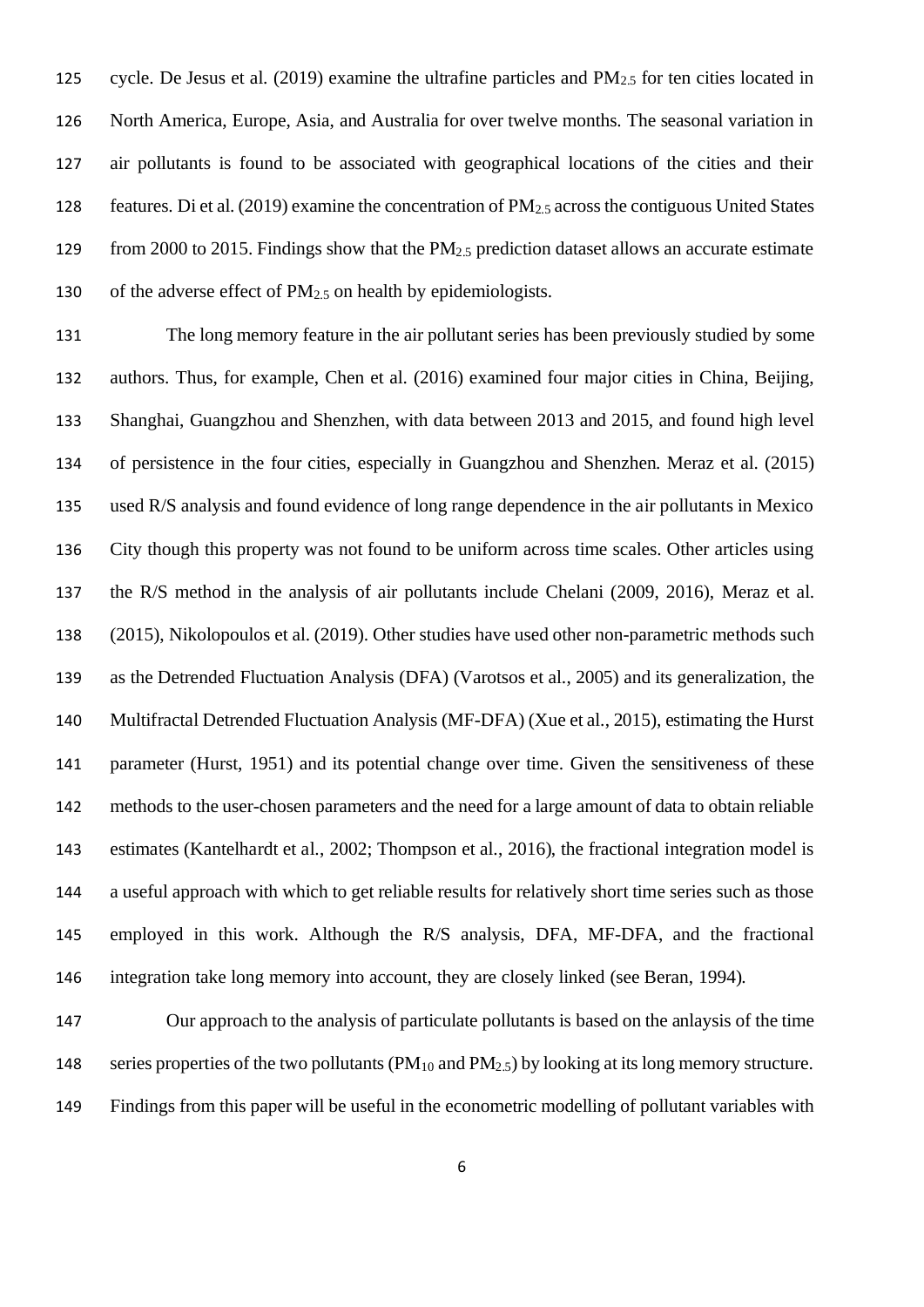other macroeconomic, health-related, and demographic variables. Previous literature lacks knowledge of the time series properties of pollutant levels in the zones/cities under 152 consideration. Specifically, we investigate the time series properties in  $PM_{10}$  and  $PM_{2.5}$  series, in each US state using fractional integration. The methodological approach employed in this work allows for fractional values in the degree of differentiation of the series, to render them stationary I(0), such that the degree of differentiation of the series (the persistence parameter) takes value in the long memory range. This allows us to have a much richer degree of flexibility in the dynamic specification of the data compared with the classical case of unit roots or more generally integer degrees of differentiation. In addition, the fractional integration framework allows for potential deterministic trends in order to determine if there is a systematic pattern in the data across time. The kind of time series analysis approach employed in this work is novel and has been rarely applied in the analysis of air quality datasets since it is also a mandatory step in the Box-Jenkins time series modelling (see Box et al., 2015). Furthermore, this approach provides a useful economic interpretation for air quality regulatory agencies regarding policy formation.

 The contribution of this work is twofold: first, we investigate if long memory is a feature observed in the particulate matter pollution data in the US and for this purpose we use a parametric approach based on fractional integration methods. Secondly, and based on the previous feature, we investigate if time trends are present in the data and if the time trend coefficient changes according to this long memory feature. Implications of the results obtained are presented in the final part of the manuscript.

 The rest of the paper is structured as follows: Section 2 presents the statistical methods applied in the paper and describes the datasets. Section 3 displays the main empirical results, while Section 4 renders the conclusions and policy recommendations.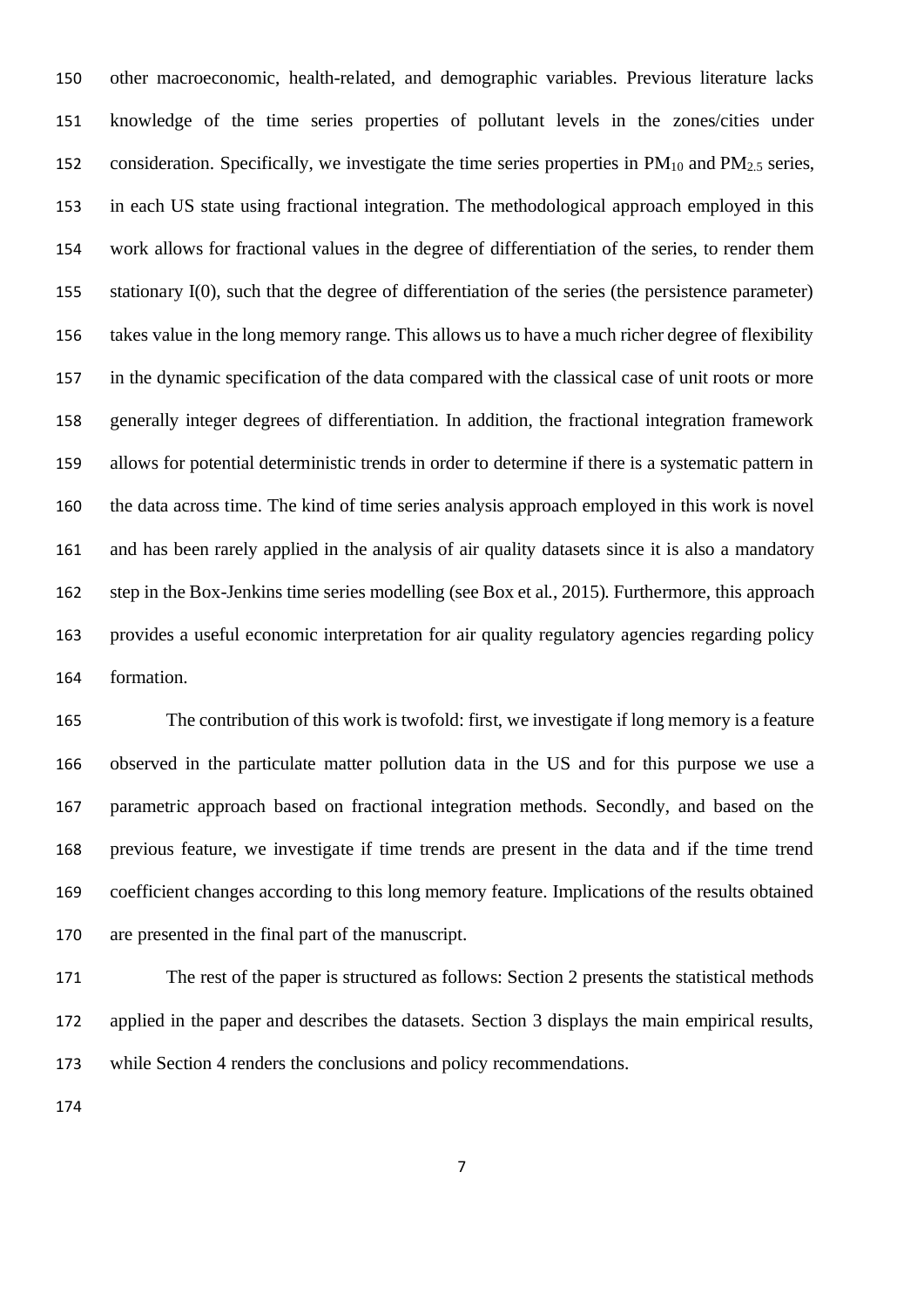#### 175 **2. Materials and Methods**

#### 176 **2.1 Statistical method**

177 During the analysis of time series, a crucial issue is to determine if the series is stationary or 178 not. With nonstationary series, a standard approach is to take first differences, that is, if the 179 original series,  $x_t$ , is nonstationary but its first differences,  $y_t = x_t - x_{t-1}$  produce a stationary 180 series. Then, we say that  $x_t$  is integrated of order 1 or I(1). This concept has been generalized 181 to the fractional case, and a time series can be integrated of order d or I(d) where d is a fractional 182 value. In other words, we say that a time series  $x_t$  is integrated of order d if it can be expressed 183 as:

184 
$$
(1 - L)^d x_t = u_t, \quad t = 0, \pm 1, ..., \tag{1}
$$

185 where d can be any real value, L is the lag-operator ( $Lx_t = x_{t-1}$ ) and  $u_t$  is I(0) series, defined for 186 our purposes as a covariance (or second-order) stationary process with a spectral density 187 function that is positive and finite at the zero frequency. The polynomial  $(1 - L)^d$  in the left-188 hand-side of equation (1) can be expressed in terms of its binomial expansion, such that, for all 189 real d,

$$
(1-L)^d = \sum_{j=0}^{\infty} {d \choose j} (-1)^j L^j = 1 - dL + \frac{d(d-1)}{2} L^2 - \frac{d(d-1)(d-2)}{6} L^3 ...
$$

190

191 and thus,

192 
$$
(1-L)^{d}x_{t} = x_{t} - dx_{t-1} + \frac{d(d-1)}{2}x_{t-2} - \frac{d(d-1)(d-2)}{6}x_{t-3} + \dots
$$
 (2)

193 Thus, if d is not an integer,  $x_t$  depends on all its past history, and if  $d > 0$ ,  $x_t$  displays the property of long memory, based on the large degree of dependence between observations that are far apart. The concept of long memory is more general than fractional integration since it refers to the property that the spectral density function contains at least one singularity or pole in the 197 interval  $[0, \pi)$ . In the case of a model like (1), the singularity occurs at the smallest (zero) frequency.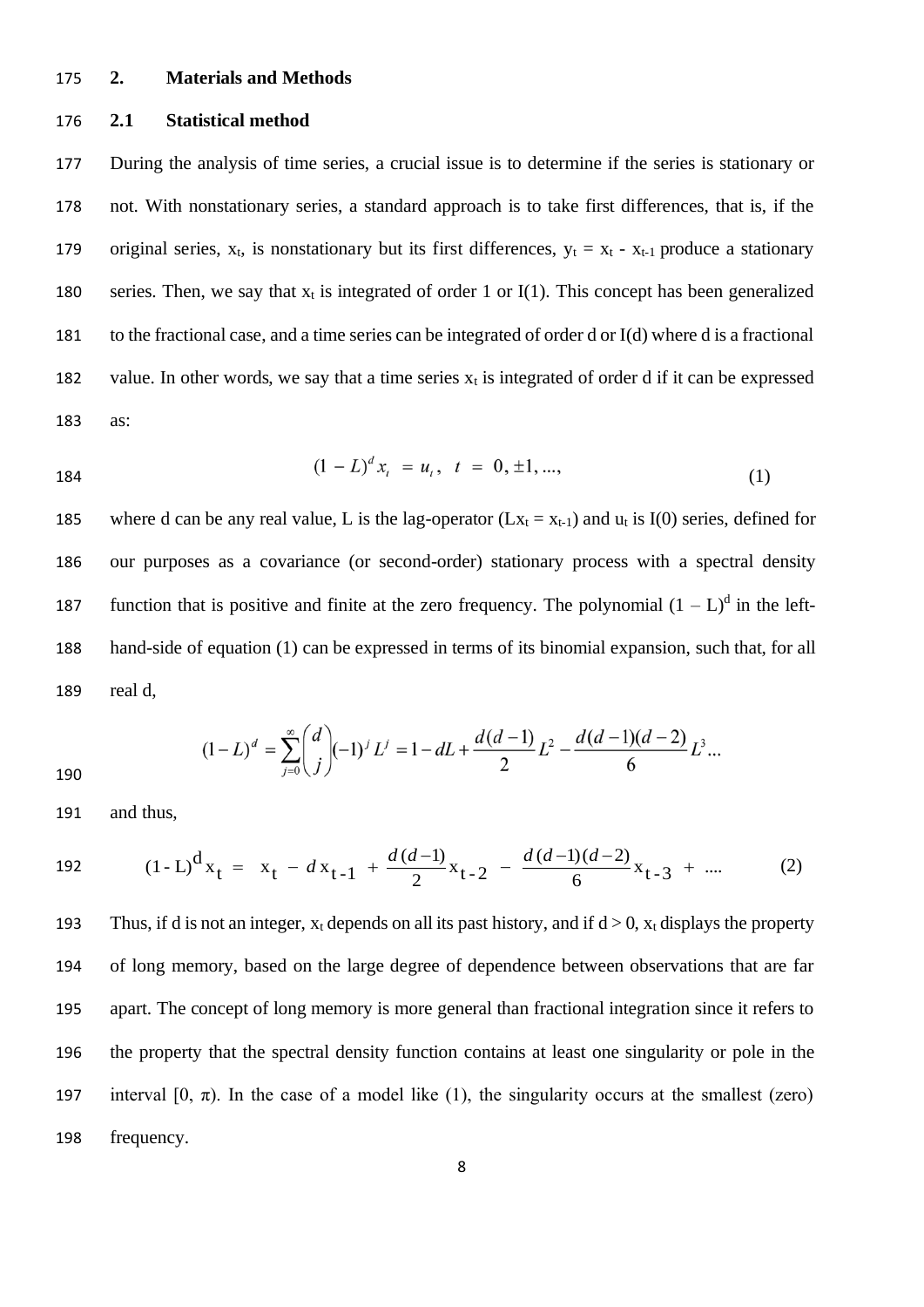In this context of fractional integration or I(d) processes, the differencing parameter d 200 is crucial on several fronts. For instance, if  $d = 0$ , the process is stationary and short memory, with little dependence between the observations and with shocks disappearing fast. If d belongs 202 to the interval  $(0, 0.5)$ ,  $x_t$  is still covariance stationary though with long memory and mean- reverting properties, and the effects of the shocks disappear, at a relatively slower rate; if d belongs to the interval [0.5, 1), the series is no longer stationary but shocks are still mean 205 reverting, though with long-lasting effects;  $d = 1$  refers to the classical I(1) case and values of d  $\geq$  1 also imply lack of mean reversion. Thus, by using fractional values for the differencing parameter, we allow for a much richer structure in the dynamic specification of the data. Thus, classical methods based on AR(I)MA models only consider the stationary ARMA case that 209 imposes  $d = 0$  and the nonstationary ARIMA case with  $d = 1$ , and do not consider the fractional alternatives employed in this work. In addition, it is well known that the standard (unit root) methods that distinguish between stationarity and nonstationarity (i.e. Dickey and Fuller, 1979; Phillips and Perron, 1988; Kwiatkowski et al., 1992; Elliot et al., 1996) have very low power if the true data generating process is fractionally integrated (see, Diebold and Rudebush, 1991; Hassler and Wolters, 1994; Lee and Schmidt, 1996), this being another advantage of the fractional approach used in this article.

 Finally, and to allow for a much richer modelling structure, we also permit deterministic components, and following here the approach of Bharghava (1986), Schmidt and Phillips (1992) and many others on the specification of unit roots, we permit for a constant and a linear 219 time trend, such that, supposing that  $y_t$  is the original data,

$$
y_t = \alpha + \beta t + x_t \quad t = 1, 2, ..., \tag{3}
$$

221 where  $\alpha$  and  $\beta$  are unknown coefficients referring, respectively, to the constant and the time 222 trend, and  $x_t$  is supposed to be given by (1), i.e., following an I(d) process.

The estimation is carried out by using the Whittle function in the frequency domain (see,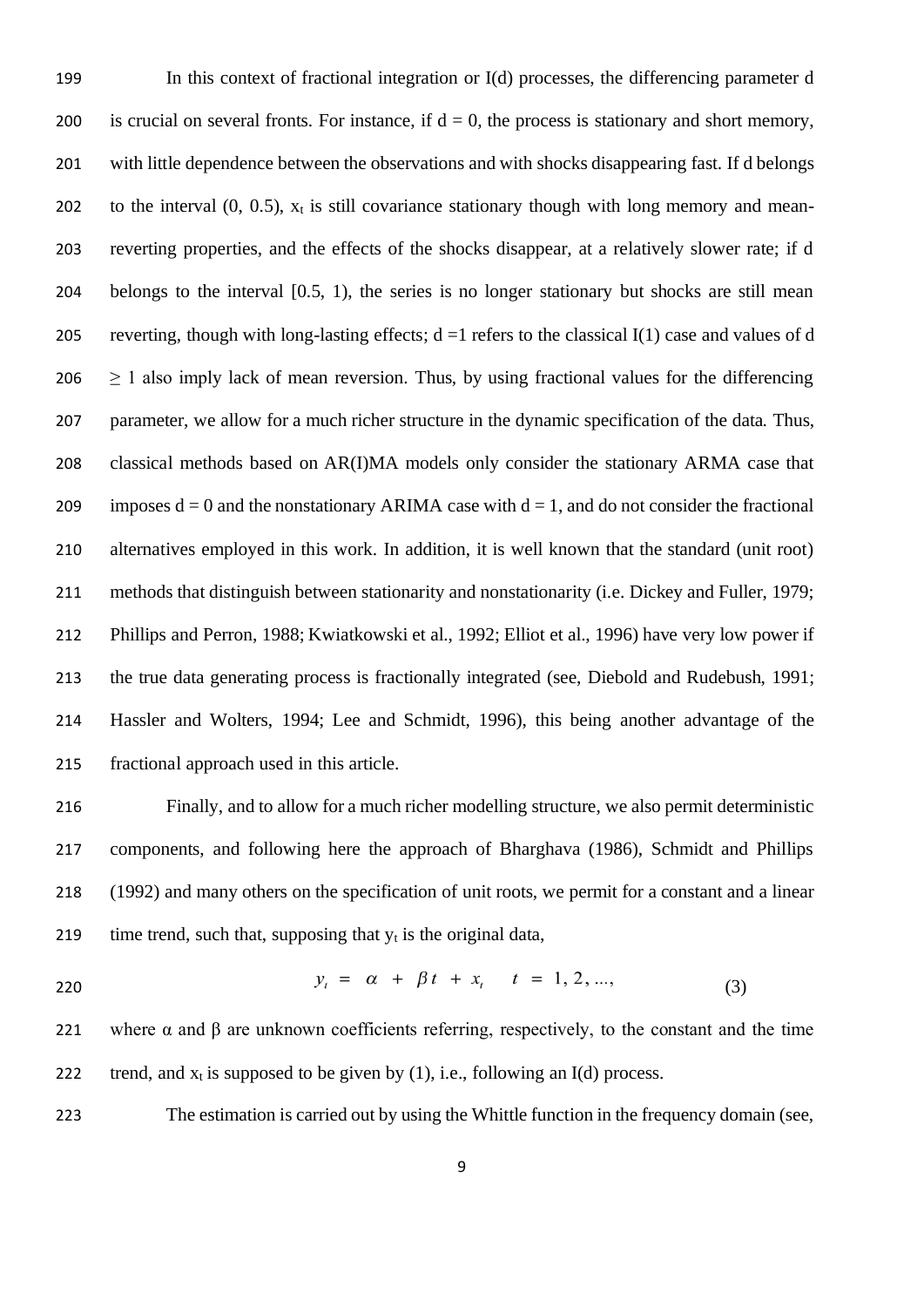e.g., Dahlhaus, 1989) and we use a version of the tests of Robinson (1994) that is very convenient in the context of the present data. Thus, we test the null hypothesis:

$$
H_o: d = d_o, \tag{4}
$$

227 for any real value  $d_0$ , in the model given by equations (3) and (1), reporting the confidence 228 intervals of the non-rejection values of d<sub>0</sub>. The test is based on the Lagrange Multiplier (LM) principle and thus, it does not require preliminary estimation of d, and more importantly, is 230 valid for any real value d, including then, values in the nonstationary range ( $d \ge 0.5$ ). Moreover, the limiting distribution is standard normal, and this limiting behaviour is unaffected by the presence of the deterministic terms of the form as in (3). For further details, see Robinson (1994) or any of its numerous empirical applications (Gil-Alana and Robinson, 1997; Gil-Alana, 2005; Abbritti et al., 2016; etc.).

#### **2.2. Data**

 The datasets used in this paper are daily outdoor air quality indices, based on fine and coarse 238 particulate matter ( $PM_{2.5}$  and  $PM_{10}$ ), for all 50 US states. These datasets were retrieved from the database of the United States Environmental Protection Agency (EPA), on the website: [https://www.epa.gov/outdoor-air-quality-data/air-data-multiyear-tile-plot.](https://www.epa.gov/outdoor-air-quality-data/air-data-multiyear-tile-plot)

 Table 1 presents the data description, with start and end dates for both time series of particulate matter. Most sites have datasets commencing from 1999 and ending in 2019. For those with shorter series length, recorded sample sizes are still long enough for time series analysis. These are the cases of Hawaii, Kentucky, Maine, Minnesota, Missouri, Nevada, and 245 South Dakota States for  $PM_{2.5}$ , while for  $PM_{10}$ , we have the cases of Florida, Illinois, Kentucky, Michigan, Minnesota, Montana, New Hampshire, New Jersey, New Mexico, New York, North Dakota, Oklahoma, North Dakota, Washington, and West Virginia states with time series not commencing from 1999 nor ending in 2019. In the appendix (Table A), we have names of states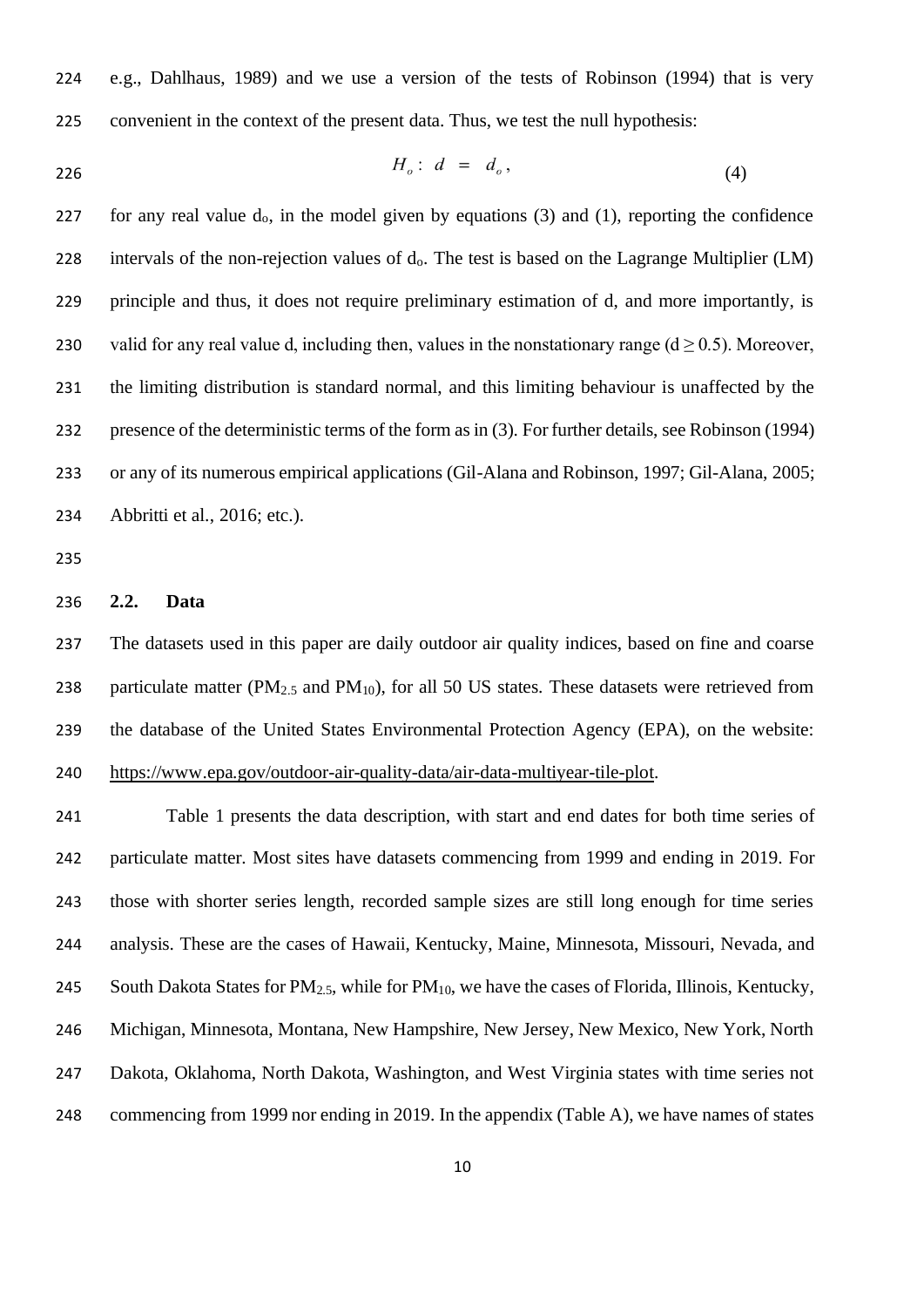and their capital cities with the total area, land, and water area of the states. Each capital city area represents the state with the given air pollutant, while in very few cases, other cities' data 251 were reported for the corresponding states due to data unavailability. For example, in  $PM_{2.5}$ , Hilo's, Baltimore-Colombia-Townson's, Albert Lea's, Columbia's and Rutland's datasets were used to proxy data for Honolulu (Hawaii State), Annapolis (Maryland State), St Paul (Minnesota State), Jefferson City (Missouri State) and Montpelier (Vermont State), respectively. For PM10, Bowling Green's, Philadelphia-Caden-Wilmington's, Kingston's, Urban Honolulu's, Battle Creek's, Joplins, Sioux City's, Elko's, Klamath Falls' and Brooking's datasets were used to proxy data for Frankfort (Kentucky State), Dover (Delaware State), Albany (New York State), Honolulu (Hawaii State), Lansing (Michigan State), Columbus (Missouri State), Lincoln (Nebraska State), Carson City (Nevada State), Salem (Oregon State) and Pierre (South Dakota State), respectively.

### **[TABLE 1]**

 As an illustration of the time series, in Figure 1 we display plots of the air pollution 263 levels by fine and coarse particulate matter (PM<sub>2.5</sub> and PM<sub>10</sub>), for only two states: Alabama and Wyoming. The four plots clearly indicate evidence supporting seasonal variation in the distribution of particulate matters over the sample periods.<sup>1</sup> 

#### **[FIGURE 1 HERE]**

 In Table 2, we summarize the data by using mean, minimum, and maximum values for 268 both particulate matter. We found, in most cases 0 ug/m<sup>3</sup> minimum value for both time series 269 of particulate matter ( $PM_{2.5}$  and  $PM_{10}$ ), while the average  $PM_{2.5}$  value is above the exceedances 270 limit of 35.4ug/m<sup>3</sup> for the moderate category of AQI in 38 out of 50 states (see Appendix Table B), and the overall time series maximum value is found within unhealthy ranges, implying that 272 US states are at the risk of high PM<sub>2.5</sub>. By looking at PM<sub>10</sub>, 154 ug/m<sup>3</sup> is the limit for the

<sup>&</sup>lt;sup>1</sup> Time plots of PM<sub>2.5</sub> and PM<sub>10</sub> for the remaining 48 US states are available on request.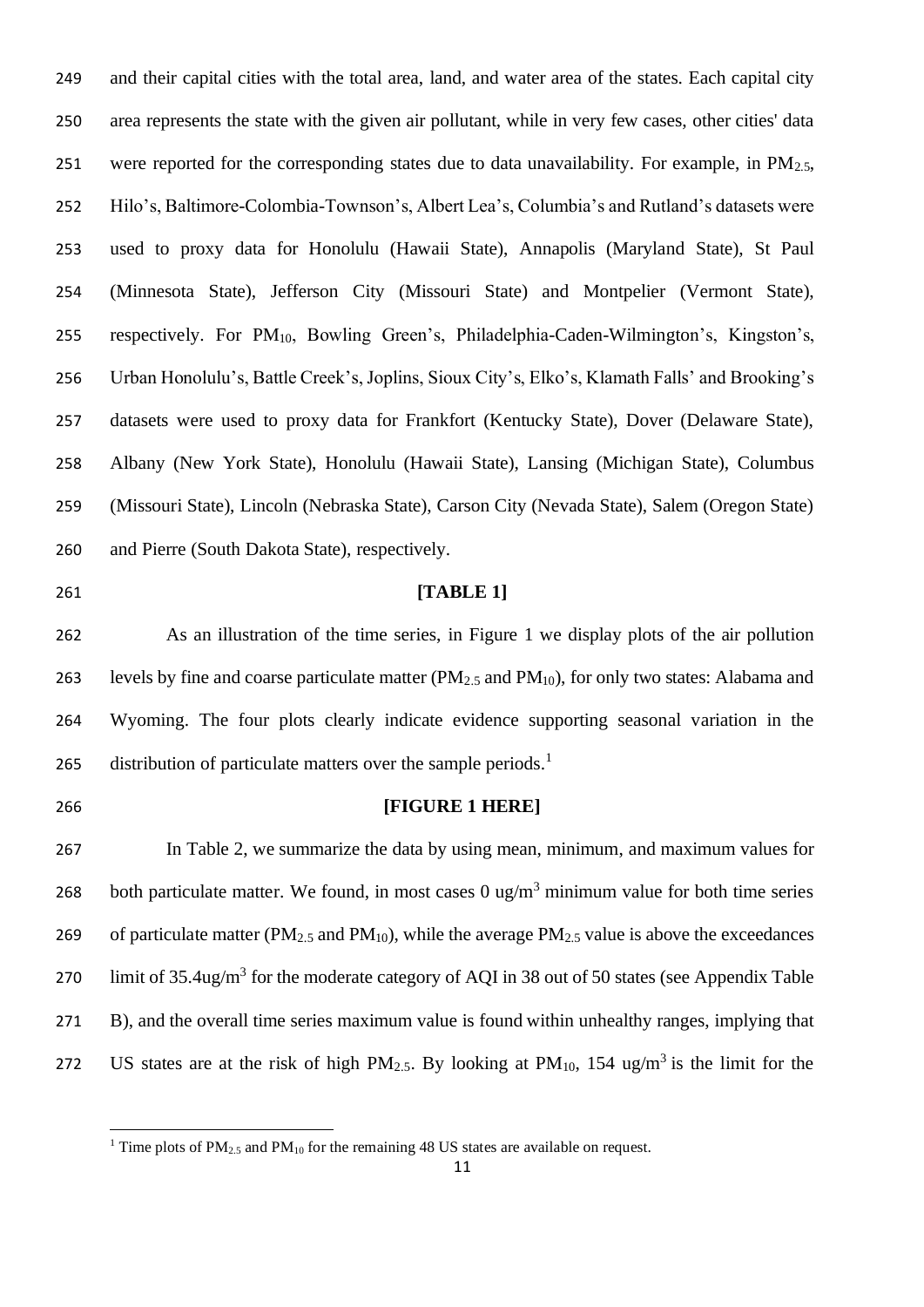moderate category of AQI and the value indicates that the average particulate matter level for PM<sub>10</sub> is still within the moderate limit, even though the minimum and maximum values indicate that there are exceedances in a few cases.

#### **[TABLE 2 HERE]**

- 
- 

#### **3. Empirical results and discussion**

 Having explored the datasets, we conducted the empirical analysis using the fractional integration framework described above. Our estimated empirical model is the one given by 281 equations  $(1)$  and  $(3)$ , i.e.,

$$
y_t = \alpha + \beta t + x_t, \qquad (1 - L)^a x_t = u_t, \qquad t = 1, 2, \dots,
$$
 (5)

283 where  $y_t$  is the observed time series, and  $u_t$  is supposed to be a white noise process. We could 284 also allow for weak autocorrelation in  $u_t$ , though we have preferred to keep all the information on the dependence in the data by means of the differencing parameter d.

 Across Tables 3 and 5, we display the estimated values of d in equation (5) jointly with the 95% confidence intervals of the non-rejection values of d using Robinson's (1994) tests, 288 respectively for the  $PM_{10}$  and  $PM_{2.5}$  series. In each case, we consider three potential scenarios: 289 i) imposing that  $\alpha = \beta = 0$  in (5); ii) imposing  $\beta = 0$  in equation (5), i.e, including only an 290 intercept; and finally, iii) with  $\alpha$  and  $\beta$  freely estimated from the data, i.e., including a linear time trend. We have marked in the tables in bold, the selected specification for each case, this selection is made according to the t-values of the estimated coefficients. Tables 4 and 6 display 293 the estimated coefficients for d,  $\alpha$  and  $\beta$  for each series.

#### **[TABLES 3 AND 4 HERE]**

295 We start by presenting the results for  $PM_{10}$  (Tables 3 & 4). The first thing we observe is that the time trend is required in 20 out of the 50 cases examined, being significantly negative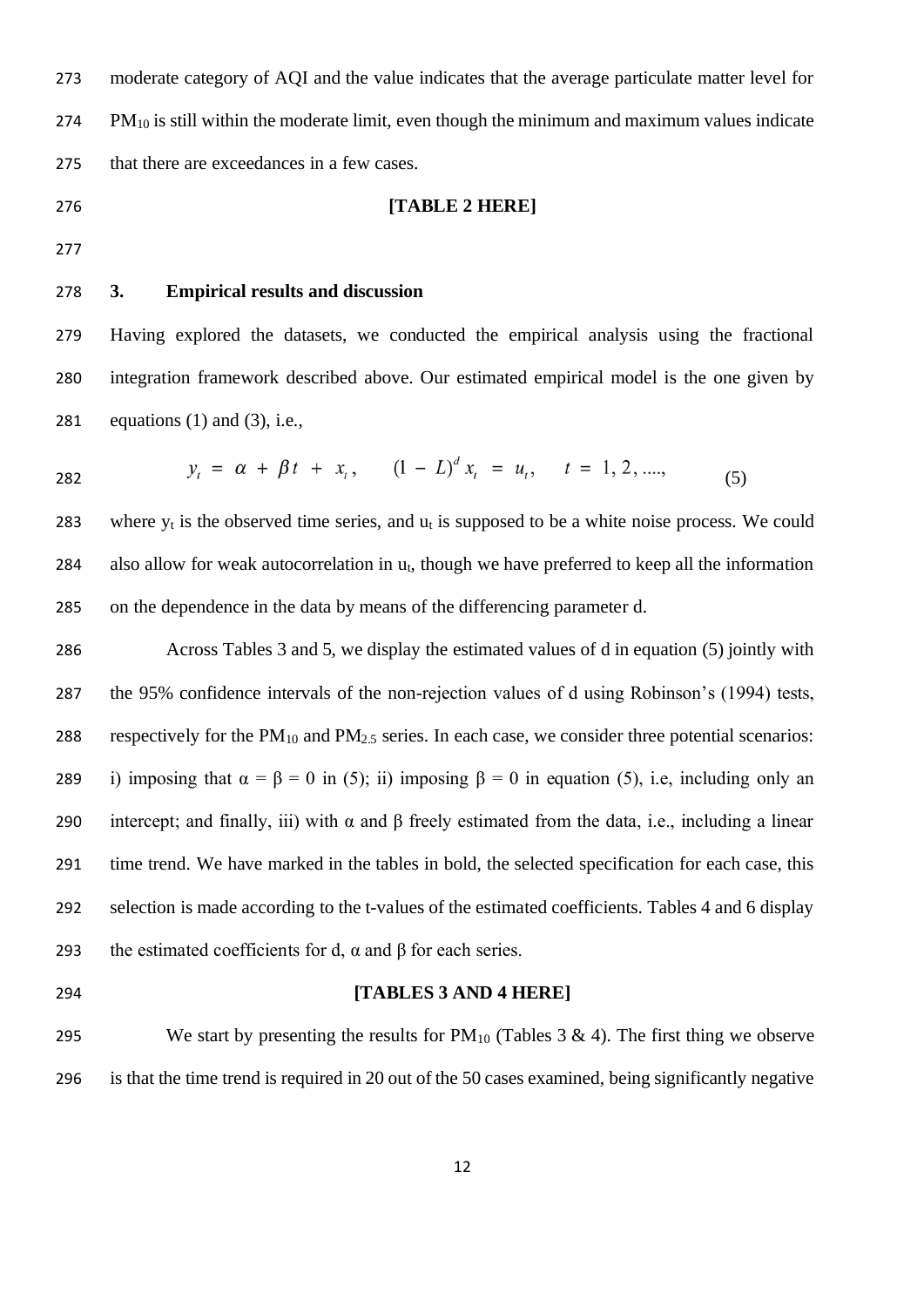in almost all cases implying decreases in the level of particulate matter in these cases.<sup>2</sup> Focussing now on the estimated values of the differencing parameter d, we notice two states 299 (Minnesota and Michigan) where the hypothesis of short memory (i.e.,  $d = 0$ ) cannot be rejected. For the majority of the states, the values of d are in the interval (0, 0.5) implying a stationary long memory pattern, though, in five states (Mississippi, Florida, West Virginia, 302 North Carolina and Kentucky), the intervals include both stationary  $(d < 0.5)$  and nonstationary 303  $(d \ge 0.5)$  values.

#### **[TABLES 5 AND 6 HERE]**

 For the PM2.5 (Tables 5 and 6), the number of states with significant time trend coefficients is 23, again with a negative value in all cases, the values ranging from -0.00246 (Massachusetts) to -0.00995 (West Virginia). For the values of d, we find a single state 308 (Minnesota) with a short memory pattern  $(d = 0)^3$ , 39 states with values of d in the range (0. 0.5), and five in the nonstationary mean-reverting range [0.5, 1). In another group of five states, the values of d include stationary and nonstationary cases.

 Table 7 summarizes the results of the two particulate pollutions in terms of the time 312 trends, while Tables 8 and 9 comprise the results in terms of persistence, d, for  $PM_{10}$  and  $PM_{2.5}$ , respectively.

314 We observe in Table 7 that Illinois displays the highest time trend coefficient for  $PM_{10}$ 315 and this state emerges second in the trend coefficient reduction for  $PM_{2.5}$  after West Virginia. We observe significant trends in both types of particulate matter in the following states: Arkansas, Delaware, Georgia, Illinois, Maine, Maryland, Massachusetts, South Carolina, Tennessee, Vermont, Virginia, and Wisconsin.; In addition, eight more states (Connecticut, Hawaii, Indiana, Iowa, Louisiana, Missouri, Rhode Island, and Utah) display a significant trend

 Illinois is the only state with a significant positive time trend coefficient though for this state we only have 115 observations corresponding to the year 2000 in which no environmental policies had yet been implemented. For this series, Minnesota,  $PM_{2.5}$ , the number of observations is also very small (76).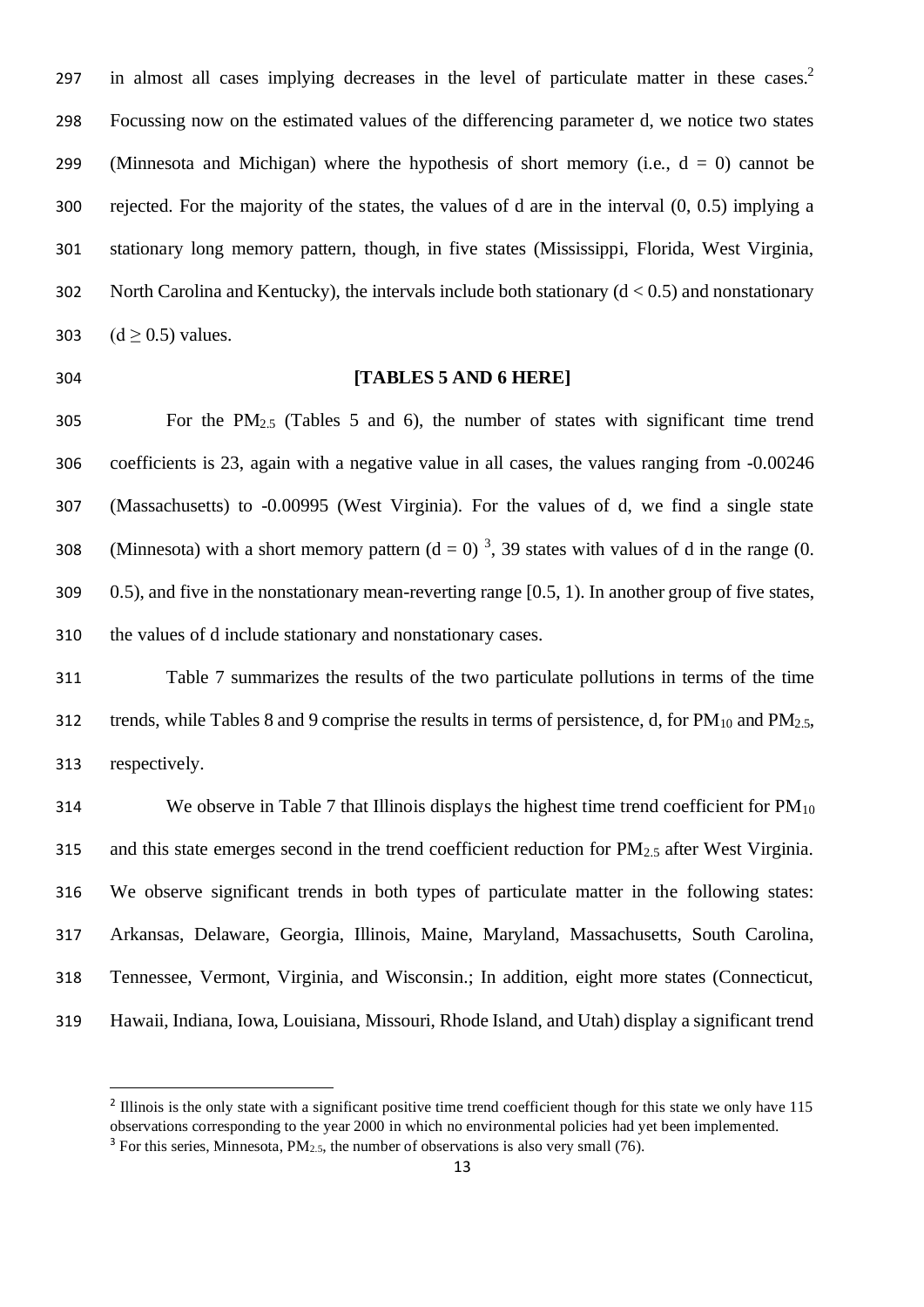for PM<sup>10</sup> and another eleven (Alabama, Kansas, Kentucky, Michigan, Nebraska, New Hampshire, New Jersey, New York, Ohio, West Virginia, and Wyoming) for PM2.5. Thus, the 322 overall reduction in each state'  $PM_{2.5}$  and  $PM_{10}$  levels indicate the effect of different air quality policies put in place by the regulatory body.

#### **[TABLES 7 - 9 HERE]**

325 Table 8 focuses on the persistence level for  $PM_{10}$ . We notice that the values range from the short memory cases of Minnesota (0.06) and Michigan (0.09) to the largest degrees of persistence in Idaho (0.48) and North Dakota (0.49). Thus, all the estimates of d are found to be smaller than 0.5 and thus being in the long memory stationary range (though as earlier 329 mentioned, in some cases, we cannot reject nonstationary values in some states). For  $PM_{2.5}$ , results in Table 9, the values are slightly more heterogeneous ranging from 0.10 (Minnesota) to some others in the nonstationary range (California, 0.55; Oregon, 0.56; Washington, 0.59; Nevada, 0.60, and Utah, 0.63). For these five states, we obtain values of d in the non-stationary mean-reverting range, the implication is that there is a long-lasting effect of shocks to pollution; thus even though strong policy action can still be applied, these actions will take long periods to have effects on the quality of air in those five states. The two maps in Figure 1 (upper for 336 PM<sub>10</sub> and lower for PM<sub>25</sub>) summarize the strong gap between the different kinds of persistence: the states on the West coast have a higher level of persistence with respect to those on the East, where there is a general decreasing trend. Thus, more effective measures seem to have been adopted in the eastern states and the higher level of persistence observed in the West implies that, in the event of exogenous negative shocks, stronger measures must be adopted to recover the original trends compared to the East.

- **[FIGURES 2 - 3 HERE]**
- 
-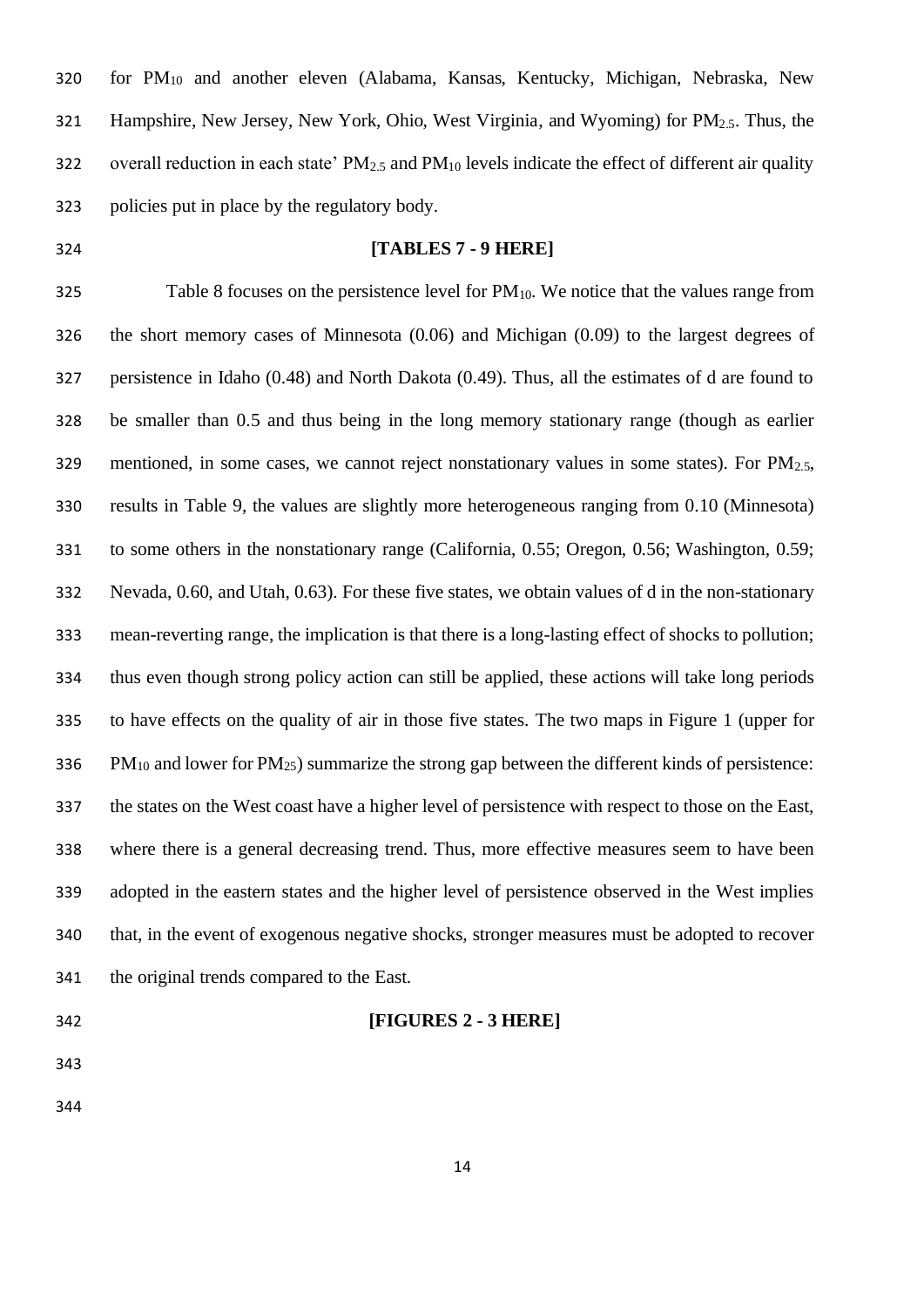#### **4. Conclusions**

 In this paper, we have examined air quality in the US by looking at the statistical properties of 348 the time series corresponding to particulate matter ( $PM_{10}$  and  $PM_{2.5}$ ) in the 50 US states. For this purpose, we have used long memory and fractionally integrated techniques, and the results show significant negative time trend coefficients in a number of cases (19 states in the case of 351 PM<sub>10</sub> and 23 states in the case of PM<sub>2.5</sub>), implying that, in these states, adequate measures are being adopted to improve the air quality level by reducing the level of particulate matter. Focussing on the long memory issue with regard to this particulate pollution, we observe a large degree of heterogeneity in the degree of persistence across states, as shown in the map, moving from low degrees of persistence in states such as Minnesota (few data here) to others with high degrees of persistence such as Idaho, South Dakota and Utah. Meanwhile, since persistence estimates are, in general, within the long memory mean-reverting range, shocks will have transitory effects and weak policy actions will be required in the case of negative shocks increasing levels of pollution. In the case of PM2.5, eight states (Idaho, Montana, South Dakota, California, Oregon, Washington, Nevada, and Utah) have high levels of persistence (with values above 0.5) implying nonstationarity and long-lasting shocks. In these cases, strong policy actions are needed to recover the original level/trends.

363 Bennett et al. (2019) investigated the effect of a reduction in  $PM_{2.5}$  levels between 1999 and 2015 at the national and county level, stating that reductions in the particulate matter have lowered mortality rates in most US counties. Thus, in the US, where long memory evidence is 366 detected in the time dynamics of  $PM_{2.5}$  (even in  $PM_{10}$ ) in all states, in the event of negative shocks increasing pollution, strong actions should be adopted to accelerate the reduction in the mortality rates. The current paper will continue to serve as a quantitative evidence-based air quality regulation and policy paper, meanwhile, further research may attempt to consider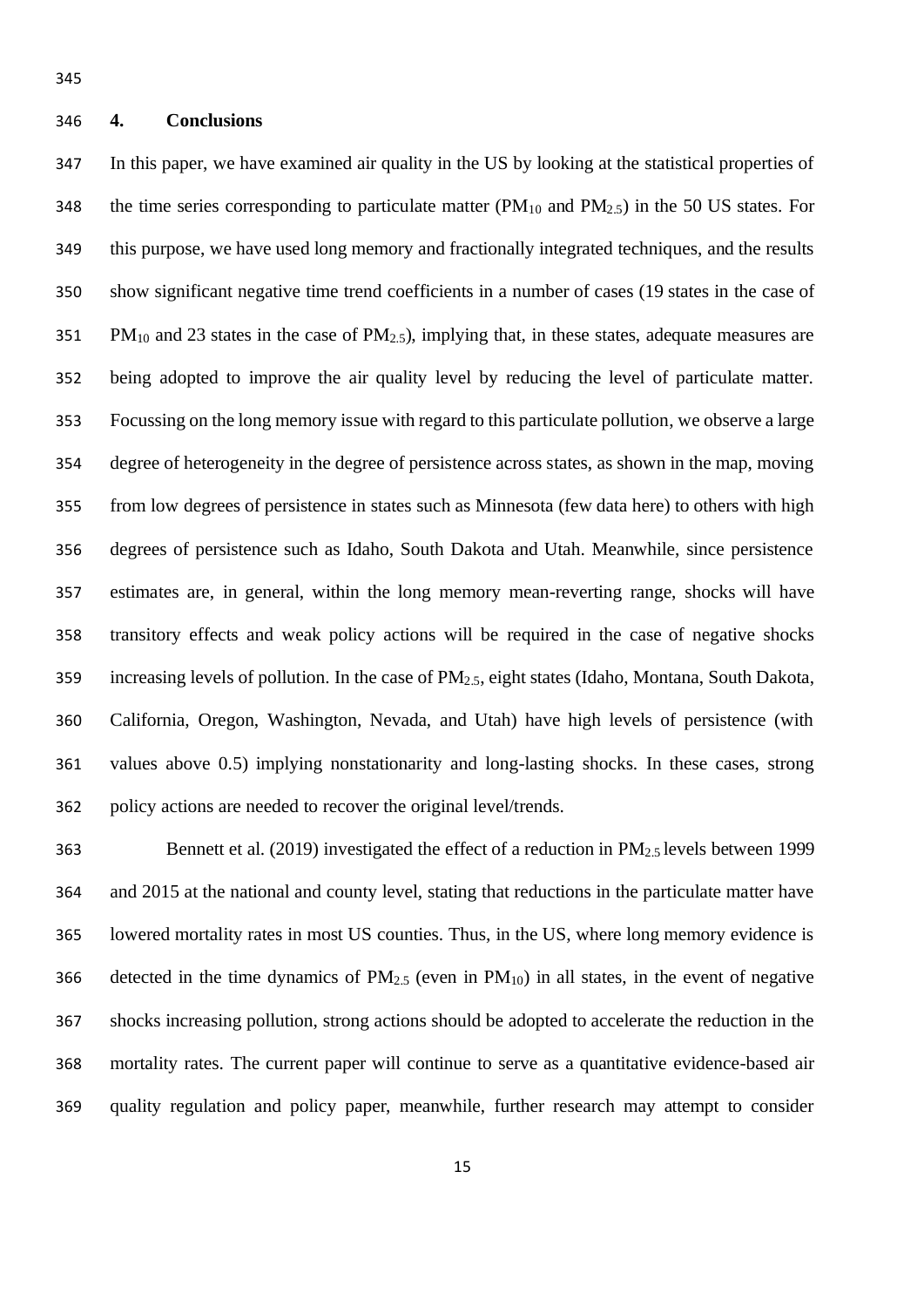| 370                                    | different counties or cities in the US and elsewhere in the world, paying particular attention to                                                                                                                                                                                                                                                                          |
|----------------------------------------|----------------------------------------------------------------------------------------------------------------------------------------------------------------------------------------------------------------------------------------------------------------------------------------------------------------------------------------------------------------------------|
| 371                                    | industrialized areas. Besides, aggregated data at national level may also be worth examining,                                                                                                                                                                                                                                                                              |
| 372                                    | noting that aggregation is a typical argument that has been employed to justify the use of long                                                                                                                                                                                                                                                                            |
| 373                                    | memory processes in time series (Robinson, 1978; Granger, 1980; Altissimo et al., 2009; etc.).                                                                                                                                                                                                                                                                             |
| 374                                    | In this respect, the use of structural breaks is also worth studying. In fact, many authors have                                                                                                                                                                                                                                                                           |
| 375                                    | shown the links between fractional integration and breaks, arguing that the former can be a                                                                                                                                                                                                                                                                                |
| 376                                    | spurious phenomenon caused by the presence of breaks that have not been taken into account                                                                                                                                                                                                                                                                                 |
| 377                                    | (Diebold and Inoue, 2001; Granger and Hyung, 2004; etc.). Work in all these directions is now                                                                                                                                                                                                                                                                              |
| 378                                    | in progress.                                                                                                                                                                                                                                                                                                                                                               |
| 379                                    |                                                                                                                                                                                                                                                                                                                                                                            |
| 380                                    | <b>Acknowledgments</b>                                                                                                                                                                                                                                                                                                                                                     |
| 381<br>382<br>383<br>384<br>385<br>386 | Prof. Luis A. Gil-Alana gratefully acknowledges financial support from MINEIC-AEI-FEDER<br>ECO2017-85503-R project from 'Ministerio de Economía, Industria y Competitividad'<br>(MINEIC), `Agencia Estatal de Investigación' (AEI) Spain and `Fondo Europeo de Desarrollo<br>Regional' (FEDER).<br>Comments from the Editor and two reviewers are gratefully acknowledged. |
| 387                                    |                                                                                                                                                                                                                                                                                                                                                                            |
| 388                                    |                                                                                                                                                                                                                                                                                                                                                                            |
| 389                                    | <b>Appendix A</b>                                                                                                                                                                                                                                                                                                                                                          |
| 390                                    | [TABLE A1 HERE]                                                                                                                                                                                                                                                                                                                                                            |
| 391                                    |                                                                                                                                                                                                                                                                                                                                                                            |
| 392                                    | <b>Appendix B</b>                                                                                                                                                                                                                                                                                                                                                          |
| 393                                    | [TABLE B1 HERE]                                                                                                                                                                                                                                                                                                                                                            |
| 394                                    |                                                                                                                                                                                                                                                                                                                                                                            |
| 395                                    |                                                                                                                                                                                                                                                                                                                                                                            |
| 396                                    |                                                                                                                                                                                                                                                                                                                                                                            |
| 397                                    |                                                                                                                                                                                                                                                                                                                                                                            |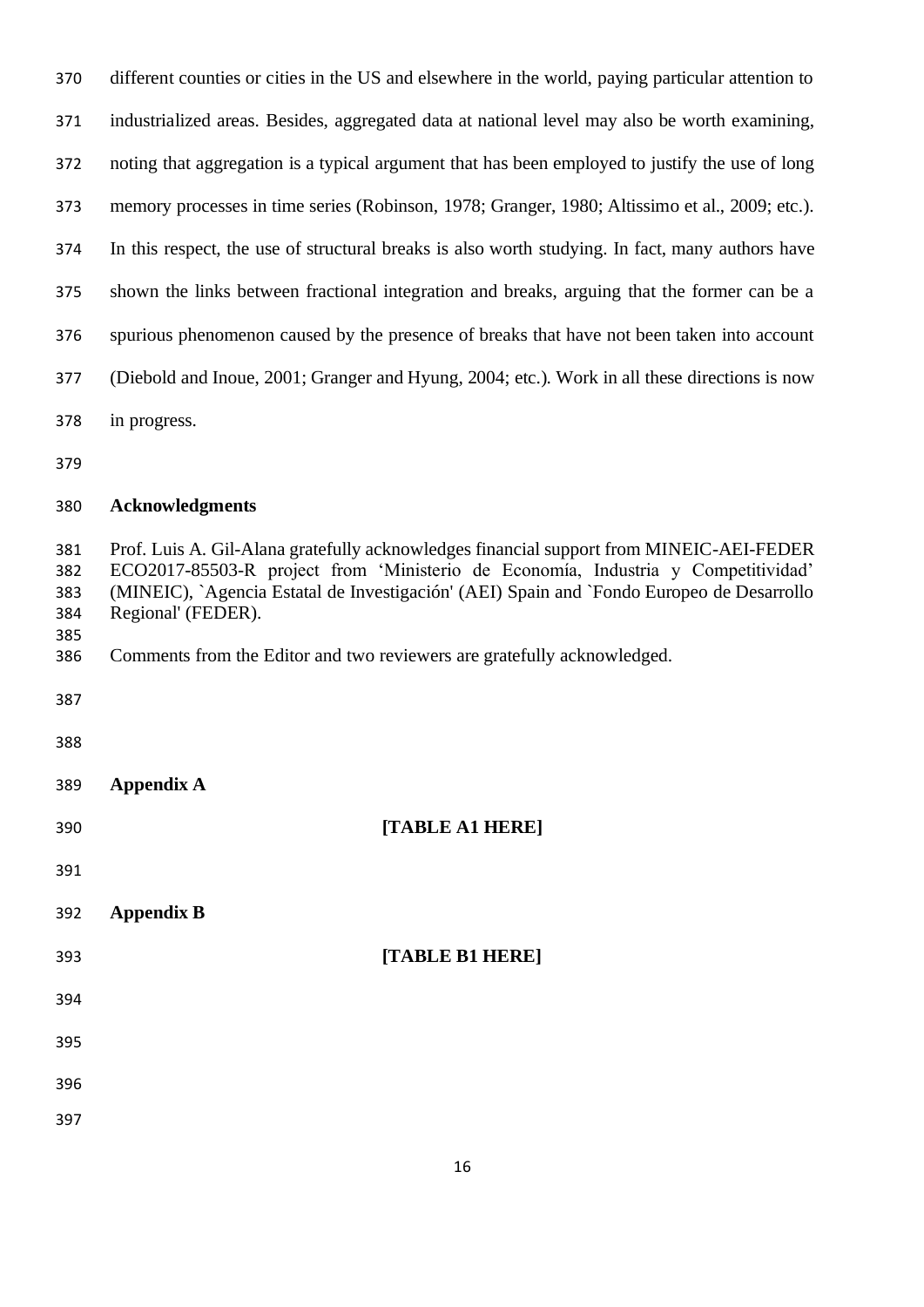| 398        | <b>References</b>                                                                                   |  |  |  |  |
|------------|-----------------------------------------------------------------------------------------------------|--|--|--|--|
| 399        |                                                                                                     |  |  |  |  |
| 400        | Abbritti, M., L.A. Gil-Alana, Y. Lovcha and A. Moreno, (2016), Term Structure Persistence,          |  |  |  |  |
| 401        | Journal of Financial Econometrics 14, 2, 331-352.                                                   |  |  |  |  |
| 402        |                                                                                                     |  |  |  |  |
| 403        | Altissimo, F. B., Mojon, P. and Zaffaroni, P. (2009). Can aggregation explain the persistence       |  |  |  |  |
| 404        | of inflation? Journal of Monetary Economics, 56: 231-241.                                           |  |  |  |  |
| 405        |                                                                                                     |  |  |  |  |
| 406        | Amato, Federico, et al. "Analysis of air pollution time series using complexity-invariant           |  |  |  |  |
| 407        | distance and information measures." Physica A: Statistical Mechanics and its Applications           |  |  |  |  |
| 408        | (2020): 124391.                                                                                     |  |  |  |  |
| 409        |                                                                                                     |  |  |  |  |
| 410        | Avise, J., Chen, J., Lamb, B., Wiedinmyer, C., Guenther, A., Salathe, E. and Mass, C. (2009).       |  |  |  |  |
| 411        | Attribution of projected changes in summertime US ozone and PM2.5 concentrations to global          |  |  |  |  |
| 412        | changes. Atmospheric Chemistry and Physics, 9: 1111-1124.                                           |  |  |  |  |
| 413        |                                                                                                     |  |  |  |  |
| 414        | Bhargava, A. (1986). On the Theory of Testing for Unit Roots in Observed Time Series. Review        |  |  |  |  |
| 415        | of Economic Studies, 53(3): 369-384.                                                                |  |  |  |  |
| 416        |                                                                                                     |  |  |  |  |
| 417        | Bell, M. L., Dominici, F., Ebisu, L., Zeger, S. L. and Samet, J. M. (2007). Spatial and Temporal    |  |  |  |  |
| 418        | Variation in PM2.5 Chemical Composition in the United States for Health Effects Studies.            |  |  |  |  |
| 419        | Environmental Health Perspectives, 115(7): 989-995.                                                 |  |  |  |  |
| 420        |                                                                                                     |  |  |  |  |
| 421        | Bennett, J. E., Tamura-Wicks, H., Parks, R. M., Burnett, R. T., Pope, C. A., III, Bechle, M. J.,    |  |  |  |  |
| 422        | et al. (2019). Particulate matter air pollution and national and county life expectancy loss in the |  |  |  |  |
| 423        | USA:<br>spatiotemporal<br>analysis.<br>PLoS<br>e1002856.<br>A<br>Med<br>$16(7)$ :                   |  |  |  |  |
| 424        | https://doi.org/10.1371/journal.pmed.1002856                                                        |  |  |  |  |
| 425<br>426 | Beran, J. (1994). Statistics for long-memory processes. 1st edition. Chapman and Hall/CRC           |  |  |  |  |
| 427        | press. UK.                                                                                          |  |  |  |  |
| 428        |                                                                                                     |  |  |  |  |
| 429        | Box, G. E. P., Jenkins, G. M., Reinsel, G. C. and Ljung, G. M. (2015). Time series analysis:        |  |  |  |  |
| 430        | Forecasting and Control. $5th$ Edition. John Wiley & Sons, UK.                                      |  |  |  |  |
| 431        |                                                                                                     |  |  |  |  |
| 432        | Chelani, A. (2009), Statistical persistence analysis of hourly ground level ozone concentrations    |  |  |  |  |
| 433        | in Delhi, Atmospheric Research 92, 2, 244-250.                                                      |  |  |  |  |
| 434        |                                                                                                     |  |  |  |  |
| 435        | Chelani, A. (2016) Long-memory property in air pollutant concentrations, Atmospheric                |  |  |  |  |
| 436        | Research 171, 1-4.                                                                                  |  |  |  |  |
| 437        |                                                                                                     |  |  |  |  |
| 438        | Chen, Z., C.P. Barros and L.A. Gil-Alana (2016), The presence of air pollution in four mega-        |  |  |  |  |
| 439        | cities in China, Habitat International 56, 103-108.                                                 |  |  |  |  |
| 440        |                                                                                                     |  |  |  |  |
| 441        | Choi, J., Oh, J. Y., Lee, Y. S., Min, K. H., Hur, G. Y., Lee, S. Y.,  Shim, J. J. (2018). Harmful   |  |  |  |  |
| 442        | impact of air pollution on severe acute exacerbation of chronic obstructive pulmonary disease:      |  |  |  |  |
| 443        | particulate matter is hazardous. International Journal of Chronic Obstructive Pulmonary             |  |  |  |  |
| 444        | Disease, 13: 1053-1059.                                                                             |  |  |  |  |
| 445        |                                                                                                     |  |  |  |  |
| 446        | Chu, S.-H., and Paisie, J. W. (2006). An evaluation of current PM2.5 conditions in the US.          |  |  |  |  |
| 447        | Atmospheric Environment, 40: 206-211.                                                               |  |  |  |  |
|            |                                                                                                     |  |  |  |  |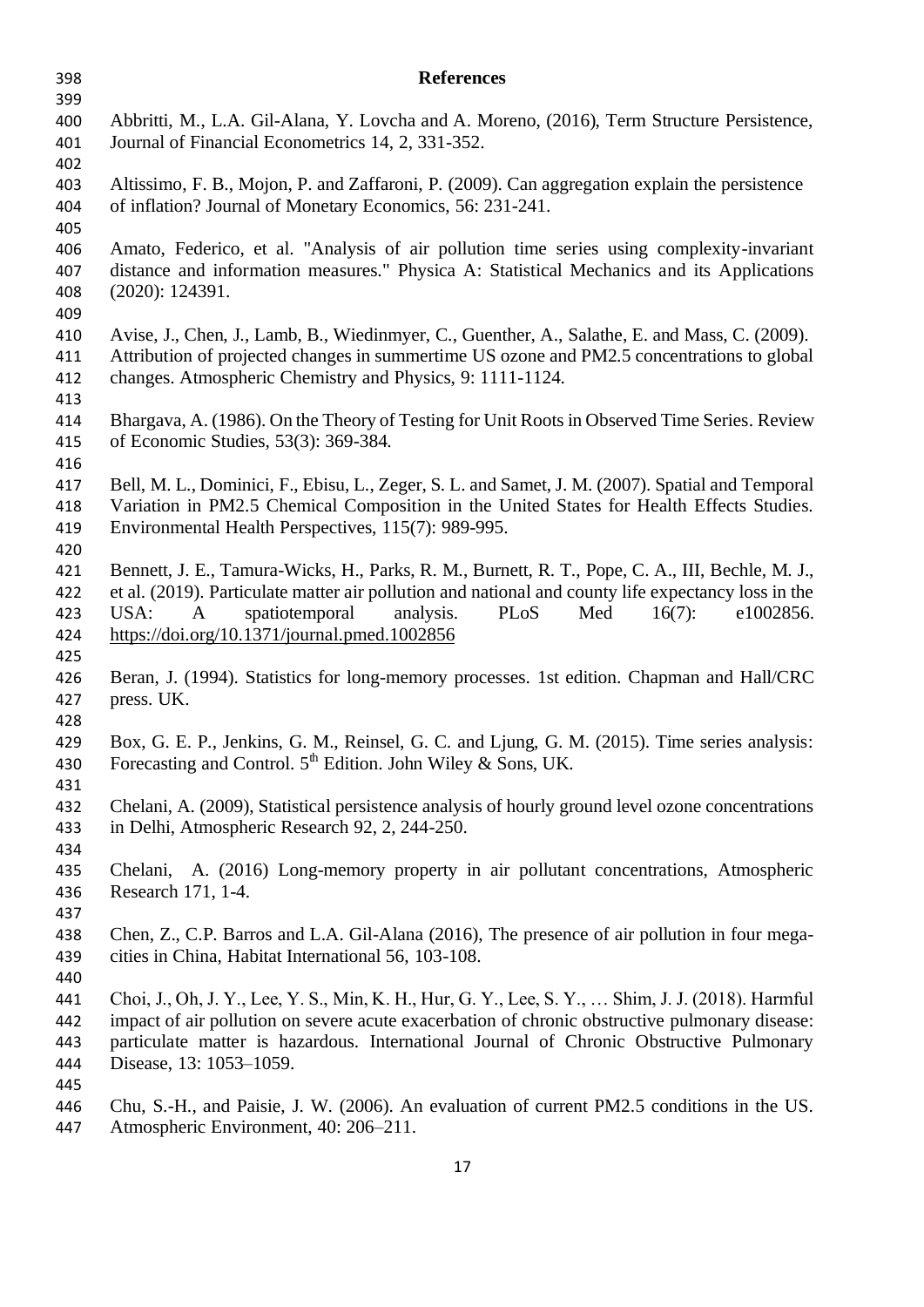- 
- Clay, K. and Muller, N. Z. (2019). Recent increases in Air pollution: evidence and implications for mortality. NBER Working Paper No. 26381. DOI: 10.3386/w26381.
- 451<br>452
- Dahlhaus, R. (1989). Efficient parameter estimation for self-similar process. Annals of Statistics, 17: 1749-1766.
- 

 De Jesus, A. L., Rahman, M. M., Mazaheri, M., Thompson, H., Knibbs, L. D., Jeong, C. and Morawska, L. (2019). Ultrafine particles and PM2.5 in the air of cities around the world: Are they representative of each other? Environment International, 129: 118–135.

- Di, Q., Amini, H., Shi, L., Kloog, I., Silvern, R., Kelly, J. and Schwartz, J. (2019). An ensemble based model of PM2.5 concentration across the contiguous United States with high spatiotemporal resolution. Environment International, 130. doi:10.1016/j.envint.2019.104909.
- Dickey, D.A and Fuller, W. A. (1979). Distributions of the Estimators for Autoregressive Time Series with a Unit Root, Journal of American Statistical Association, 74(366): 427-481.
- 
- Diebold, F. X. and Inoue, A. (2001). Long memory and regime switching. Journal of Econometrics 105: 131-159.
- 
- Diebold, F. X. and Rudebusch, G. D. (1991). On the power of Dickey-Fuller test against
- fractional alternatives. Economics Letters, 35(1): 155–160.
- 
- Dockery, D. W., Pope, C. A., Xu, X., Spengler, J. D., Ware, J. H., Fay, M. E., et al. (1993). An association between air pollution and mortality in six U.S. cities. The New England Journal of Medicine, 329 (24): 1753–9.
- 
- Elliot, G., Rothenberg, T. J. and Stock, J. H. (1996). Efficient Tests for an Autoregressive Unit Root, Econometrica, 64: 813-836.
- Gil-Alana, L.A. (2005). Statistical Modeling of the Temperatures in the Northern Hemisphere Using Fractional Integration Techniques. Journal of Climate 18 (24): 5357-5369.
- Gil-Alana, L. A. and Robinson, P. M. (1997). Testing of unit root and other nonstationary hypotheses in macroeconomic time series, Journal of Econometrics 80(2): 241-268.
- 

- Granger, C.W.J. (1980). Long Memory Relationships and the Aggregation of Dynamic Models, Journal of Econometrics, 14: 227-238.
- 
- Granger C.W.J and Hyung N (2004). Occasional structural breaks and long memory with an application to the S&P 500 absolute stock returns. Journal of Empirical Finance, 11: 399-421.
- Hadley, O. L. (2017). Background PM2.5 source apportionment in the remote North-Western United States. Atmospheric Environment, 167: 298–308.
- 
- Hassler, U. and Wolters, J. (1995). Long memory inflation rates. International evidence, Journal of Business and Economic Statistics, 13: 37-45.
- Ji, X., Yao, Y. and Long, X. (2018). What causes PM2.5 pollution? Cross-economy empirical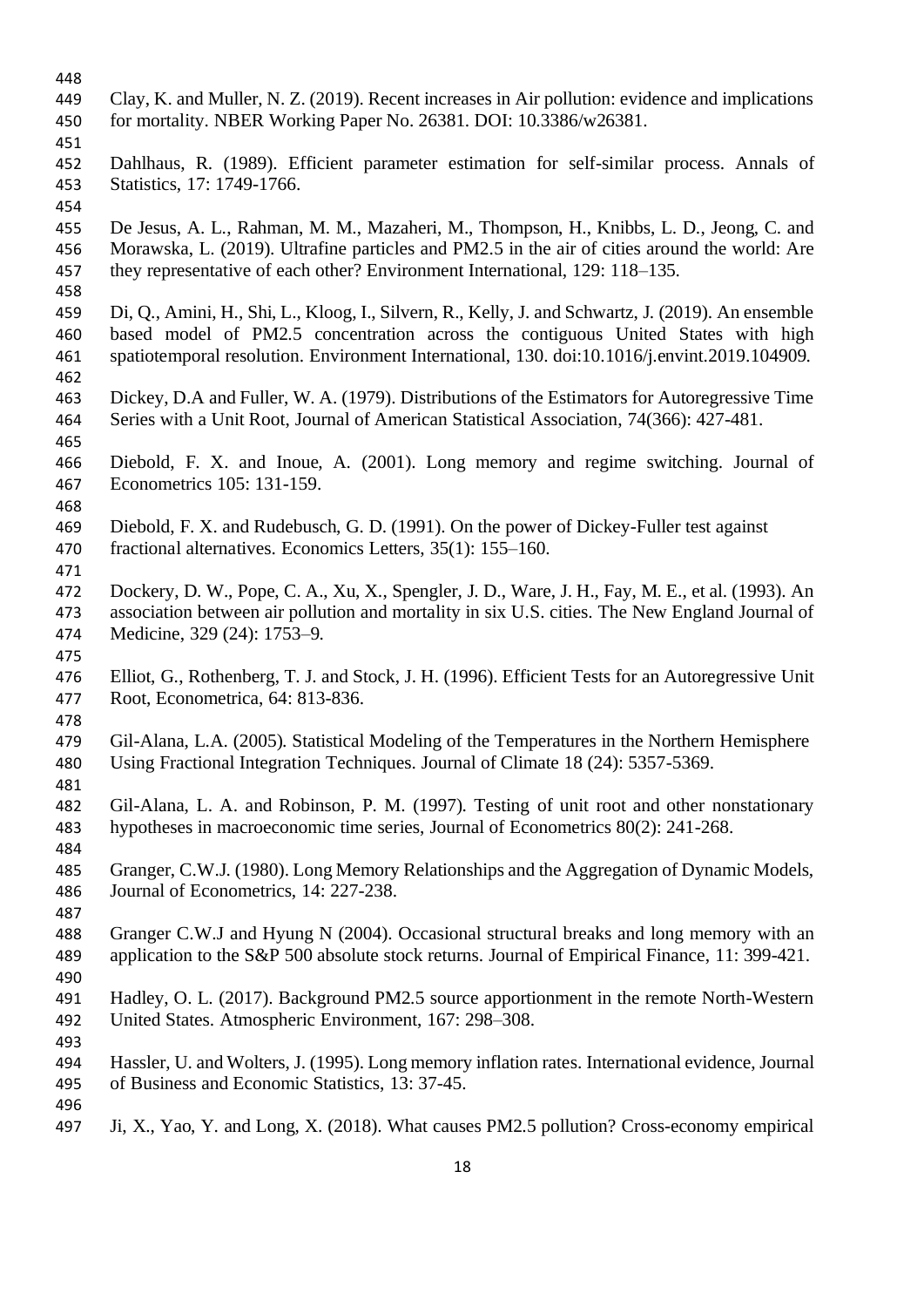- analysis from socioeconomic perspective. Energy Policy, 119: 458–472.
- 
- Kantelhardt, J. W., Zschiegner, S. A., Koscielny-Bunde, E., Havlin, S., Bunde, A., & Stanley, H. E. (2002). Multifractal detrended fluctuation analysis of nonstationary time series. Physica A: Statistical Mechanics and its Applications, 316(1-4): 87-114.
- Kwiatkowski, D., Phillips, P. C. B., Schmidt, P., and Shin, Y. (1992). Testing the null hypothesis of stationarity against the alternative of a unit root: How sure are we that economic time series have a unit root? Journal of Econometrics, 54: 159-178.
- Lee, S., Lee, W., Kim, D., Kim, E., Myung, W., Kim, S. and Kim, H. (2019). Short-term PM2.5 exposure and emergency hospital for mental disease. Environmental Research, 171: 313-320.
- 
- Lee, D. and Schmidt, P. (1996). On the power of the KPSS test of stationarity against fractionally integrated alternatives. Journal of Econometrics, 73(1): 285–302.
- Li, N., Maesano, C. N., Friedrich, R., Medda, E., Brandstetter, S., Kabesch, M., … Sarigiannis, D. (2019). A model for estimating the lifelong exposure to PM2.5 and NO2 and the application to population studies. Environmental Research, doi:10.1016/j.envres.2019.108629
- Liao, H., Chen, W. T. and Seinfeld, J. H. (2006). Role of climate change in global predictions of future tropospheric ozone and aerosols. Journal of Geophysical Research Atmospheres, 111 (D12304). doi:10.1029/2005jd006852.
- 

- Maji, S., Ghosh, S. and Ahmed, S. (2018). Association of air quality with respiratory and cardiovascular morbidity rate in Delhi, India. International Journal of Environmental Health Research, 28(5): 471–490.
- Meraz, M., Rodriguez, E., Femat, R., Echeverria, J. C. and Alvarez-Ramirez, J. (2015). Statistical persistence of air pollutants (O3, SO2, NO2 and PM10) in Mexico City. Physica A: Statistical Mechanics and its Applications, 427: 202-217.
- 

- Muller, N. Z., Mendelsohn, R. and Nordhaus, W. (2011). Environmental accounting for pollution in the United States economy. American Economic Review, 101(5): 1649-1675.
- Nikolopoulos, D., K. Moustris, E. Petraki, D. Koulougliotis and D. Cantzos, (2019), Fractal and Long-Memory Traces in PM10 Time Series in Athens, Greece, Environments 6, 1-14.
- Phillips, P.C.B. and Perron, P. (1988). Testing for a unit root in time series regression. Biometrika, 75(2): 335–346.
- Pillai, P., Babu, S. and Moorthy, K. (2002). A study of PM, PM10 and PM2.5 concentrations at a tropical coastal station. Atmospheric Research, 61: 149-167.
- 
- Pope, C. A., Ezzati, M. and Dockery, D. W. (2009). Fine-particulate air pollution and life expectancy in the United States. New England Journal of Medicine, 360 (4): 376–86.
- 
- Pope, C. A, Burnett, R. T., Thun, M. J., Calle, E. E., Krewski, D., Ito, K., et al. (2002). Lung Cancer, Cardiopulmonary Mortality, and Long-Term Exposure to Fine Particulate Air
- Pollution. Journal of American Medical Association, 287: 1132–41.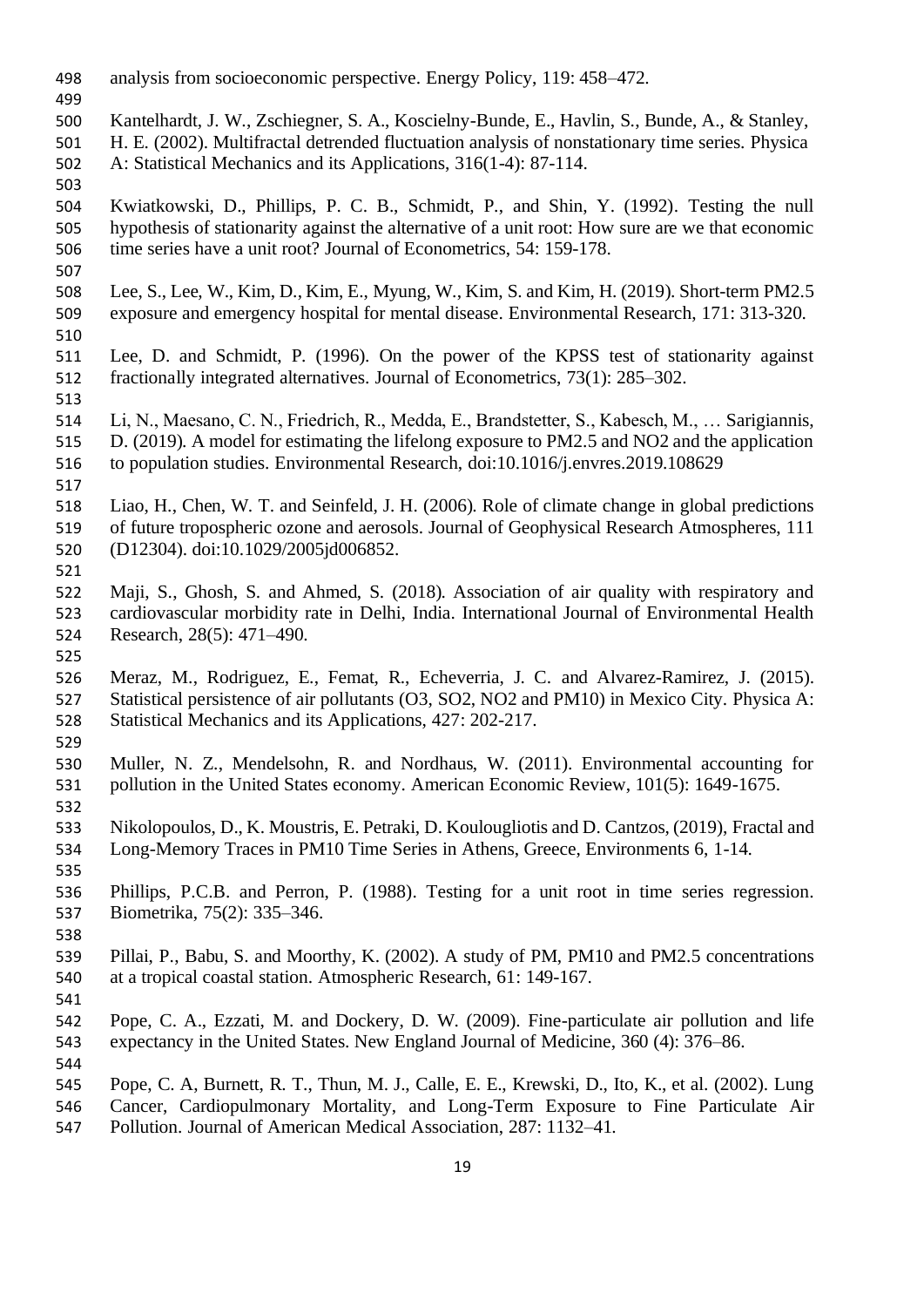- 
- Pryor, S. C. and Barthelmie, R. J. (1996). PM<sup>10</sup> in Canada. The Science of the Total Environment, 177: 57-71.
- 

 Pye, H. O. T., Liao, H., Wu, S., Mickley, L. J., Jacob, D. J., Henze, D. K., and Seinfeld, J. H. (2009). Effect of changes in climate and emissions on future sulfate-nitrate-ammonium aerosol levels in the United States. Journal of Geophysical Research, 114(D1). doi:10.1029/2008jd010701.

- 
- Racherla, P. N. and Adams, P. J. (2006). Sensitivity of global tropospheric ozone and fine particulate matter concentrations to climate change. Journal of Geophysical Research, 111(D24). doi:10.1029/2005jd006939.
- 
- Robinson, P.M. (1978). Statistical Inference for a Random Coefficient Autoregressive Model, Scandinavian Journal of Statistics, 5: 163-168.
- Robinson P. M. (1994). Efficient tests of nonstationary hypotheses. Journal of the American Statistical Association, 89: 1420-1437.
- 
- Schmidt, P. and Phillips, P.C.B. (1992). LM tests for a unit root in the presence of deterministic terms, Oxford Bulletin of Economics and Statistics 54: 257-287.
- Shou, Y., Huang, Y., Zhu, X., Liu, C., Hu, Y. and Wang, H. (2019). A review of the possible associations between ambient PM2.5 exposures and the development of Alzheimer's disease. Ecotoxicology and Environmental Safety, 174: 344-352
- 
- Tagaris, E., Manomaiphiboon, K., Liao, K.J., Leung, L.R., Woo, J.H., He, S., Amar, P., Russell, A.G. (2007). Impacts of global climate change and emissions on regional ozone and fine particulate matter concentrations over the United States. Journal of Geophysical Research e Atmospheres 112 (D14312). doi:10.1029/2006jd008262.
- 
- Tai, A. P. K., Mickley, L. J., & Jacob, D. J. (2010). Correlations between fine particulate matter (PM2.5) and meteorological variables in the United States: Implications for the sensitivity of PM2.5 to climate change. Atmospheric Environment, 44(32): 3976–3984.
- 
- Thompson, J. R., & Wilson, J. R. (2016). Multifractal detrended fluctuation analysis: Practical applications to financial time series. Mathematics and Computers in Simulation, 126, 63-88.
- United States Environmental Protection Agency (EPA, 2010). The Benefits and Costs of the Clean Air Act 1990 to 2020: EPA Report to Congress. Washington, DC: US Environmental Protection Agency, Office of Air and Radiation, Office of Air and Radiation: Office of Policy in Washington, DC.
- 
- United States Environmental Protection Agency (EPA, 2018). https://www.epa.gov/pm-pollution/health-and-environmental-effects-particulate-matter-pm. Retrieved 04.01.2020.
- 
- Varotsos, C., Ondov, J., & Efstathiou, M. (2005). Scaling properties of air pollution in Athens, Greece and Baltimore, Maryland. *Atmospheric Environment*, *39*(22), 4041-4047.
- Weinmayr, G., Pedersen, M., Stafoggia, M., Andersen, Z.J., Galassi, C., Munkenast, J., Nagel,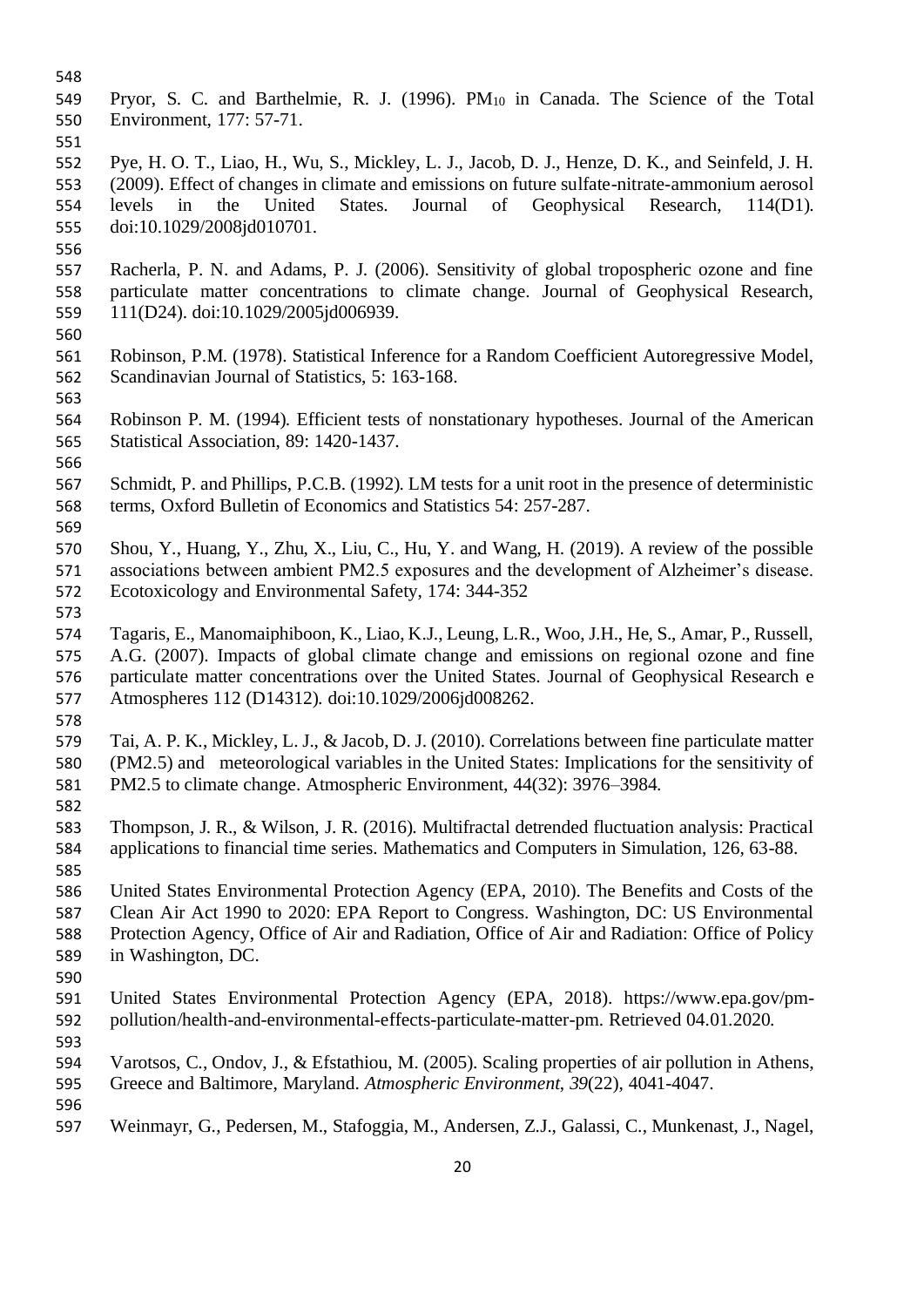- G., 2018. Particulate matter air pollution components and incidence of cancers of the stomach and the upper aerodigestive tract in the European study of cohorts of air pollution effects
- (ESCAPE). Environ. Int. 120, 163–171.
- 601<br>602 World Health Organization (2013a). Health risks of air pollution in Europe - HRAPIE project: recommendations for concentration-response functions for cost-benefit analysis of particulate matter, ozone and nitrogen dioxide. Available online at.
- http://www.euro.who.int/\_\_data/assets/pdf\_file/0006/238956/Health\_risks\_air\_pollution\_HR APIE\_project.pdf.
- 
- World Health Organization (2013b). Review of evidence on health aspects of air pollution REVIHAAP project: final technical report. Available online at.
- http://www.euro.who.int/\_\_data/assets/pdf\_file/0004/193108/REVIHAAP-Final-technical-
- report-final-version.pdf.
- 
- Wu, J.-Z., Ge, D.-D., Zhou, L.-F., Hou, L.-Y., Zhou, Y. and Li, Q.-Y. (2018). Effects of
- particulate matter on allergic respiratory diseases. Chronic Diseases and Translational Medicine, 4(2): 95–102.
- 
- Xue, Y., Pan, W., Lu, W. Z., & He, H. D. (2015). Multifractal nature of particulate matters
- (PMs) in Hong Kong urban air. *Science of the Total Environment*, *532*, 744-751.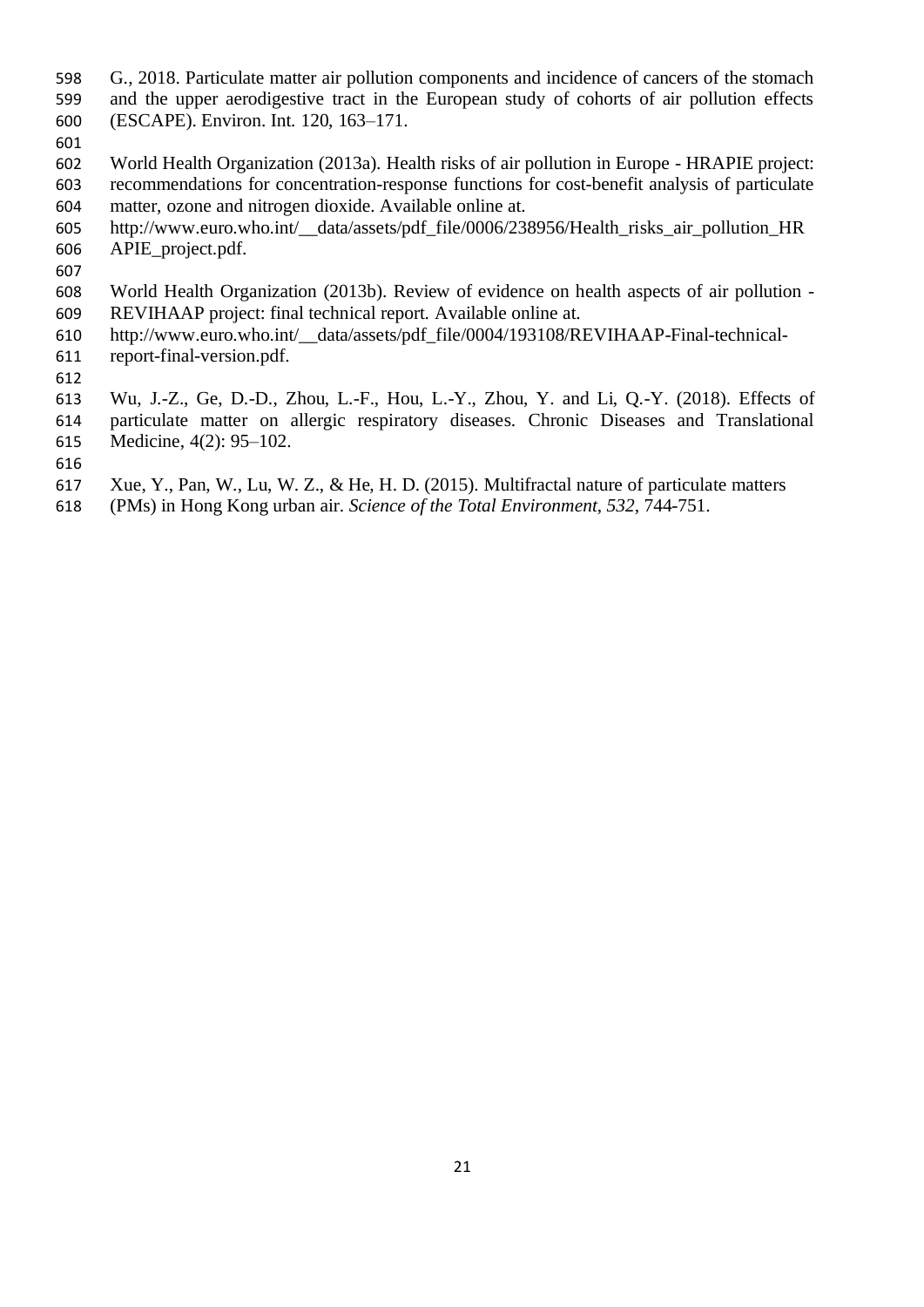#### **Table 1: Data Description and Sample**

| No.              | <b>Name of State</b> | Abv.                       | PM <sub>2.5</sub> |                 | $PM_{10}$         |                 |
|------------------|----------------------|----------------------------|-------------------|-----------------|-------------------|-----------------|
|                  |                      |                            | <b>Start date</b> | <b>End date</b> | <b>Start date</b> | <b>End date</b> |
| $\mathbf{1}$     | Alabama              | AL                         | 06/01/1999        | 03/12/2019      | 02/01/1999        | 26/07/2019      |
| $\overline{c}$   | Alaska               | AK                         | 10/04/1999        | 05/12/2019      | 06/01/1999        | 30/06/2019      |
| 3                | Arizona              | $\mathbf{A}\mathbf{Z}$     | 06/01/1999        | 05/12/2019      | 01/01/1999        | 30/09/2019      |
| $\overline{4}$   | Arkansas             | AR                         | 30/06/1999        | 05/12/2019      | 06/01/1999        | 30/09/2019      |
| 5                | California           | CA                         | 03/01/1999        | 05/12/2019      | 01/01/1999        | 30/09/2019      |
| 6                | Colorado             | CO                         | 01/01/1999        | 05/12/2019      | 01/01/1999        | 01/09/2019      |
| $\boldsymbol{7}$ | Connecticut          | <b>CT</b>                  | 09/01/1999        | 05/12/2019      | 01/01/1999        | 30/09/2019      |
| 8                | Delaware             | DE                         | 03/01/1999        | 05/12/2019      | 06/01/1999        | 30/09/2019      |
| 9                | Florida              | ${\rm FL}$                 | 03/01/1999        | 05/12/2019      | 01/01/1999        | 30/07/2003      |
| 10               | Georgia              | GA                         | 01/01/1999        | 05/12/2019      | 01/01/1999        | 31/08/2019      |
| 11               | Hawaii               | $\mathop{\rm HI}\nolimits$ | 19/01/2001        | 05/12/2019      | 01/01/1999        | 30/09/2019      |
| 12               | Idaho                | $\rm ID$                   | 03/01/1999        | 05/12/2019      | 01/01/1999        | 30/06/2019      |
| 13               | Illinois             | ${\rm I\!L}$               | 07/01/1999        | 05/12/2019      | 13/01/1999        | 26/12/2000      |
| 14               | Indiana              | IN                         | 22/01/1999        | 05/12/2019      | 06/01/1999        | 30/09/2019      |
| 15               | Iowa                 | IA                         | 05/02/1999        | 05/12/2019      | 04/01/1999        | 30/09/2019      |
| 16               | Kansas               | <b>KS</b>                  | 27/01/1999        | 05/12/2019      | 18/01/1999        | 30/06/2019      |
| 17               | Kentucky             | KY                         | 30/01/1999        | 08/11/2011      | 06/01/1999        | 31/12/2005      |
| 18               | Louisiana            | LA                         | 01/01/1999        | 17/11/2019      | 06/01/1999        | 31/01/2019      |
| 19               | Maine                | <b>ME</b>                  | 05/06/2015        | 14/06/2019      | 06/01/1999        | 14/06/2019      |
| 20               | Maryland             | MD                         | 12/05/1999        | 05/12/2019      | 06/01/1999        | 26/06/2019      |
| 21               | Massachusetts        | MA                         | 03/01/1999        | 05/12/2019      | 06/01/1999        | 16/07/2019      |
| 22               | Michigan             | MI                         | 15/01/1999        | 05/12/2019      | 06/01/1999        | 26/03/2001      |
| 23               | Minnesota            | <b>MN</b>                  | 08/11/1999        | 30/06/2001      | 03/10/1999        | 27/09/2000      |
| 24               | Mississippi          | $\rm MS$                   | 14/02/1999        | 05/12/2019      | 01/01/1999        | 31/10/2019      |
| 25               | Missouri             | <b>MO</b>                  | 02/04/2002        | 28/06/2006      | 03/01/1999        | 30/09/2019      |
| 26               | Montana              | MT                         | 09/01/1999        | 06/12/2019      | 01/01/1999        | 26/12/2008      |
| 27               | Nebraska             | <b>NE</b>                  | 03/01/1999        | 30/09/2019      | 03/01/1999        | 30/06/2019      |
| 28               | Nevada               | $\ensuremath{\text{NV}}$   | 01/04/2003        | 06/12/2019      | 01/01/1999        | 30/06/2019      |
| 29               | New Hampshire        | $\rm NH$                   | 06/01/1999        | 31/12/2014      | 06/01/1999        | 28/12/2002      |
| 30               | New Jersey           | $\mathbf{N}\mathbf{J}$     | 03/01/1999        | 06/12/2019      | 06/01/1999        | 28/03/2011      |
| 31               | New Mexico           | $\rm{NM}$                  | 06/01/1999        | 06/12/2019      | 02/01/1999        | 12/04/2015      |
| 32               | New York             | ${\rm NY}$                 | 02/07/1999        | 06/12/2019      | 06/01/1999        | 29/03/2005      |
| 33               | North Carolina       | NC                         | 01/01/1999        | 06/12/2019      | 06/01/1999        | 30/09/2019      |
| 34               | North Dakota         | ND                         | 20/02/1999        | 06/12/2019      | 07/01/2001        | 30/09/2019      |
| 35               | Ohio                 | <b>OH</b>                  | 01/01/1999        | 06/12/2019      | 01/01/1999        | 30/09/2019      |
| 36               | Oklahoma             | OK                         | 01/04/1999        | 06/12/2019      | 01/01/2000        | 31/10/2019      |
| 37               | Oregon               | <b>OR</b>                  | 01/01/1999        | 06/12/2019      | 01/01/1999        | 31/03/2019      |
| 38               | Pennsylvania         | PА                         | 01/01/1999        | 06/12/2019      | 02/08/2000        | 11/06/2019      |
| 39               | Rhode Island         | RI                         | 03/01/1999        | 06/12/2019      | 06/01/1999        | 30/09/2019      |
| 40               | South Carolina       | <b>SC</b>                  | 03/01/1999        | 06/12/2019      | 01/01/1999        | 30/09/2019      |
| 41               | South Dakota         | <b>SD</b>                  | 01/01/2015        | 06/12/2019      | 03/01/1999        | 30/06/2019      |
| 42               | Tennessee            | <b>TN</b>                  | 01/01/1999        | 06/12/2019      | 03/01/1999        | 13/06/2019      |
| 43               | Texas                | <b>TX</b>                  | 12/03/1999        | 06/12/2019      | 21/10/1999        | 26/06/2019      |
| 44               | Utah                 | <b>UT</b>                  | 01/01/1999        | 06/12/2019      | 01/01/1999        | 31/10/2019      |
| 45               | Vermont              | <b>VT</b>                  | 03/01/1999        | 06/12/2019      | 06/02/1999        | 26/06/2019      |
| 46               | Virginia             | <b>VA</b>                  | 27/01/1999        | 30/09/2019      | 06/01/1999        | 05/11/2019      |
| 47               | Washington           | WA                         | 03/01/1999        | 06/12/2019      | 06/01/1999        | 29/04/2006      |
| 48               | West Virginia        | WV                         | 03/01/1999        | 12/11/2019      | 06/01/1999        | 22/12/2015      |
| 49               | Wisconsin            | WI                         | 03/01/1999        | 06/12/2019      | 06/01/1999        | 31/08/2019      |
| 50               | Wyoming              | WY                         | 06/01/1999        | 06/12/2019      | 06/01/1999        | 30/09/2019      |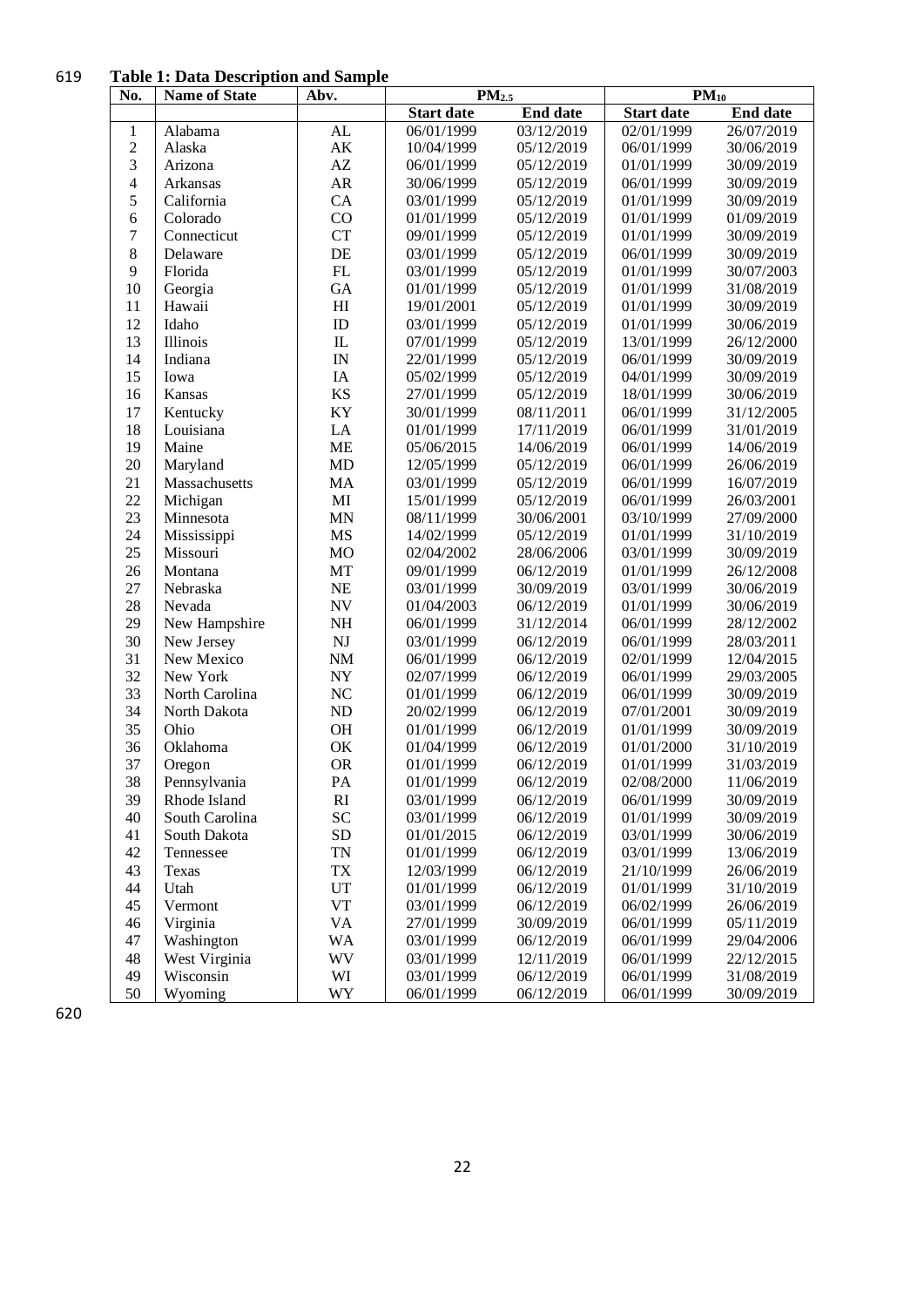**Table 2: Data Summary and Category**

| N <sub>0</sub>   | <b>State</b>   | <b>Abbrev</b>              |       | $PM_{2.5}$              |      |       | $PM_{10}$          |                  |
|------------------|----------------|----------------------------|-------|-------------------------|------|-------|--------------------|------------------|
|                  |                |                            | Mean  | Min.                    | Max. | Mean  | Min.               | Max.             |
| $\mathbf{1}$     | Alabama        | AL                         | 47.54 | $\boldsymbol{0}$        | 221  | 18.30 | $\boldsymbol{0}$   | 66               |
| $\overline{2}$   | Alaska         | $\mathbf{A}\mathbf{K}$     | 26.68 | $\boldsymbol{0}$        | 145  | 7.84  | $\boldsymbol{0}$   | 42.0             |
| 3                | Arizona        | $\mathbf{A}\mathbf{Z}$     | 52.18 | 6                       | 249  | 78.22 | 5.0                | 2212.0           |
| $\overline{4}$   | Arkansas       | AR                         | 48.79 | 4                       | 235  | 20.12 | 2.0                | 60.7             |
| 5                | California     | CA                         | 51.88 | 4                       | 314  | 22.25 | 3.0                | 169.0            |
| 6                | Colorado       | CO                         | 40.12 | 0                       | 195  | 32.49 | 2.0                | 103.0            |
| $\boldsymbol{7}$ | Connecticut    | <b>CT</b>                  | 38.90 | 0                       | 158  | 50.22 | 0.0                | 70.0             |
| 8                | Delaware       | DE                         | 37.36 | $\mathbf{0}$            | 181  | 22.41 | 1.0                | 168              |
| 9                | Florida        | ${\rm FL}$                 | 45.85 | $\boldsymbol{0}$        | 326  | 15.09 | 3.0                | 71.00            |
| 10               | Georgia        | GA                         | 58.59 | 6                       | 197  | 20.33 | 0.0                | 99.0             |
| 11               | Hawaii         | $\mathop{\rm HI}\nolimits$ | 48.82 | $\boldsymbol{0}$        | 172  | 17.06 | 5.0                | 121.00           |
| 12               | Idaho          | ID                         | 42.13 | $\boldsymbol{0}$        | 243  | 23.94 | 1.0                | 215.0            |
| 13               | Illinois       | ${\rm IL}$                 | 41.30 | 4                       | 124  | 21.03 | 4.0                | 64.0             |
| 14               | Indiana        | IN                         | 56.25 | 10                      | 191  | 20.35 | $\boldsymbol{0}$   | 75               |
| 15               | Iowa           | IA                         | 38.65 | 3                       | 138  | 21.57 | 1.0                | 92               |
| 16               | Kansas         | KS                         | 38.26 | $\boldsymbol{0}$        | 158  | 18.85 | 0.00               | 80.00            |
| 17               | Kentucky       | KY                         | 47.96 | 4                       | 144  | 16.20 | 1.0                | 51.00            |
| 18               | Louisiana      | LA                         | 51.20 | 8                       | 181  | 24.10 | 3.0                | 99               |
| 19               | Maine          | <b>ME</b>                  | 22.92 | 3                       | 80   | 13.52 | $\boldsymbol{0}$   | 73               |
| 20               | Maryland       | MD                         | 51.85 | $\overline{c}$          | 169  | 20.42 | $\boldsymbol{0}$   | 70               |
| 21               | Massachusetts  | MA                         | 50.19 | $\boldsymbol{0}$        | 172  | 14.77 | 1.0                | 67.0             |
| 22               | Michigan       | $\mathbf{M}\mathbf{I}$     | 37.53 | $\mathbf{1}$            | 144  | 22.5  | 58.0               | 6.0              |
| 23               | Minnesota      | <b>MN</b>                  | 45.68 | 4                       | 106  | 22.05 | $\boldsymbol{8.0}$ | 59               |
| 24               | Mississippi    | <b>MS</b>                  | 46.49 | 10                      | 168  | 19.17 | $\overline{4}$     | 79               |
| 25               | Missouri       | <b>MO</b>                  | 44.80 | $\mathbf{1}$            | 113  | 25.37 | 506                | $\boldsymbol{0}$ |
| 26               | Montana        | MT                         | 32.71 | $\boldsymbol{0}$        | 171  | 19.54 | 1                  | 104              |
| 27               | Nebraska       | <b>NE</b>                  | 34.04 | $\boldsymbol{0}$        | 168  | 18.90 | 89.0               | 1.0              |
| 28               | Nevada         | $\ensuremath{\text{NV}}$   | 23.48 | $\boldsymbol{0}$        | 220  | 21.30 | 1.0                | 4.0              |
| 29               | New Hampshire  | $\rm NH$                   | 35.74 | $\boldsymbol{0}$        | 151  | 13.51 | $\boldsymbol{0}$   | 56               |
| 30               | New Jersey     | $\mathbf{N}\mathbf{J}$     | 57.38 | 12                      | 167  | 20.03 | $\,1\,$            | 86               |
| 31               | New Mexico     | $\rm{NM}$                  | 15.87 | $\boldsymbol{0}$        | 109  | 11.42 | $\mathbf{1}$       | 65               |
| 32               | New York       | <b>NY</b>                  | 34.72 | $\boldsymbol{0}$        | 162  | 10.24 | $\boldsymbol{0}$   | 60.0             |
| 33               | North Carolina | NC                         | 47.30 | $\boldsymbol{0}$        | 173  | 16.31 | $\boldsymbol{0}$   | 76               |
| 34               | North Dakota   | ND                         | 27.82 | $\boldsymbol{0}$        | 198  | 14.35 | $\boldsymbol{0}$   | 156              |
| 35               | Ohio           | <b>OH</b>                  | 48.10 | $\overline{c}$          | 208  | 23.75 | $\boldsymbol{0}$   | 93               |
| 36               | Oklahoma       | OK                         | 41.41 | 3                       | 152  | 19.86 | $\boldsymbol{0}$   | 86               |
| 37               | Oregon         | <b>OR</b>                  | 26.81 | $\boldsymbol{0}$        | 170  | 21.25 | $\boldsymbol{0}$   | 122.0            |
| 38               | Pennsylvania   | PA                         | 50.71 | 3                       | 187  | 16.70 | $\,1$              | $89\,$           |
| 39               | Rhode Island   | RI                         | 42.20 | $\boldsymbol{0}$        | 170  | 19.29 | $\overline{2}$     | 71               |
| 40               | South Carolina | <b>SC</b>                  | 45.72 | $\boldsymbol{0}$        | 253  | 26.38 | $1.0\,$            | 130              |
| 41               | South Dakota   | <b>SD</b>                  | 16.20 | $\boldsymbol{0}$        | 152  | 18.54 | $\boldsymbol{0}$   | 125.0            |
| 42               | Tennessee      | <b>TN</b>                  | 49.77 | 5                       | 154  | 19.41 | $\boldsymbol{2}$   | 64               |
| 43               | Texas          | <b>TX</b>                  | 39.29 | 5                       | 152  | 18.82 | 3                  | 73               |
| 44               | Utah           | UT                         | 44.41 | 5                       | 171  | 30.6  | $2.0\,$            | 501              |
| 45               | Vermont        | <b>VT</b>                  | 36.58 | $\boldsymbol{0}$        | 160  | 13.80 | $\boldsymbol{0}$   | 65               |
| 46               | Virginia       | <b>VA</b>                  | 44.07 | $\overline{\mathbf{c}}$ | 152  | 14.90 | $\boldsymbol{2}$   | 100              |
| 47               | Washington     | <b>WA</b>                  | 29.72 | $\overline{c}$          | 173  | 13.33 | 3                  | 53               |
| 48               | West Virginia  | <b>WV</b>                  | 47.93 | $\boldsymbol{0}$        | 162  | 17.04 | $\boldsymbol{0}$   | 77               |
| 49               | Wisconsin      | WI                         | 40.13 | $\boldsymbol{0}$        | 154  | 16.20 | $\boldsymbol{0}$   | 70               |
| 50               | Wyoming        | WY                         | 18.66 | $\boldsymbol{0}$        | 160  | 12.23 | $\boldsymbol{0}$   | 82               |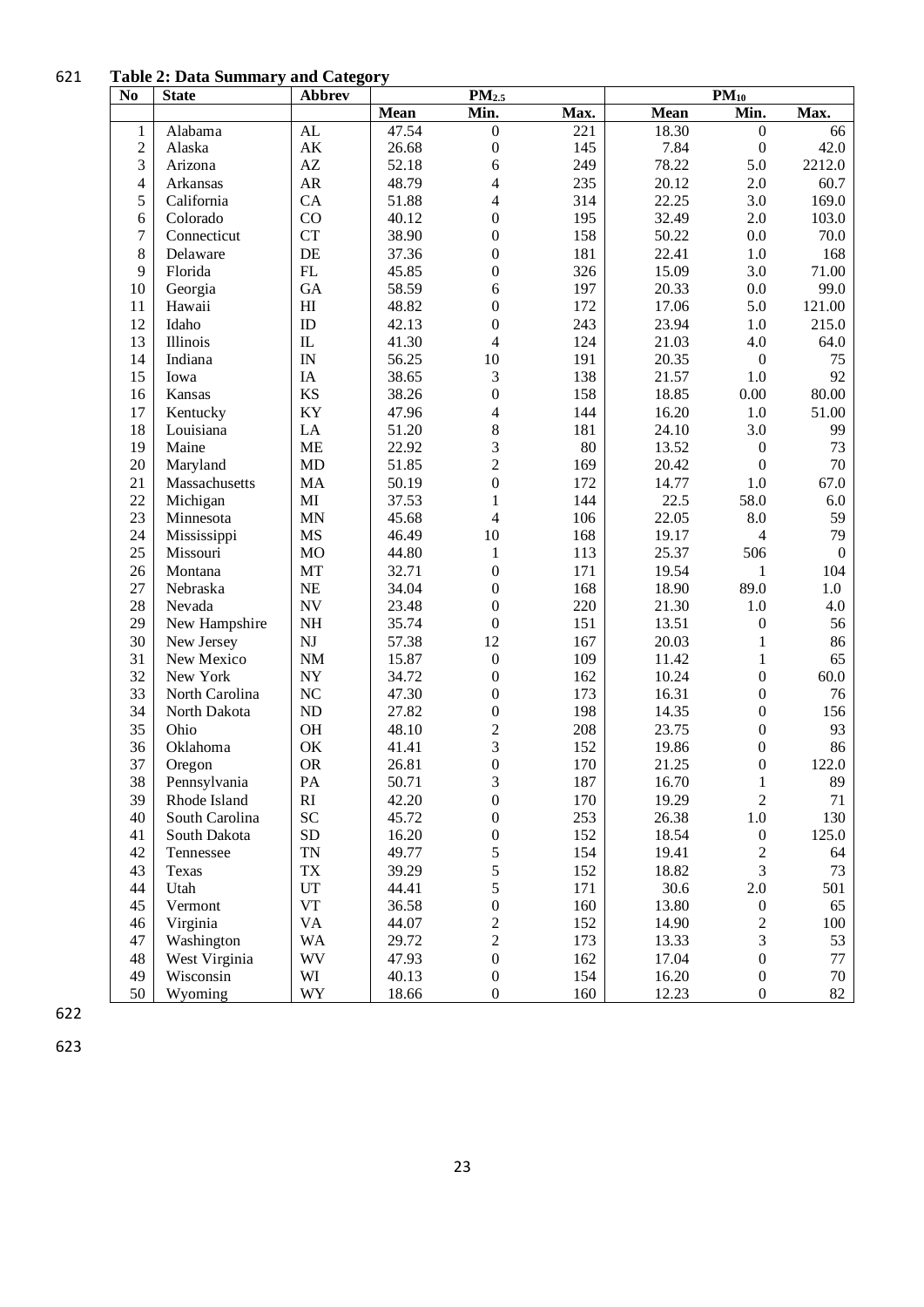#### **Table 3: Estimated d-coefficients and 95% confidence bands: PM<sup>10</sup>**

| N <sub>0</sub> | <b>State</b>    | No terms                | An intercept            | A linear time trend     |
|----------------|-----------------|-------------------------|-------------------------|-------------------------|
| $\mathbf{1}$   | Alabama         | $0.32$ $(0.29, 0.35)$   | $0.29$ $(0.26, 0.33)$   | $0.29$ $(0.26, 0.33)$   |
| $\overline{2}$ | Alaska          | 0.24<br>(0.20, 0.28)    | 0.23<br>(0.19, 0.27)    | 0.23<br>(0.19, 0.27)    |
| 3              | Arizona         | 0.28<br>(0.27, 0.30)    | 0.29<br>(0.27, 0.31)    | 0.29<br>(0.27, 0.31)    |
| $\overline{4}$ | Arkansas        | 0.31<br>(0.28, 0.33)    | 0.23<br>(0.20, 0.26)    | 0.19<br>(0.16, 0.23)    |
| 5              | California      | (0.43, 0.48)<br>0.45    | $0.45$ $(0.42, 0.47)$   | 0.45<br>(0.42, 0.47)    |
| 6              | Colorado        | (0.39, 0.43)<br>0.41    | $0.40$ $(0.38, 0.42)$   | 0.40<br>(0.38, 0.43)    |
| 7              | Connecticut     | (0.31, 0.37)<br>0.34    | (0.27, 0.33)<br>0.30    | 0.30<br>(0.27, 0.33)    |
| 8              | Delaware        | 0.29<br>(0.27, 0.31)    | $0.26$ $(0.24, 0.28)$   | 0.26<br>(0.23, 0.28)    |
| 9              | Florida         | 0.49<br>(0.44, 0.53)    | $0.47$ $(0.42, 0.52)$   | 0.47<br>(0.42, 0.52)    |
| 10             | Georgia         | 0.40<br>(0.38, 0.43)    | $0.38$ $(0.36, 0.41)$   | 0.38<br>(0.36, 0.41)    |
| 11             | Hawaii          | 0.41<br>(0.39, 0.43)    | $0.40$ $(0.38, 0.43)$   | 0.40<br>(0.38, 0.43)    |
| 12             | Idaho           | (0.46, 0.51)<br>0.49    | (0.45, 0.50)<br>0.48    | 0.48<br>(0.45, 0.50)    |
| 13             | <b>Illinois</b> | 0.21<br>(0.10, 0.39)    | 0.26<br>(0.15, 0.41)    | 0.22<br>(0.09, 0.40)    |
| 14             | Indiana         | (0.31, 0.36)<br>0.34    | 0.29<br>(0.26, 0.32)    | 0.28<br>(0.25, 0.31)    |
| 15             | Iowa            | 0.34<br>(0.32, 0.37)    | 0.31<br>(0.29, 0.34)    | 0.31<br>(0.28, 0.34)    |
| 16             | Kansas          | (0.44, 0.49)<br>0.46    | (0.42, 0.48)<br>0.45    | 0.45<br>(0.42, 0.48)    |
| 17             | Kentucky        | (0.46, 0.55)<br>0.50    | $0.48$ $(0.44, 0.53)$   | (0.44, 0.53)<br>0.48    |
| 18             | Louisiana       | (0.40, 0.46)<br>0.43    | (0.37, 0.43)<br>0.40    | 0.40<br>(0.37, 0.43)    |
| 19             | Maine           | 0.30<br>(0.27, 0.34)    | 0.25<br>(0.21, 0.29)    | 0.23<br>(0.18, 0.27)    |
| 20             | Maryland        | 0.31<br>(0.28, 0.34)    | $0.25$ $(0.22, 0.28)$   | 0.22<br>(0.19, 0.25)    |
| 21             | Massachusetts   | $0.32$ $(0.31, 0.34)$   | $0.27$ $(0.25, 0.29)$   | 0.22<br>(0.20, 0.25)    |
| 22             | Michigan        | 0.07<br>$(-0.02, 0.29)$ | $0.09$ $(-0.04, 0.27)$  | 0.08<br>$(-0.05, 0.27)$ |
| 23             | Minnesota       | 0.18<br>$(-0.14, 0.45)$ | 0.06<br>$(-0.09, 0.26)$ | 0.07<br>$(-0.08, 0.28)$ |
| 24             | Mississippi     | 0.47<br>(0.43, 0.52)    | $0.46$ $(0.41, 0.51)$   | 0.46<br>(0.41, 0.51)    |
| 25             | Missouri        | 0.25<br>(0.23, 0.27)    | $0.22$ $(0.20, 0.25)$   | 0.22<br>(0.19, 0.24)    |
| 26             | Montana         | 0.41<br>(0.37, 0.44)    | $0.40$ $(0.37, 0.44)$   | 0.40<br>(0.37, 0.44)    |
| 27             | Nebraska        | (0.38, 0.43)<br>0.40    | 0.39<br>(0.36, 0.41)    | 0.39<br>(0.36, 0.41)    |
| 28             | Nevada          | 0.44<br>(0.42, 0.47)    | (0.41, 0.46)<br>0.44    | 0.44<br>(0.41, 0.46)    |
| 29             | New Hampshire   | 0.22<br>(0.09, 0.34)    | 0.15<br>(0.06, 0.27)    | 0.15<br>(0.05, 0.27)    |
| 30             | New Jersey      | 0.23<br>(0.18, 0.28)    | 0.19<br>(0.14, 0.24)    | 0.19<br>(0.14, 0.24)    |
| 31             | New Mexico      | 0.31<br>(0.27, 0.35)    | $0.27$ $(0.23, 0.32)$   | 0.27<br>(0.23, 0.32)    |
| 32             | New York        | 0.27<br>(0.20, 0.34)    | $0.26$ $(0.19, 0.33)$   | 0.26<br>(0.19, 0.33)    |
| 33             | North Carolina  | 0.46<br>(0.44, 0.49)    | $0.44$ $(0.42, 0.48)$   | $0.44$ $(0.41, 0.48)$   |
| 34             | North Dakota    | (0.46, 0.52)<br>0.49    | (0.46, 0.51)<br>0.49    | (0.46, 0.50)<br>0.48    |
| 35             | Ohio            | (0.35, 0.41)<br>0.38    | 0.37<br>(0.34, 0.40)    | 0.37<br>(0.34, 0.40)    |
| 36             | Oklahoma        | 0.39<br>(0.36, 0.42)    | $0.37$ $(0.33, 0.40)$   | 0.37<br>(0.33, 0.40)    |
| 37             | Oregon          | (0.40, 0.50)<br>0.45    | 0.43<br>(0.38, 0.48)    | 0.43<br>(0.38, 0.48)    |
| 38             | Pennsylvania    | 0.47<br>(0.44, 0.50)    | 0.45<br>(0.42, 0.49)    | 0.45<br>(0.42, 0.49)    |
| 39             | Rhode Island    | 0.29<br>(0.26, 0.32)    | 0.21<br>(0.18, 0.24)    | 0.16<br>(0.13, 0.21)    |
| 40             | South Carolina  | 0.40<br>(0.38, 0.42)    | 0.36<br>(0.33, 0.39)    | 0.34<br>(0.31, 0.37)    |
| 41             | South Dakota    | 0.37<br>(0.35, 0.40)    | 0.35<br>(0.33, 0.38)    | 0.35<br>(0.33, 0.38)    |
| 42             | Tennessee       | 0.37<br>(0.35, 0.40)    | 0.33<br>(0.30, 0.35)    | 0.30<br>(0.27, 0.33)    |
| 43             | Texas           | 0.26<br>(0.22, 0.30)    | (0.16, 0.24)<br>0.20    | 0.20<br>(0.16, 0.24)    |
| 44             | Utah            | 0.40<br>(0.37, 0.42)    | 0.38<br>(0.35, 0.40)    | 0.37<br>(0.35, 0.40)    |
| 45             | Vermont         | (0.19, 0.27)<br>0.22    | 0.15<br>(0.11, 0.19)    | 0.10<br>(0.06, 0.15)    |
| 46             | Virginia        | 0.31<br>(0.28, 0.33)    | 0.22<br>(0.20, 0.26)    | 0.22<br>(0.20, 0.26)    |
| 47             | Washington      | 0.23<br>(0.14, 0.32)    | 0.17<br>(0.10, 0.25)    | 0.17<br>(0.10, 0.25)    |
| 48             | West Virginia   | 0.49<br>(0.46, 0.52)    | 0.47<br>(0.44, 0.51)    | 0.47<br>(0.44, 0.51)    |
| 49             | Wisconsin       | 0.30<br>(0.26, 0.33)    | 0.23<br>(0.19, 0.27)    | 0.21<br>(0.17, 0.25)    |
| 50             | Wyoming         | 0.39<br>(0.36, 0.41)    | 0.38<br>(0.35, 0.40)    | $0.38$ $(0.35, 0.40)$   |

Note, confidence limits in parentheses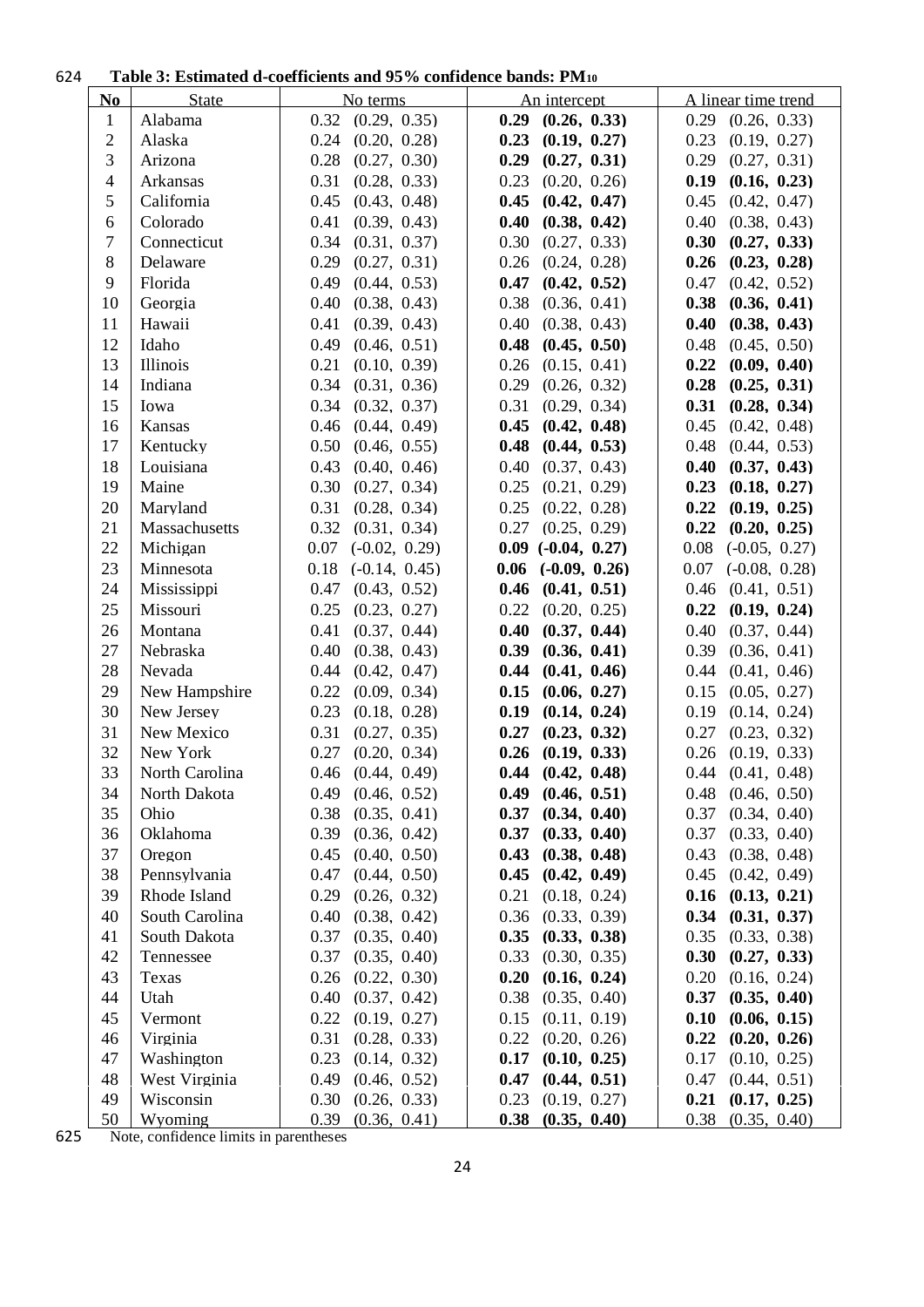#### **Table 4: Estimated coefficients for each series: PM<sup>10</sup>**

|                         |                            | aniana commento foi taen befico, i mito      |                                         |                         |
|-------------------------|----------------------------|----------------------------------------------|-----------------------------------------|-------------------------|
| N <sub>0</sub>          | State                      | No terms                                     | An intercept                            | A linear time trend     |
| $\mathbf{1}$            | Alabama                    | 0.29<br>(0.26, 0.33)                         | 17.2796 (11.61)                         | ---                     |
| $\overline{c}$          | Alaska                     | 0.23<br>(0.19, 0.27)                         | 7.8790<br>(11.57)                       |                         |
| $\overline{3}$          | Arizona                    | 0.29<br>(0.27, 0.31)                         | 70.2758<br>(6.61)                       |                         |
| $\overline{\mathbf{4}}$ | Arkansas                   | (0.16, 0.23)<br>0.19                         | 26.5720<br>(21.83)                      | $-0.00701$ $(-6.02)$    |
| 5                       | California                 | 0.45<br>(0.42, 0.47)                         | 24.3394<br>(6.59)                       |                         |
| 6                       | Colorado                   | 0.40<br>(0.38, 0.42)                         | 20.2032<br>(11.58)                      |                         |
| $\overline{7}$          | Connecticut                | 0.30<br>(0.27, 0.33)                         | (9.72)<br>19.1985                       | $-0.00228$ $(-1.81)$    |
| 8                       | Delaware                   | 0.26<br>(0.23, 0.28)                         | (16.18)<br>26.5493                      | $-0.00116$ $(-2.88)$    |
| 9                       | Florida                    | 0.47<br>(0.42, 0.52)                         | 13.0903<br>(4.96)                       |                         |
| 10                      | Georgia                    | 0.38<br>(0.36, 0.41)                         | 23.2157<br>(9.22)                       | $-0.00108$ $(-1.66)$    |
| 11                      | Hawaii                     | (0.38, 0.43)<br>0.40                         | 22.2647<br>(10.53)                      | $-0.00095$ $(-1.80)$    |
| 12                      | Idaho                      | 0.48<br>(0.45, 0.50)                         | 28.5326<br>(6.04)                       |                         |
| 13                      | Illinois                   | 0.22<br>(0.09, 0.40)                         | 14.3576<br>(3.72)                       | 0.10560(1.90)           |
| 14                      | Indiana                    | 0.28<br>(0.25, 0.31)                         | 25.7129<br>(13.71)                      | $-0.00237$ $(-2.95)$    |
| 15                      | Iowa                       | 0.31<br>(0.28, 0.34)                         | 25.6919<br>(10.28)                      | $-0.00242$ $(-2.08)$    |
| 16                      | Kansas                     | 0.45<br>(0.42, 0.48)                         | (6.37)<br>20.1905                       |                         |
| 17                      | Kentucky                   | (0.44, 0.53)<br>0.48                         | (5.28)<br>15.5667                       |                         |
| 18                      | Louisiana                  | 0.40<br>(0.37, 0.43)                         | 28.6425<br>(9.04)                       | $-0.00245$ $(-1.75)$    |
| 19                      | Maine                      | 0.23<br>(0.18, 0.27)                         | 20.0008<br>(10.94)                      | $-0.01020$ $(-3.97)$    |
| 20                      | Maryland                   | 0.22<br>(0.19, 0.25)                         | 28.4817<br>(17.34)                      | $-0.00762$<br>$(-5.79)$ |
| 21                      | Massachusetts              | 0.22<br>(0.20, 0.25)                         | 25.0263<br>(22.77)                      | $-0.00606$ $(-10.39)$   |
| 22                      | Michigan                   | $0.09$ $(-0.04, 0.27)$                       | 22.3934<br>(13.14)                      |                         |
| 23                      | Minnesota                  | $(-0.09, 0.26)$<br>0.06                      | (13.27)<br>22.1955                      |                         |
| 24                      | Mississippi                | (0.41, 0.51)<br>0.46                         | (5.25)<br>17.4952                       |                         |
| 25                      | Missouri                   | 0.22<br>(0.19, 0.24)                         | 30.8592<br>(14.11)                      | $-0.00163$ $(-2.95)$    |
| 26                      | Montana                    | 0.40<br>(0.37, 0.44)                         | 17.1230<br>(5.18)                       |                         |
| 27                      | Nebraska                   | 0.39<br>(0.36, 0.41)                         | 19.2983<br>(6.68)                       |                         |
| 28                      | Nevada                     | 0.44<br>(0.41, 0.46)                         | 18.8045<br>(4.98)                       |                         |
| 29                      | New Hampshire              | 0.15<br>(0.06, 0.27)                         | 13.6835<br>(11.34)                      |                         |
| 30                      | New Jersey                 | 0.19<br>(0.14, 0.24)                         | 19.8264<br>(15.39)                      |                         |
| 31                      | New Mexico                 | 0.27<br>(0.23, 0.32)                         | (12.41)<br>11.0846                      |                         |
| 32                      | New York                   | 0.26<br>(0.19, 0.33)                         | (6.27)<br>9.9455                        |                         |
| 33                      | North Carolina             | (0.42, 0.48)<br>0.44                         | 17.8403<br>(7.62)                       |                         |
| 34                      | North Dakota               | 0.49<br>(0.46, 0.51)                         | 12.7550<br>(3.78)                       | $---$                   |
| 35                      | Ohio                       | (0.34, 0.40)<br>0.37                         | 21.9157<br>(7.73)                       |                         |
| 36                      | Oklahoma                   | (0.33, 0.40)<br>0.37                         | 21.3063<br>(8.94)                       |                         |
| 37                      | Oregon                     | 0.43<br>(0.38, 0.48)                         | 27.3899<br>(5.35)                       |                         |
| 38                      | Pennsylvania               | (0.42, 0.49)<br>0.45                         | (6.74)<br>18.9998                       |                         |
| 39                      | Rhode Island               | (0.13, 0.21)<br>0.16                         | (21.21)<br>26.8347                      | $-0.01126$ $(-6.90)$    |
| 40                      | South Carolina             | (0.31, 0.37)<br>0.34                         | (13.48)<br>42.0332                      | $-0.00426$ $(-5.69)$    |
| 41                      | South Dakota               | (0.33, 0.38)<br>0.35                         | 18.5579<br>(7.76)                       |                         |
| 42                      | Tennessee                  | 0.30<br>(0.27, 0.33)                         | 25.7787<br>(13.43)                      | $-0.00646$ $(-4.43)$    |
| 43                      | Texas                      | 0.20<br>(0.16, 0.24)                         | (20.95)<br>19.1547                      |                         |
| 44                      | Utah                       | 0.37<br>(0.35, 0.40)                         | 39.1423<br>(8.63)                       | $-0.00259$ $(-2.36)$    |
| 45                      | Vermont                    | (0.06, 0.15)<br>0.10                         | 17.3939<br>(21.27)                      | $-0.00661$<br>$(-5.15)$ |
| 46<br>47                | Virginia                   | 0.22<br>(0.20, 0.26)                         | (17.24)<br>19.3022                      | $-0.00500$<br>$(-4.79)$ |
| 48                      | Washington                 | (0.10, 0.25)<br>0.17<br>(0.44, 0.51)<br>0.47 | 13.3469<br>(14.03)<br>(5.40)<br>16.2894 |                         |
| 49                      | West Virginia<br>Wisconsin | 0.21<br>(0.17, 0.25)                         | 19.4885<br>(14.56)                      | $-0.00528$ $(-2.93)$    |
| 50                      | Wyoming                    | (0.35, 0.40)<br>0.38                         | 12.9041<br>(7.30)                       |                         |
|                         |                            |                                              |                                         |                         |

627 Note, confidence limits of d in parentheses in the  $3<sup>rd</sup>$  column, and t-statistic estimates for intercept and trend

628 coefficients in parentheses in  $4<sup>th</sup>$  and  $5<sup>th</sup>$  columns, respectively.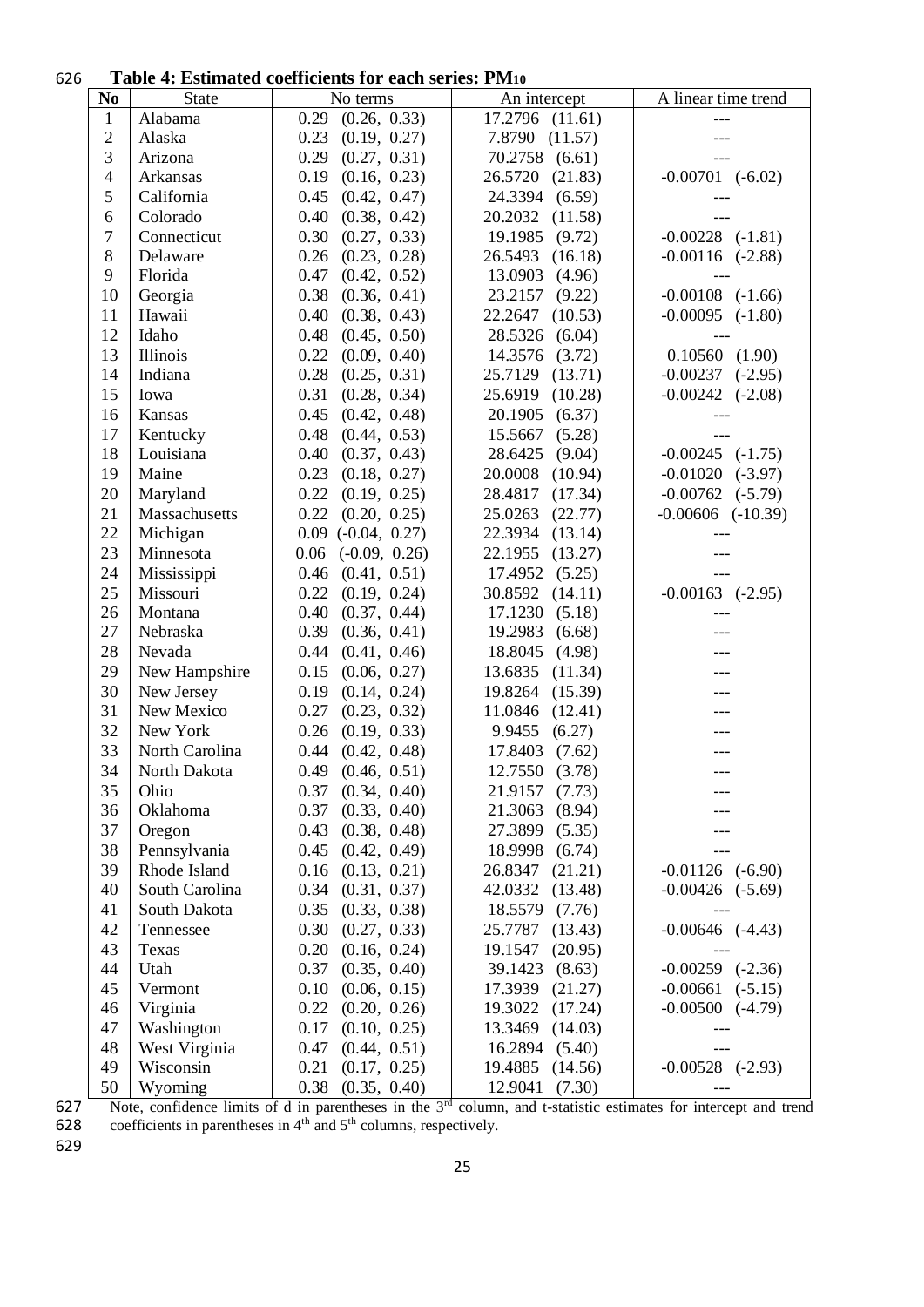## **Table 5: Estimated d-coefficients and 95% confidence bands: PM2.5**

| N <sub>0</sub> | <b>State</b>   | No terms                | An intercept            | A linear time trend     |
|----------------|----------------|-------------------------|-------------------------|-------------------------|
| $\mathbf{1}$   | Alabama        | (0.37, 0.42)<br>0.40    | (0.32, 0.38)<br>0.35    | $0.35$ $(0.32, 0.37)$   |
| $\mathfrak{2}$ | Alaska         | 0.48<br>(0.45, 0.51)    | 0.48<br>(0.45, 0.51)    | 0.48<br>(0.45, 0.51)    |
| 3              | Arizona        | 0.34<br>(0.32, 0.36)    | 0.32<br>(0.30, 0.33)    | 0.31<br>(0.30, 0.33)    |
| $\overline{4}$ | Arkansas       | 0.46<br>(0.43, 0.48)    | 0.42<br>(0.40, 0.45)    | 0.42<br>(0.40, 0.45)    |
| 5              | California     | 0.55<br>(0.53, 0.55)    | 0.55<br>(0.52, 0.57)    | 0.55<br>(0.52, 0.57)    |
| 6              | Colorado       | 0.35<br>(0.33, 0.37)    | 0.33<br>(0.30, 0.35)    | 0.33<br>(0.30, 0.35)    |
| $\overline{7}$ | Connecticut    | 0.39<br>(0.36, 0.41)    | 0.36<br>(0.34, 0.39)    | 0.36<br>(0.34, 0.39)    |
| 8              | Delaware       | 0.31<br>(0.29, 0.34)    | 0.26<br>(0.24, 0.28)    | 0.23<br>(0.21, 0.26)    |
| 9              | Florida        | 0.42<br>(0.40, 0.45)    | 0.39<br>(0.36, 0.42)    | 0.39<br>(0.36, 0.42)    |
| 10             | Georgia        | 0.43<br>(0.41, 0.46)    | 0.40<br>(0.37, 0.42)    | 0.39<br>(0.37, 0.42)    |
| 11             | Hawaii         | (0.44, 0.48)<br>0.46    | (0.44, 0.48)<br>0.46    | 0.46<br>(0.44, 0.48)    |
| 12             | Idaho          | 0.51<br>(0.48, 0.53)    | 0.50<br>(0.48, 0.53)    | 0.50<br>(0.48, 0.53)    |
| 13             | Illinois       | 0.28<br>(0.26, 0.31)    | 0.20<br>(0.18, 0.23)    | 0.16<br>(0.13, 0.20)    |
| 14             | Indiana        | 0.48<br>(0.45, 0.51)    | 0.45<br>(0.42, 0.49)    | 0.45<br>(0.42, 0.49)    |
| 15             | Iowa           | 0.49<br>(0.46, 0.55)    | 0.47<br>(0.44, 0.51)    | 0.47<br>(0.44, 0.50)    |
| 16             | Kansas         | $0.32$ $(0.29, 0.34)$   | 0.26<br>(0.23, 0.29)    | 0.25<br>(0.22, 0.29)    |
| 17             | Kentucky       | 0.30<br>(0.28, 0.33)    | 0.23<br>(0.20, 0.27)    | 0.22<br>(0.19, 0.26)    |
| 18             | Louisiana      | (0.45, 0.50)<br>0.48    | 0.45<br>(0.42, 0.48)    | 0.45<br>(0.42, 0.48)    |
| 19             | Maine          | 0.21<br>(0.11, 0.31)    | 0.14<br>(0.06, 0.24)    | 0.12<br>(0.05, 0.22)    |
| 20             | Maryland       | 0.45<br>(0.42, 0.48)    | 0.42<br>(0.39, 0.45)    | 0.41<br>(0.38, 0.45)    |
| 21             | Massachusetts  | 0.37<br>(0.35, 0.39)    | 0.33<br>(0.31, 0.33)    | 0.32<br>(0.30, 0.35)    |
| 22             | Michigan       | 0.27<br>(0.25, 0.29)    | 0.20<br>(0.18, 0.22)    | 0.17<br>(0.15, 0.20)    |
| 23             | Minnesota      | 0.16<br>$(-0.05, 0.44)$ | 0.10<br>$(-0.06, 0.33)$ | 0.10<br>$(-0.06, 0.33)$ |
| 24             | Mississippi    | (0.45, 0.51)<br>0.48    | (0.42, 0.48)<br>0.45    | 0.45<br>(0.42, 0.48)    |
| 25             | Missouri       | 0.24<br>(0.17, 0.32)    | 0.14<br>(0.08, 0.22)    | 0.14<br>(0.08, 0.22)    |
| 26             | Montana        | 0.51<br>(0.48, 0.53)    | (0.48, 0.53)<br>0.50    | 0.50<br>(0.48, 0.53)    |
| 27             | Nebraska       | 0.25<br>(0.23, 0.28)    | 0.19<br>(0.16, 0.22)    | 0.17<br>(0.14, 0.20)    |
| 28             | Nevada         | 0.64<br>(0.60, 0.68)    | 0.64<br>(0.60, 0.68)    | 0.64<br>(0.60, 0.68)    |
| 29             | New Hampshire  | 0.20<br>(0.17, 0.24)    | 0.14<br>(0.11, 0.17)    | 0.13<br>(0.10, 0.16)    |
| 30             | New Jersey     | 0.39<br>(0.36, 0.41)    | 0.35<br>(0.32, 0.38)    | 0.35<br>(0.32, 0.37)    |
| 31             | New Mexico     | 0.40<br>(0.38, 0.42)    | (0.36, 0.40)<br>0.38    | 0.38<br>(0.36, 0.40)    |
| 32             | New York       | 0.35<br>(0.33, 0.37)    | (0.29, 0.34)<br>0.31    | 0.31<br>(0.28, 0.33)    |
| 33             | North Carolina | 0.45<br>(0.43, 0.48)    | 0.43<br>(0.40, 0.46)    | 0.43<br>(0.40, 0.46)    |
| 34             | North Dakota   | 0.40<br>(0.38, 0.43)    | 0.39<br>(0.36, 0.42)    | 0.38<br>(0.36, 0.41)    |
| 35             | Ohio           | (0.41, 0.45)<br>0.43    | (0.36, 0.42)<br>0.39    | (0.36, 0.41)<br>0.38    |
| 36             | Oklahoma       | 0.45<br>(0.42, 0.48)    | 0.43<br>(0.41, 0.46)    | 0.43<br>(0.41, 0.46)    |
| 37             | Oregon         | 0.56<br>(0.53, 0.59)    | 0.56<br>(0.53, 0.59)    | 0.56<br>(0.53, 0.59)    |
| 38             | Pennsylvania   | 0.41<br>(0.39, 0.44)    | 0.39<br>(0.36, 0.42)    | 0.39<br>(0.36, 0.42)    |
| 39             | Rhode Island   | (0.37, 0.42)<br>0.40    | (0.35, 0.40)<br>0.37    | 0.37<br>(0.34, 0.40)    |
| 40             | South Carolina | 0.45<br>(0.43, 0.48)    | 0.42<br>(0.39, 0.45)    | 0.42<br>(0.39, 0.45)    |
| 41             | South Dakota   | 0.51<br>(0.47, 0.56)    | 0.50<br>(0.46, 0.55)    | 0.50<br>(0.46, 0.55)    |
| 42             | Tennessee      | 0.49<br>(0.46, 0.51)    | 0.46<br>(0.43, 0.49)    | 0.46<br>(0.43, 0.49)    |
| 43             | Texas          | 0.47<br>(0.44, 0.50)    | 0.45<br>(0.42, 0.48)    | 0.45<br>(0.42, 0.48)    |
| 44             | Utah           | 0.63<br>(0.61, 0.66)    | (0.60, 0.66)<br>0.63    | 0.63<br>(0.60, 0.66)    |
| 45             | Vermont        | 0.38<br>(0.35, 0.40)    | 0.35<br>(0.33, 0.38)    | 0.35<br>(0.33, 0.38)    |
| 46             | Virginia       | 0.46<br>(0.43, 0.49)    | 0.43<br>(0.41, 0.46)    | 0.43<br>(0.40, 0.46)    |
| 47             | Washington     | 0.59<br>(0.56, 0.62)    | 0.59<br>(0.56, 0.62)    | 0.59<br>(0.56, 0.62)    |
| 48             | West Virginia  | 0.38<br>(0.36, 0.40)    | (0.30, 0.35)<br>0.32    | 0.30<br>(0.27, 0.33)    |
| 49             | Wisconsin      | (0.38, 0.43)<br>0.40    | (0.34, 0.40)<br>0.37    | (0.34, 0.40)<br>0.37    |
| 50             | Wyoming        | 0.31<br>(0.28, 0.33)    | 0.23<br>(0.20, 0.26)    | (0.16, 0.23)<br>0.19    |

Note, confidence limits in parentheses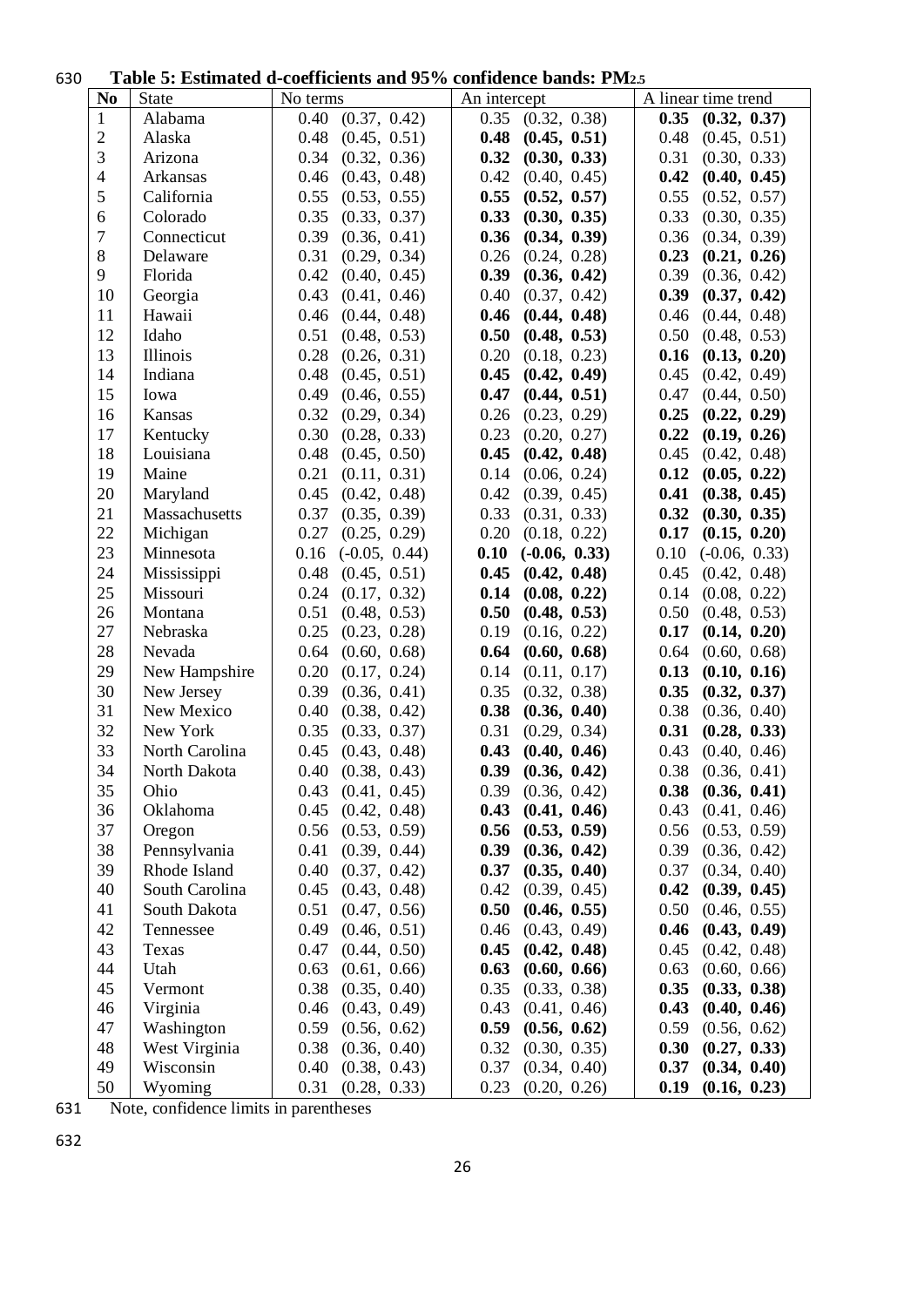#### **Table 6: Estimated coefficients for each series: PM2.5**

|                |                | <b>I apic 0. Estimated coefficients for each series.</b> I M2.5 |                    |                         |
|----------------|----------------|-----------------------------------------------------------------|--------------------|-------------------------|
| N <sub>0</sub> | State          | No terms                                                        | An intercept       | A linear time trend     |
| $\mathbf{1}$   | Alabama        | 0.35<br>(0.32, 0.37)                                            | 56.8952<br>(12.96) | $-0.00320$ $(-1.80)$    |
| $\sqrt{2}$     | Alaska         | 0.48<br>(0.45, 0.51)                                            | 22.8311<br>(3.06)  |                         |
| 3              | Arizona        | 0.32<br>(0.30, 0.33)                                            | 53.4817<br>(17.04) |                         |
| $\overline{4}$ | Arkansas       | 0.42<br>(0.40, 0.45)                                            | 59.1584 (10.54)    | $-0.00264$ $(-1.77)$    |
| $\mathfrak{S}$ | California     | 0.55<br>(0.52, 0.57)                                            | 71.4470<br>(5.87)  |                         |
| 6              | Colorado       | (0.30, 0.35)<br>0.33                                            | 38.2575<br>(10.44) |                         |
| $\tau$         | Connecticut    | 0.36<br>(0.34, 0.39)                                            | 40.8074<br>(11.02) |                         |
| $8\,$          | Delaware       | 0.23<br>(0.21, 0.26)                                            | 50.5373<br>(21.55) | $-0.00610$ $(-6.58)$    |
| 9              | Florida        | 0.39<br>(0.36, 0.42)                                            | 46.9244<br>(11.01) |                         |
| 10             | Georgia        | 0.39<br>(0.37, 0.42)                                            | (13.32)<br>72.4035 | $-0.00360$ $(-2.70)$    |
| 11             | Hawaii         | 0.46<br>(0.44, 0.48)                                            | 21.9707<br>(3.55)  |                         |
| 12             | Idaho          | 0.50<br>(0.48, 0.53)                                            | 53.4019<br>(6.22)  |                         |
| 13             | Illinois       | (0.13, 0.20)<br>0.16                                            | (28.01)<br>52.1074 | $-0.00920$ $(-6.92)$    |
| 14             | Indiana        | (0.42, 0.49)<br>0.45                                            | 62.9697<br>(8.57)  |                         |
| 15             | Iowa           | 0.47<br>(0.44, 0.51)                                            | (6.26)<br>44.8293  |                         |
| 16             | Kansas         | 0.25<br>(0.22, 0.29)                                            | (16.35)<br>45.5988 | $-0.00427$ $(-2.76)$    |
| 17             | Kentucky       | 0.22<br>(0.19, 0.26)                                            | (16.94)<br>53.6037 | $-0.00800$ $(-2.27)$    |
| 18             | Louisiana      | 0.45<br>(0.42, 0.48)                                            | 57.7868<br>(9.46)  |                         |
| 19             | Maine          | 0.12<br>(0.05, 0.22)                                            | 26.5053<br>(9.87)  | $-0.0309$ $(-1.65)$     |
| 20             | Maryland       | (0.38, 0.45)<br>0.41                                            | 66.1003<br>(10.56) | $-0.00400$ $(-2.40)$    |
| 21             | Massachusetts  | (0.30, 0.35)<br>0.32                                            | 59.6733<br>(17.32) | $-0.00246$ $(-3.10)$    |
| 22             | Michigan       | 0.17<br>(0.15, 0.20)                                            | 47.2078<br>(28.09) | $-0.00486$ $(-6.72)$    |
| 23             | Minnesota      | 0.10<br>$(-0.06, 0.33)$                                         | (6.42)<br>45.1945  |                         |
| 24             | Mississippi    | 0.45<br>(0.42, 0.48)                                            | (9.70)<br>56.8522  |                         |
| 25             | Missouri       | (0.08, 0.22)<br>0.14                                            | 47.1770<br>(15.01) |                         |
| 26             | Montana        | 0.50<br>(0.48, 0.53)                                            | 28,3140 (3.20)     |                         |
| 27             | Nebraska       | 0.17<br>(0.14, 0.20)                                            | 40.8903<br>(21.44) | $-0.00550$ $(-4.20)$    |
| 28             | Nevada         | 0.64<br>(0.60, 0.68)                                            | 12.8073<br>(1.96)  |                         |
| 29             | New Hampshire  | (0.10, 0.16)<br>0.13                                            | 40.6726<br>(21.85) | $-0.00520$ $(-3.15)$    |
| 30             | New Jersey     | 0.35<br>(0.32, 0.37)                                            | 66.4176<br>(13.52) | $-0.00255$ $(-2.19)$    |
| 31             | New Mexico     | 0.38<br>(0.36, 0.40)                                            | (9.15)<br>17.3624  |                         |
| 32             | New York       | 0.31<br>(0.28, 0.33)                                            | (12.52)<br>45.4411 | $-0.00352$ $(-3.10)$    |
| 33             | North Carolina | 0.43<br>(0.40, 0.46)                                            | 52.7887<br>(8.90)  |                         |
| 34             | North Dakota   | 0.39<br>(0.36, 0.42)                                            | 33.8361<br>(7.42)  |                         |
| 35             | Ohio           | 0.38<br>(0.36, 0.41)                                            | (12.49)<br>63.6265 | $-0.00473$ $(-3.23)$    |
| 36             | Oklahoma       | 0.43<br>(0.41, 0.46)                                            | 43.8001<br>(7.68)  |                         |
| 37             | Oregon         | 0.56<br>(0.53, 0.59)                                            | (4.58)<br>43.6885  |                         |
| 38             | Pennsylvania   | 0.39<br>(0.36, 0.42)                                            | (8.90)<br>55.6072  |                         |
| 39             | Rhode Island   | 0.37<br>(0.35, 0.40)                                            | 44.2762<br>(11.74) |                         |
| 40             | South Carolina | 0.42<br>(0.39, 0.45)                                            | (10.13)<br>56.6492 | $-0.00341$ $(-2.07)$    |
| 41             | South Dakota   | 0.50<br>(0.46, 0.55)                                            | 15.3274<br>(2.76)  |                         |
| 42             | Tennessee      | 0.46<br>(0.43, 0.49)                                            | 64.2001<br>(10.25) | $-0.00356$ $(-1.94)$    |
| 43             | Texas          | 0.45<br>(0.42, 0.48)                                            | 43.9724<br>(7.48)  |                         |
| 44             | Utah           | 0.63<br>(0.60, 0.66)                                            | (4.24)<br>57.9306  |                         |
| 45             | Vermont        | (0.33, 0.38)<br>0.35                                            | (9.25)<br>44.1075  | $-0.00297$ $(-1.82)$    |
| 46             | Virginia       | 0.43<br>(0.40, 0.46)                                            | (9.39)<br>56.7748  | $-0.00337$ $(-1.99)$    |
| 47             | Washington     | 0.59<br>(0.56, 0.62)                                            | 74.4716<br>(7.52)  |                         |
| 48             | West Virginia  | (0.27, 0.33)<br>0.30                                            | 65.8890<br>(18.79) | $-0.00995$ $(-6.12)$    |
| 49             | Wisconsin      | (0.34, 0.40)<br>0.37                                            | 50.3533<br>(9.76)  | $-0.00701$<br>$(-6.02)$ |
| 50             | Wyoming        | 0.19<br>(0.16, 0.23)                                            | 26.5719<br>(21.83) | $-0.00360$<br>$(-2.13)$ |

634 Note, confidence limits of d in parentheses in the  $3<sup>rd</sup>$  column, and t-statistic estimates for intercept and

635 trend coefficients in parentheses in  $4<sup>th</sup>$  and  $5<sup>th</sup>$  columns, respectively.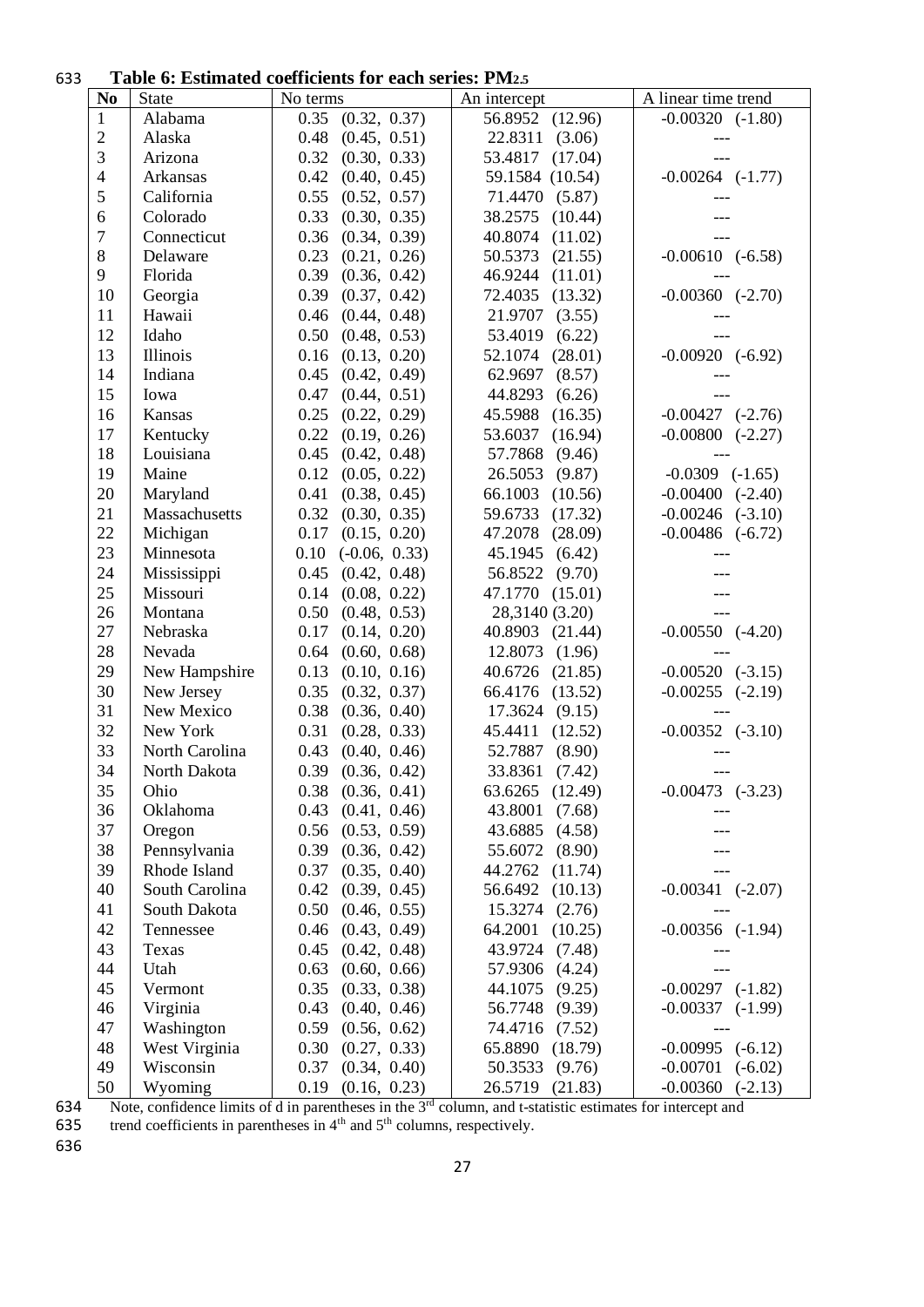| <b>Significant time trend coefficients</b> |                   |                   |                   |
|--------------------------------------------|-------------------|-------------------|-------------------|
| $PM_{10}$                                  | <b>Time trend</b> | PM <sub>2.5</sub> | Time trend coeff. |
|                                            | coeff.            |                   |                   |
| Illinois                                   | 0.10560           | West Virginia     | $-0.00995$        |
| Rhode Island                               | $-0.01126$        | <b>Illinois</b>   | $-0.00920$        |
| Maine                                      | $-0.01020$        | Kentucky          | $-0.00800$        |
| Maryland                                   | $-0.00762$        | Wisconsin         | $-0.00701$        |
| <b>Arkansas</b>                            | $-0.00701$        | Delaware          | $-0.00610$        |
| Vermont                                    | $-0.00661$        | Nebraska          | $-0.00550$        |
| Tennessee                                  | $-0.00646$        | New Hampshire     | $-0.00520$        |
| Massachusetts                              | $-0.00606$        | Michigan          | $-0.00486$        |
| Wisconsin                                  | $-0.00528$        | Ohio              | $-0.00473$        |
| Virginia                                   | $-0.00500$        | Kansas            | $-0.00427$        |
| South Carolina                             | $-0.00426$        | Maryland          | $-0.00400$        |
| Utah                                       | $-0.00259$        | Georgia           | $-0.00360$        |
| Louisiana                                  | $-0.00245$        | Wyoming           | $-0.00360$        |
| Iowa                                       | $-0.00242$        | Tennessee         | $-0.00356$        |
| Indiana                                    | $-0.00237$        | New York          | $-0.00352$        |
| Connecticut                                | $-0.00228$        | South Carolina    | $-0.00341$        |
| Missouri                                   | $-0.00163$        | Virginia          | $-0.00337$        |
| Delaware                                   | $-0.00116$        | Alabama           | $-0.00320$        |
| Georgia                                    | $-0.00108$        | <b>Maine</b>      | $-0.00309$        |
| Hawaii                                     | $-0.00095$        | Vermont           | $-0.00297$        |
|                                            |                   | <b>Arkansas</b>   | $-0.00264$        |
|                                            |                   | New Jersey        | $-0.00255$        |
|                                            |                   | Massachusetts     | $-0.00246$        |

| 637 | Table 7: Classification based on the time trend coefficients |
|-----|--------------------------------------------------------------|
|     |                                                              |

639

640

641

642

643

644

645

646

647

648

649

650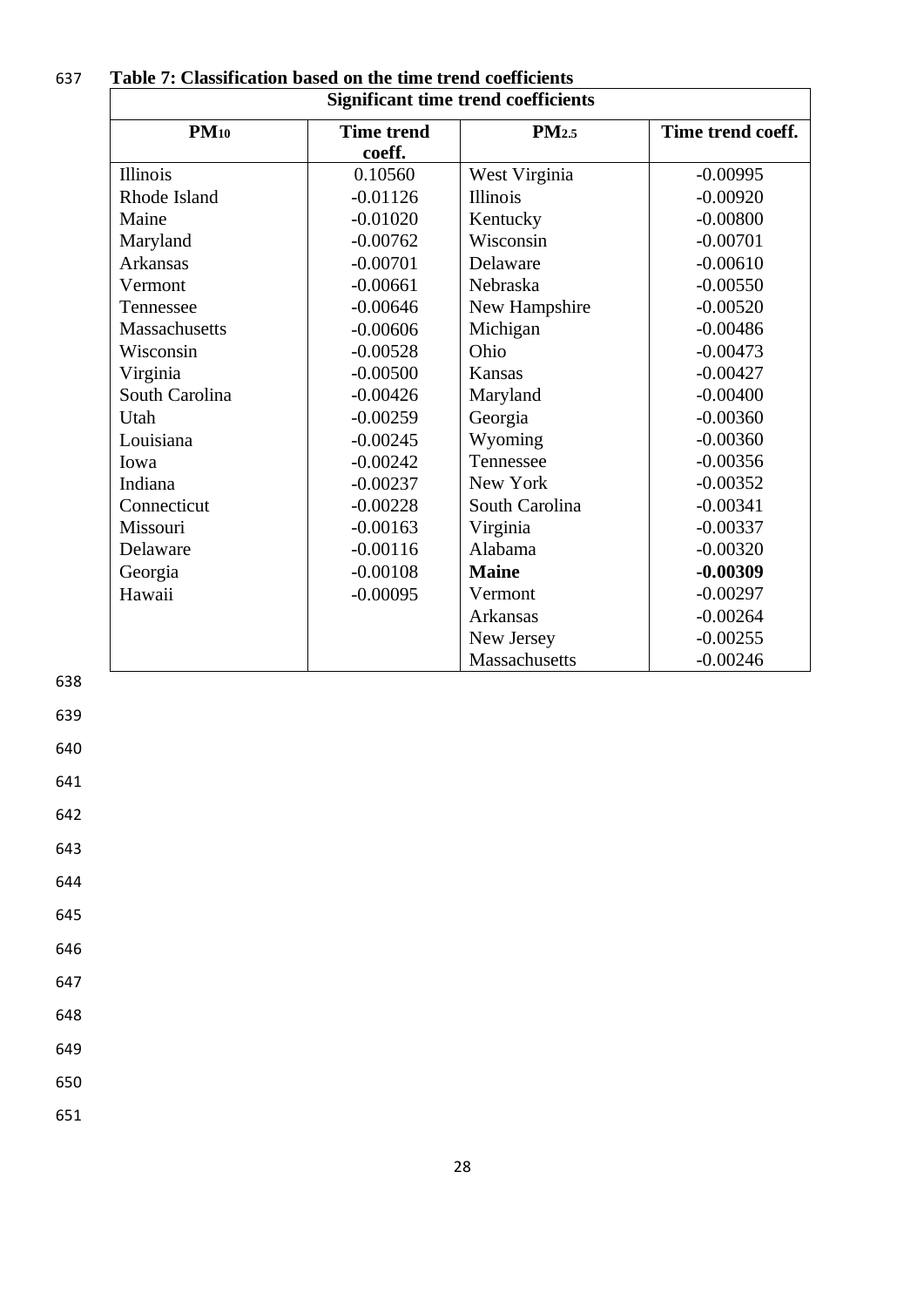| $d = 0$          | 0 < d < 0.5           | $0.5 \le d \le 1$ |
|------------------|-----------------------|-------------------|
| Minnesota (0.06) | Vermont $(0.10)$      |                   |
| Michigan (0.09)  | Rhode Island (0.16)   |                   |
|                  | Washington $(0.17)$   |                   |
|                  | Arkansas (0.19)       |                   |
|                  | New Jersey $(0.19)$   |                   |
|                  | Texas $(0.20)$        |                   |
|                  | Wisconsin $(0.21)$    |                   |
|                  | Illinois $(0.22)$     |                   |
|                  | Maryland (0.22)       |                   |
|                  | Massachusetts (0.22)  |                   |
|                  | Virginia (0.22)       |                   |
|                  | Alaska $(0,23)$       |                   |
|                  | Maine $(0.23)$        |                   |
|                  | Delaware $(0.26)$     |                   |
|                  | New York $(0.26)$     |                   |
|                  | New Mexico $(0.27)$   |                   |
|                  | Indiana $(0.28)$      |                   |
|                  | Alabama (0.29)        |                   |
|                  | Arizona (0.29)        |                   |
|                  | Connecticut (0.30)    |                   |
|                  | Tennessee $(0.30)$    |                   |
|                  | Iowa $(0.31)$         |                   |
|                  | South Carolina (0.34) |                   |
|                  | South Dakota (0.35)   |                   |
|                  | Ohio (0.37)           |                   |
|                  | Oklahoma (0.37)       |                   |
|                  | Utah $(0.37)$         |                   |
|                  | Georgia (0.38)        |                   |
|                  | Wyoming (0.38)        |                   |
|                  | Colorado (0.40)       |                   |
|                  | Hawaii (0.40)         |                   |
|                  | Louisiana (0.40)      |                   |
|                  | Oregon $(0.43)$       |                   |
|                  | North Carolina (0.44) |                   |
|                  | California (0.45)     |                   |
|                  | Kansas $(0.45)$       |                   |
|                  | Pennsylvania (0.45)   |                   |
|                  | 0 < d < 1             |                   |
|                  | Mississippi (0.46)    |                   |
|                  | Florida $(0.47)$      |                   |
|                  | West Virginia (0.47)  |                   |
|                  | Idaho $(0.48)$        |                   |
|                  | Kentucky (0.48)       |                   |
|                  | North Dakota (0.49)   |                   |

653 **Table 8: Classification based on the degree of persistence: PM<sup>10</sup>**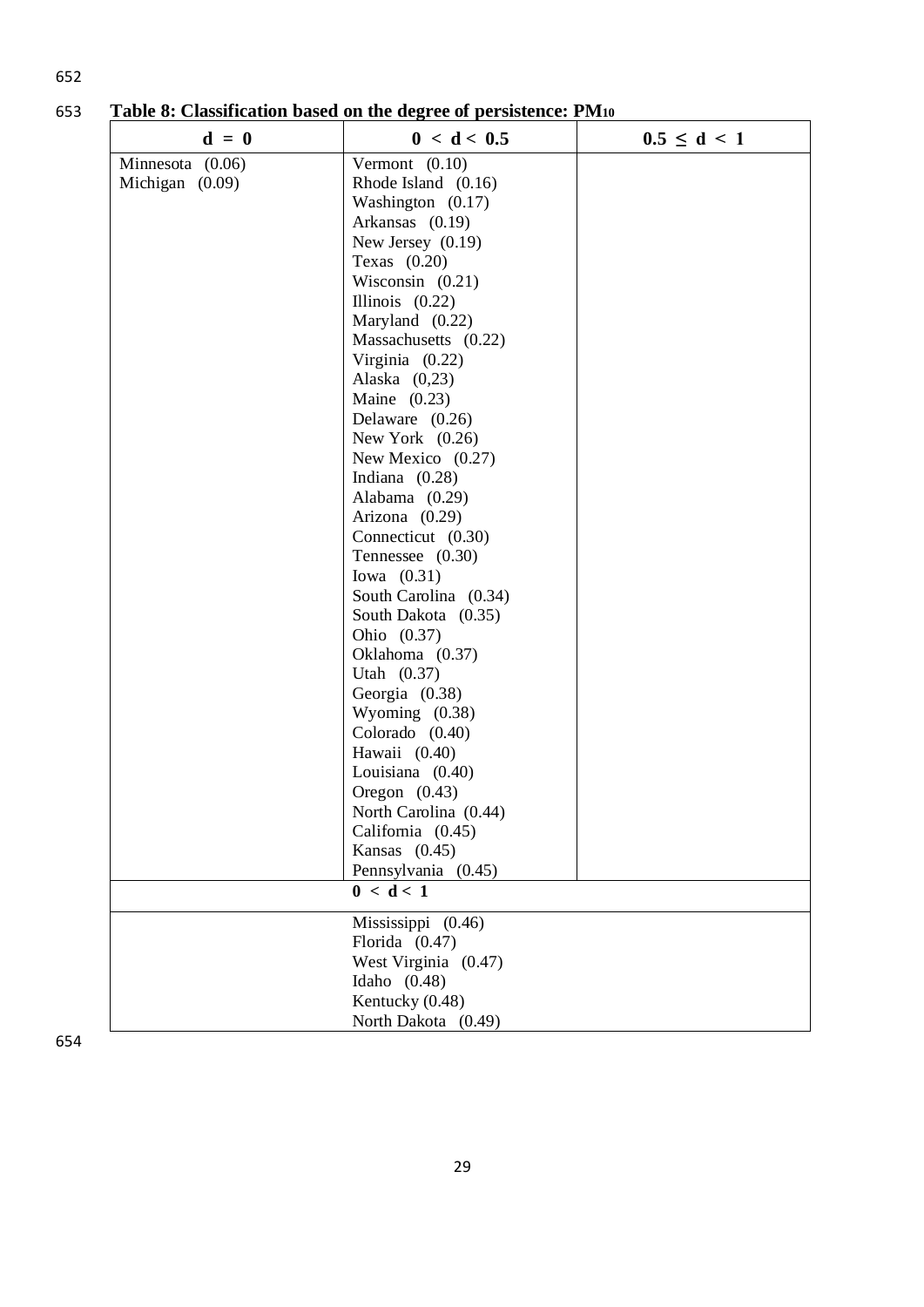| 655 | Table 9: Classification based on the degree of persistence: PM2.5 |  |
|-----|-------------------------------------------------------------------|--|
|     |                                                                   |  |

| $d = 0$            | 0 < d < 0.5            | $0.5 \le d \le 1$ |
|--------------------|------------------------|-------------------|
| Minnesota $(0.10)$ | Mayne $(0.12)$         | California (0.55) |
|                    | New Hampshire $(0.13)$ | Oregon $(0.56)$   |
|                    | Missouri (0.14)        | Washington (0.59) |
|                    | Illinois $(0.16)$      | Nevada $(0.60)$   |
|                    | Michigan $(0.17)$      | Utah $(0.63)$     |
|                    | Nebraska (0.17)        |                   |
|                    | Wyoming $(0.19)$       |                   |
|                    | Kentucky (0.22)        |                   |
|                    | Delaware (0.23)        |                   |
|                    | Kansas $(0.25)$        |                   |
|                    | West Virginia (0.30)   |                   |
|                    | New York $(0.31)$      |                   |
|                    | Massachusetts (0.32)   |                   |
|                    | Colorado $(0.33)$      |                   |
|                    | Arizona (0.34)         |                   |
|                    | Alabama (0.35)         |                   |
|                    | Vermont $(0.35)$       |                   |
|                    | New Jersey $(0.35)$    |                   |
|                    | Connecticut (0.36)     |                   |
|                    | Wisconsin $(0.37)$     |                   |
|                    | Rhode Island (0.37)    |                   |
|                    | Ohio (0.38)            |                   |
|                    | New Mexico (0.38)      |                   |
|                    | Florida $(0.39)$       |                   |
|                    | Georgia (0.39)         |                   |
|                    | Pennsylvania (0.39)    |                   |
|                    | North Dakota (0.39)    |                   |
|                    | Maryland (0.41)        |                   |
|                    | Arkansas (0.42)        |                   |
|                    | South Carolina (0.42)  |                   |
|                    | Virginia (0.43)        |                   |
|                    | Oklahoma (0.43)        |                   |
|                    | North Carolina (0.43)  |                   |
|                    | Indiana $(0.45)$       |                   |
|                    | Louisiana (0.45)       |                   |
|                    | Mississippi (0.45)     |                   |
|                    | Texas $(0.45)$         |                   |
|                    | Hawii $(0.46)$         |                   |
|                    | Tennessee (0.46)       |                   |
|                    | 0 < d < 1              |                   |
|                    | Iowa $(0.47)$          |                   |
|                    | Alaska (0.48)          |                   |
|                    | Idaho $(0.50)$         |                   |
|                    | Montana (0.50)         |                   |
|                    | South Dakota (0.50)    |                   |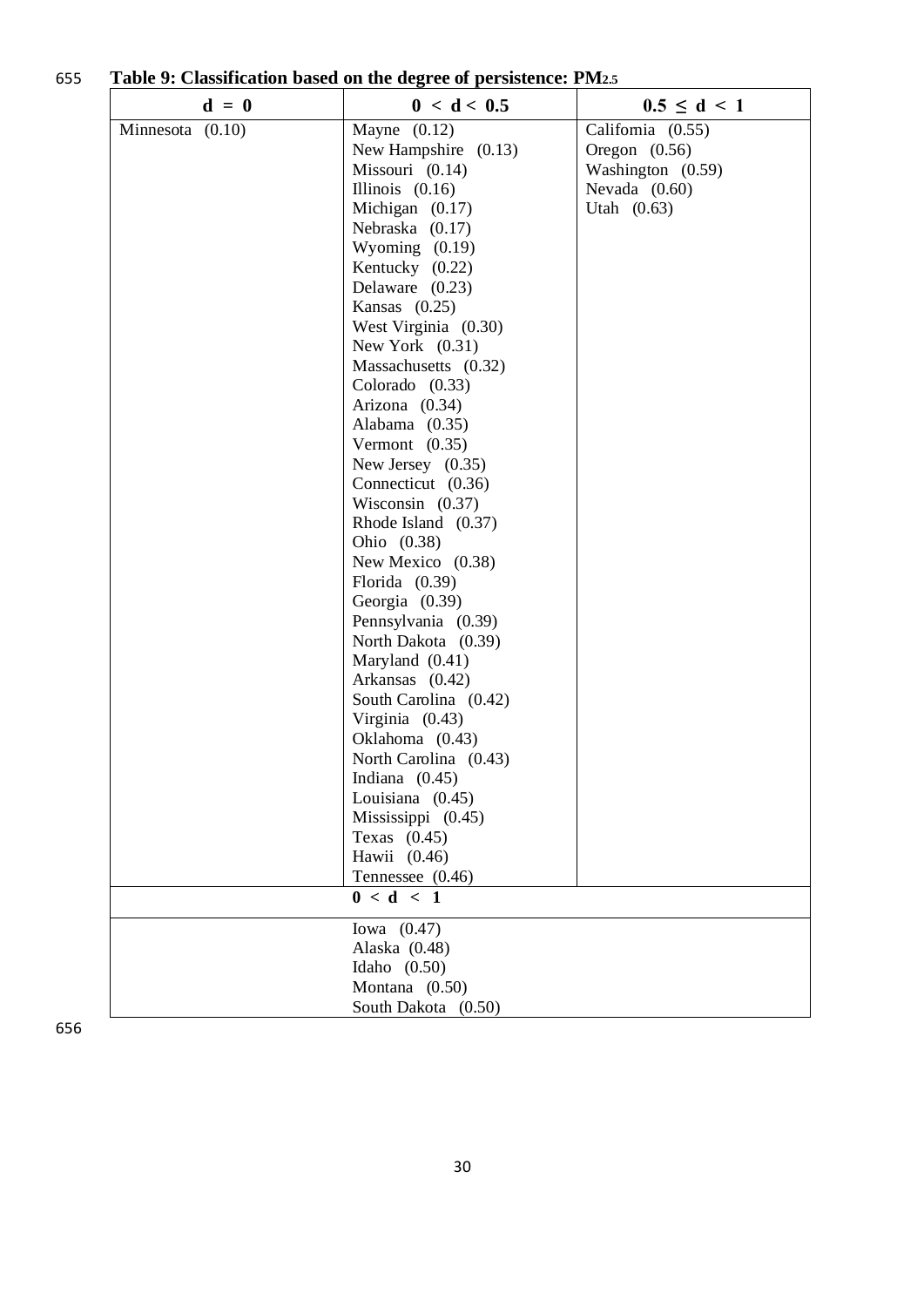#### **APPENDIX A: Table A1: US States**

| N <sub>0</sub>   | <b>Name of State</b> | Abbv.                  | <b>Capital Cities</b> | <b>Estab.</b> Dates | Total a. | Land a. | Water a.      |
|------------------|----------------------|------------------------|-----------------------|---------------------|----------|---------|---------------|
| $\mathbf{1}$     | Alabama              | AL                     | Montgomery            | Dec 14, 1819        | 135767   | 131171  | 4597          |
| $\overline{c}$   | Alaska               | $\mathbf{A}\mathbf{K}$ | Juneau                | Jan 3, 1959         | 1723337  | 1477953 | 245384        |
| 3                | Arizona              | $\mathbf{A}\mathbf{Z}$ | Phoenix               | Feb 14, 1912        | 295234   | 294207  | 1026          |
| 4                | Arkansas             | AR                     | Little Rock           | Jun 15, 1836        | 137732   | 134771  | 2961          |
| 5                | California           | CA                     | Sacramento            | Sep 9, 1850         | 423967   | 403466  | 20501         |
| 6                | Colorado             | CO                     | Denver                | Aug 1, 1876         | 269601   | 268431  | 1170          |
| $\boldsymbol{7}$ | Connecticut          | <b>CT</b>              | Hartford              | Jan 9, 1788         | 14357    | 12542   | 1816          |
| 8                | Delaware             | DE                     | Dover                 | Dec 7, 1787         | 6446     | 5047    | 1399          |
| 9                | Florida              | ${\rm FL}$             | Tallahassee           | Mar 3, 1845         | 170312   | 138887  | 31424         |
| 10               | Georgia              | GA                     | Atlanta               | Jan 2, 1788         | 153910   | 148959  | 4951          |
| 11               | Hawaii               | H                      | Honolulu              | Aug 21, 1959        | 28313    | 16635   | 11678         |
| 12               | Idaho                | ID                     | <b>Boise</b>          | Jul 3, 1890         | 216443   | 214045  | 2398          |
| 13               | Illinois             | IL                     | Springfield           | Dec 3, 1818         | 149995   | 143793  | 6202          |
| 14               | Indiana              | IN                     | Indianapolis          | Dec 11, 1816        | 94326    | 92789   | 1537          |
| 15               | Iowa                 | IA                     | Des Moines            | Dec 28, 1846        | 145746   | 144669  | 1077          |
| 16               | Kansas               | <b>KS</b>              | Topeka                | Jan 29, 1861        | 213100   | 211754  | 1346          |
| 17               | Kentucky             | KY                     | Frankfort             | Jun 1, 1792         | 104656   | 102269  | 2387          |
| 18               | Louisiana            | LA                     | <b>Baton Rouge</b>    | Apr 30, 1812        | 135659   | 111898  | 23761         |
| 19               | Maine                | <b>ME</b>              | Augusta               | Mar 15, 1820        | 91633    | 79883   | 11750         |
| 20               | Maryland             | <b>MD</b>              | Annapolis             | Apr 28, 1788        | 32131    | 25142   | 6990          |
| 21               | Massachusetts        | MA                     | <b>Boston</b>         | Feb 6, 1788         | 27336    | 20202   | 7134          |
| 22               | Michigan             | MI                     | Lansing               | Jan 26, 1837        | 250487   | 146435  | 104052        |
| 23               | Minnesota            | <b>MN</b>              | St. Paul              | May 11, 1858        | 225163   | 206232  | 18930         |
| 24               | Mississippi          | <b>MS</b>              | Jackson               | Dec 10, 1817        | 125438   | 121531  | 3907          |
| 25               | Missouri             | <b>MO</b>              | Jefferson City        | Aug 10, 1821        | 180540   | 178040  | 2501          |
| 26               | Montana              | MT                     | Helena                | Nov 8, 1889         | 380831   | 376962  | 3869          |
| 27               | Nebraska             | <b>NE</b>              | Lincoln               | Mar 1, 1867         | 200330   | 198974  | 1356          |
| 28               | Nevada               | <b>NV</b>              | <b>Carson City</b>    | Oct 31, 1864        | 286380   | 284332  | 2048          |
| 29               | New Hampshire        | NH                     | Concord               | Jun 21, 1788        | 24214    | 23187   | 1027          |
| 30               | New Jersey           | $\mathbf{N}\mathbf{J}$ | Trenton               | Dec 18, 1787        | 22591    | 19047   | 3544          |
| 31               | New Mexico           | $\rm{NM}$              | Santa Fe              | Jan 6, 1912         | 314917   | 314161  | 757           |
| 32               | New York             | ${\bf NY}$             | Albany                | Jul 26, 1788        | 141297   | 122057  | 19240         |
| 33               | North Carolina       | NC                     | Raleigh               | Nov 21, 1789        | 139391   | 125920  | 13471         |
| 34               | North Dakota         | $\rm ND$               | <b>Bismarck</b>       | Nov 2, 1889         | 183108   | 178711  | 4397          |
| 35               | Ohio                 | OH                     | Columbus              | Mar 1, 1803         | 116098   | 105829  | 10269         |
| 36               | Oklahoma             | OK                     | Oklahoma City         | Nov 16, 1907        | 181037   | 177660  | 3377          |
| 37               | Oregon               | <b>OR</b>              | Salem                 | Feb 14, 1859        | 254799   | 248608  | 6191          |
| 38               | Pennsylvania         | PA                     | Harrisburg            | Dec 12, 1787        | 119280   | 115883  | 3397          |
| 39               | Rhode Island         | RI                     | Providence            | May 29, 1790        | 4001     | 2678    | 1324          |
| 40               | South Carolina       | SC                     | Columbia              | May 23, 1788        | 82933    | 77857   | 5076          |
| 41               | South Dakota         | <b>SD</b>              | Pierre                | Nov 2, 1889         | 199729   | 196350  | 3379          |
| 42               | Tennessee            | <b>TN</b>              | Nashville             | Jun 1, 1796         | 109153   | 106798  | 2355          |
| 43               | Texas                | TX                     | Austin                | Dec 29, 1845        | 695662   | 676587  | 19075         |
| 44               | Utah                 | UT                     | Salt Lake City        | Jan 4, 1896         | 219882   | 212818  | 7064          |
| 45               | Vermont              | ${\rm VT}$             | Montpelier            | Mar 4, 1791         | 24906    | 23871   | 1035          |
| 46               | Virginia[E]          | VA                     | Richmond              | Jun 25, 1788        | 110787   | 102279  | 8508<br>12542 |
| 47               | Washington           | <b>WA</b>              | Olympia               | Nov 11, 1889        | 184661   | 172119  |               |
| 48               | West Virginia        | WV                     | Charleston            | Jun 20, 1863        | 62756    | 62259   | 497           |
| 49               | Wisconsin            | WI                     | Madison               | May 29, 1848        | 169635   | 140268  | 29367         |
| 50               | Wyoming              | WY                     | Cheyenne              | Jul 10, 1890        | 253335   | 251470  | 1864          |

 *Source: [https://en.wikipedia.org/wiki/List\\_of\\_states\\_and\\_territories\\_of\\_the\\_United\\_States#cite\\_note-11](https://en.wikipedia.org/wiki/List_of_states_and_territories_of_the_United_States#cite_note-11) . Retrieved on 07 December 2019.*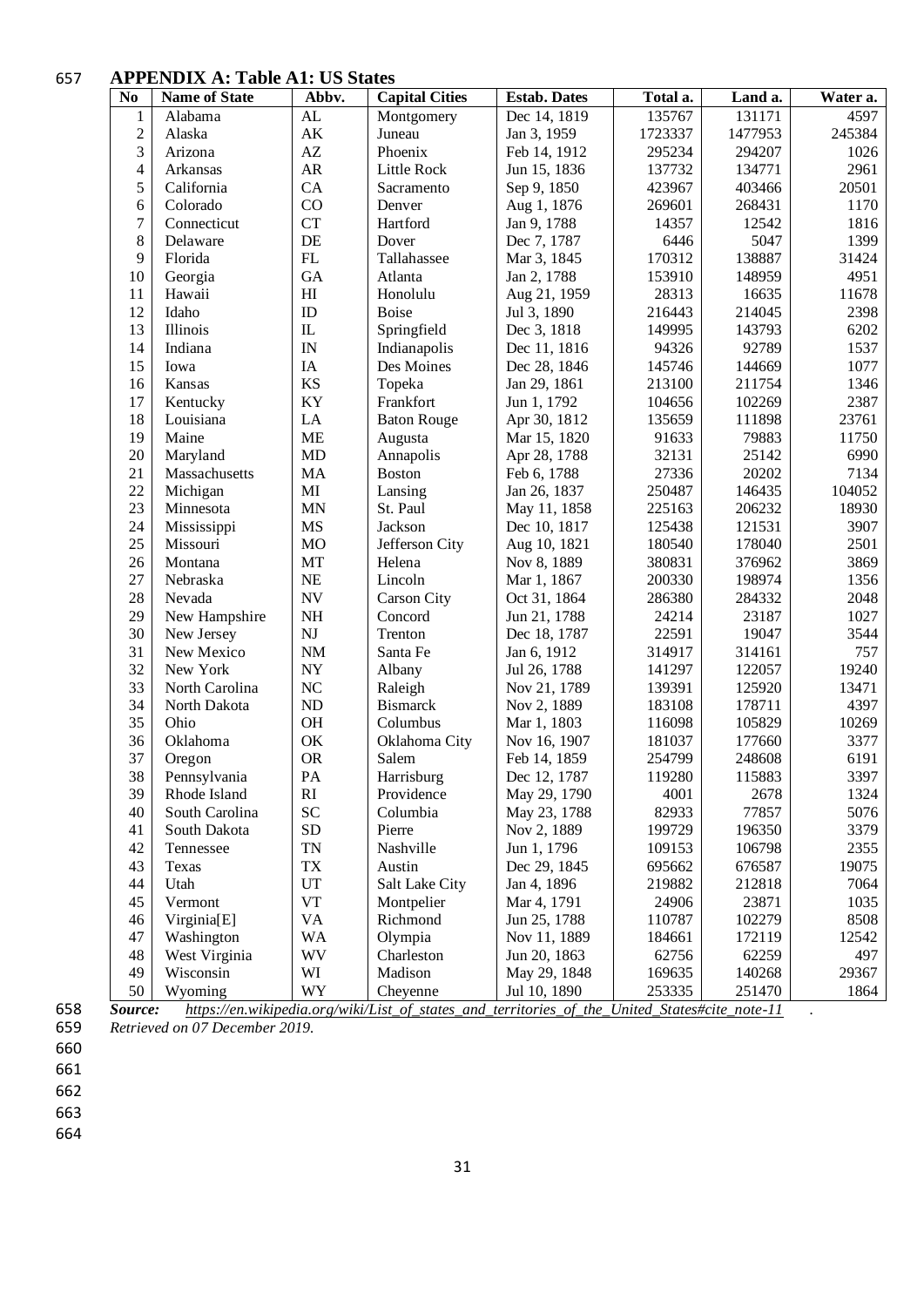# 665<br>666

# 666 **APPENDIX B: Table B1: Air Quality Index (AQI) Category for PM2.5 and PM<sup>10</sup>**

|                                | <b>Pollutants</b>   |                   |
|--------------------------------|---------------------|-------------------|
| Category                       | $PM_{2.5} (ug/m^3)$ | $PM_{10} (ug/m3)$ |
| Good                           | ~12.0               | < 54              |
| Moderate                       | $12.1 - 35.4$       | $55 - 154$        |
| Unhealthy for Sensitive Groups | $35.5 - 55.4$       | $155 - 254$       |
| Unhealthy                      | $55.5 - 150.4$      | $255 - 354$       |
| Very Unhealthy                 | $150.5 - 250.4$     | $355 - 424$       |
| <b>Hazardous</b>               | > 250.5             | >425              |

667

668

669

670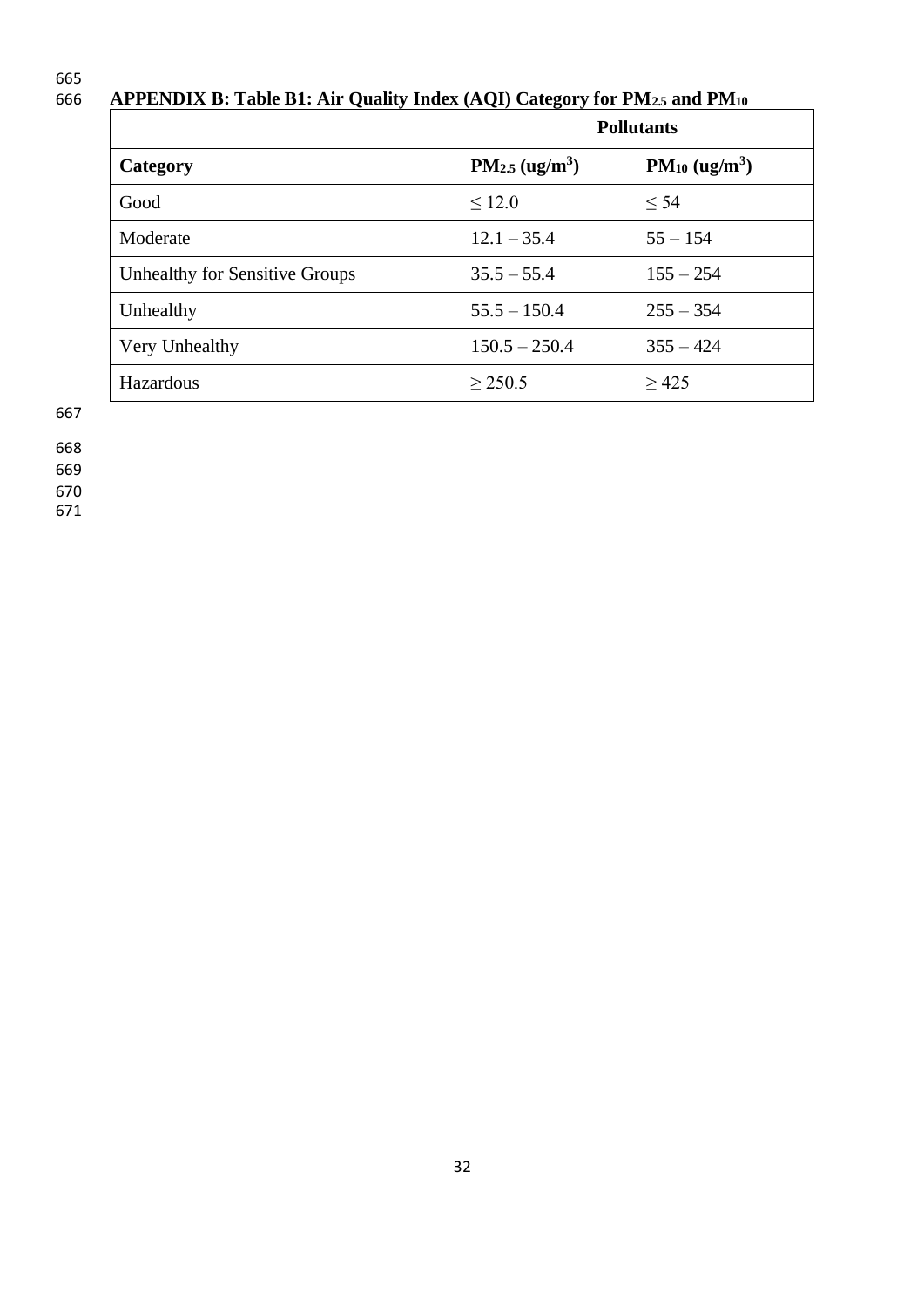

 **Figure 1: Time plots of fine and coarse particulate matter (PM2.5 and PM10) for only Alabama and Wyoming (Other 48 US states cannot be represented due to space)**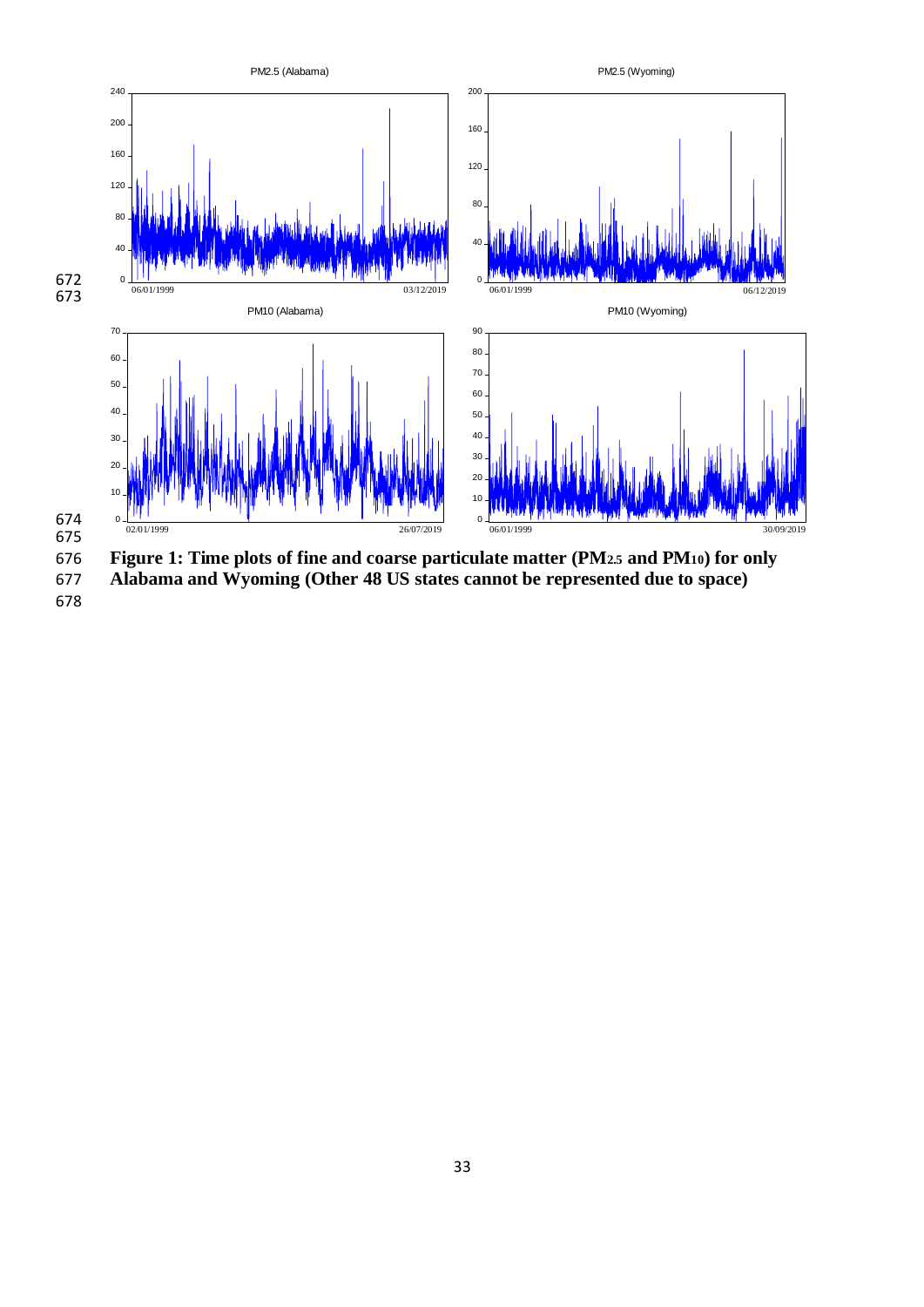



| 681<br>682 | Created with mapchart.net @                          |
|------------|------------------------------------------------------|
| 683        | Figure 2: US states and degrees of persistence: PM10 |
| 684        |                                                      |
| 685        |                                                      |
| 686        |                                                      |
| 687        |                                                      |
| 688        |                                                      |
| 689        |                                                      |
| 690        |                                                      |